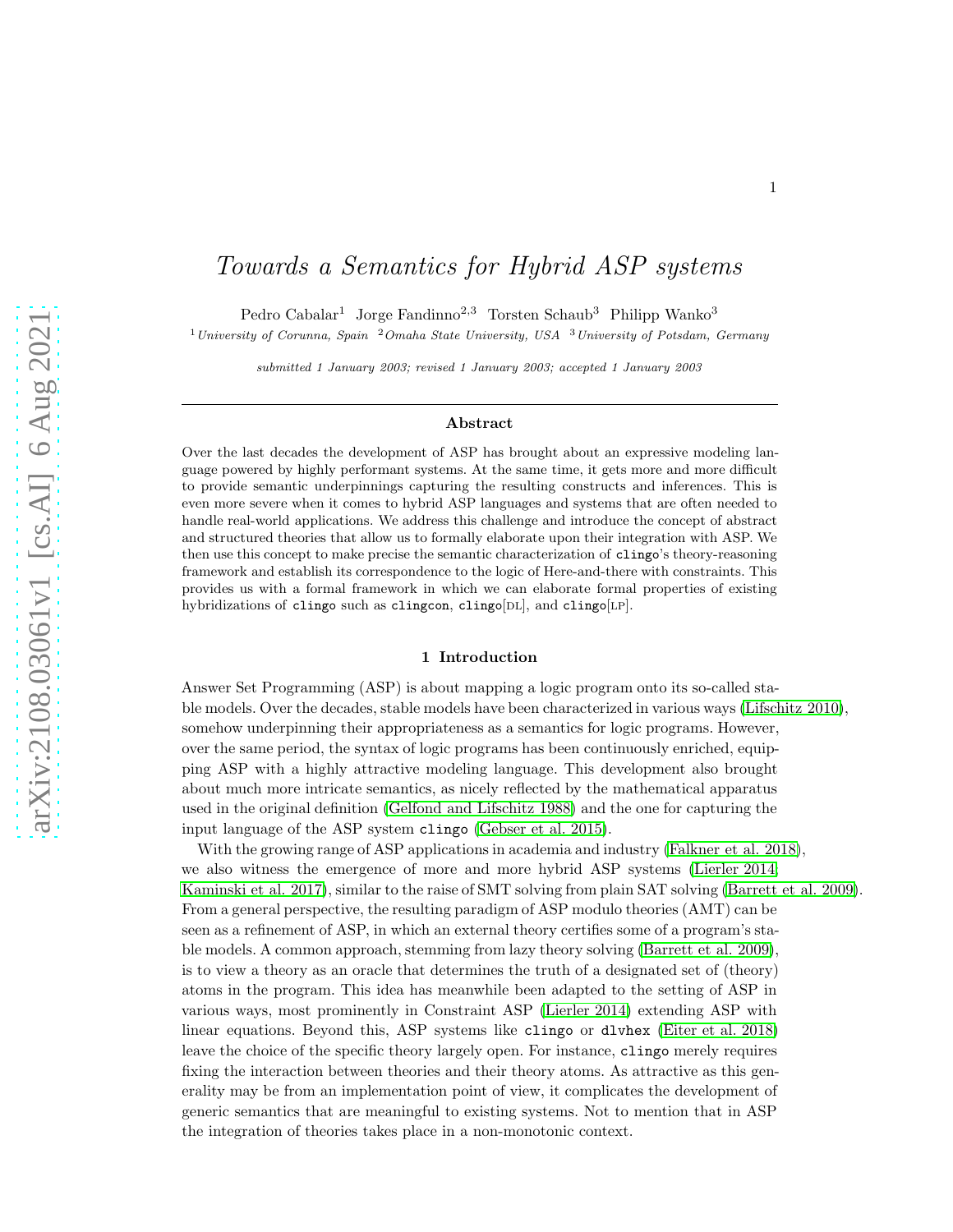We address this issue and show how the Logic of Here-and-There with constraints  $(HT_c;$  [Cabalar et al. 2016\)](#page-13-4) can be used as a semantics for clingo's theory reasoning framework. Thus, just like the plain Logic of Here-and-There (HT; (?; [Pearce 1997\)](#page-14-4)) serves as the logic foundations of ASP,  $HT<sub>c</sub>$  extends this to AMT. In this way, we cannot only draw on the formal framework of HT but we can moreover study a heterogeneous approach such as AMT in a the uniform setting of a single logic. To this end, we introduce the concept of abstract and structured theories that allow us to formally elaborate upon their integration with ASP. With them, we make precise the semantic characterization of clingo's theory-reasoning framework and establish its correspondence to theories in  $HT<sub>c</sub>$ . This provides us with a formal framework in which we can elaborate formal properties of existing hybridizations of clingo.

#### <span id="page-1-1"></span>2 Background

<span id="page-1-2"></span>We consider an alphabet consisting of two disjoint sets, namely, a set  $A$  of propositional (regular) atoms and a set  $\mathcal T$  of theory atoms, whose truth is governed by some external theory. Several theory atoms may represent the same theory entity. For example, clingcon extends the input language of clingo with linear equations over integers. Each such linear equation is represented by a theory atom of form

$$
\& \operatorname{sum}\{k_1 * x_1; \ldots; k_n * x_n\} \prec k_0 \tag{1}
$$

where  $x_i$  is an integer variable and  $k_i \in \mathbb{Z}$  an integer constant for  $0 \leq i \leq n$ ; and  $\prec$  is a comparison symbol such as  $\leq$  =,  $=$ ,  $\leq$ ,  $\leq$ ,  $\geq$  =. In clingo, theory predicates are preceded by '&'. We use letters **a**, **s**, and b for atoms in  $\mathcal{A}, \mathcal{T}$ , and  $\mathcal{A} \cup \mathcal{T}$ , respectively. A T-logic program over  $\langle A, \mathcal{T} \rangle$  is a set of rules of the form

<span id="page-1-0"></span>
$$
b_0 \leftarrow b_1, \dots, b_n, \neg b_{n+1}, \dots, \neg b_m \tag{2}
$$

where  $b_i \in \mathcal{A} \cup \mathcal{T}$  for  $0 \leq i \leq m$  and  $b_0$  can also be the falsity constant  $\bot$ . We let  $h(r) = b_0$ and  $B(r) = \{b_1, \ldots, b_n, \neg b_{n+1}, \ldots, \neg b_m\}$  stand for the head and body of a rule r in [\(2\)](#page-1-0); its positive and negative body atoms are given by  $B(r)^{+} = \{b_1, \ldots, b_n\}$  and  $B(r)^{-} =$  ${b_{n+1}, \ldots, b_m}$ , respectively. For a program P, we define  $H(P) = {h(r) | r \in P}$ ,  $B(P) =$  ${B(r) | r \in P}$ . A system using T-logic programs is, for instance, clingcon where theory atoms of form [\(1\)](#page-1-1) correspond to linear equations over integers. We refer to logic programs augmented by such theory atoms as clingcon-programs. Next, we describe the semantics of  $\mathcal{T}$ -logic programs in clingo [\(Gebser et al. 2016\)](#page-13-5), used for extending it with difference constraints and linear equations over integers and reals in  $\text{clingo}[DL]$ ,  $\text{clingo}$ , and  $\text{clingo}[LP]$ , respectively. In all these systems, we can see the role of the corresponding external theory as a kind of "*certification authority*" that sanctions regular stable models whose theory atoms are in accord with their underlying constraints. To this end, envisage a two-step process: (1) generate regular stable models and (2) select the ones passing the theory certification. In step (1), we ignore the distinction between atoms in  $\mathcal A$  and  $\mathcal T$  and plainly apply the stable model semantics [\(Gelfond and Lifschitz 1988\)](#page-14-1): A set  $X \subseteq \mathcal{A} \cup \mathcal{T}$ of atoms is a *model* of a T-logic program P over  $\langle A, \mathcal{T} \rangle$ , if  $h(r) \in X$  whenever  $B(r)^+ \subseteq X$ and  $B(r)$ <sup>-</sup> ∩ X = Ø for all  $r \in P$ . The stable models of P are defined via the *reduct* of P relative to a set X of atoms, viz.  $P^X = \{h(r) \leftarrow B(r)^+ | r \in P, B(r)^- \cap X = \emptyset\}$ . Then, a set X of atoms is a *stable model* of P, if X is the least model of  $P^X$ . In (2), an external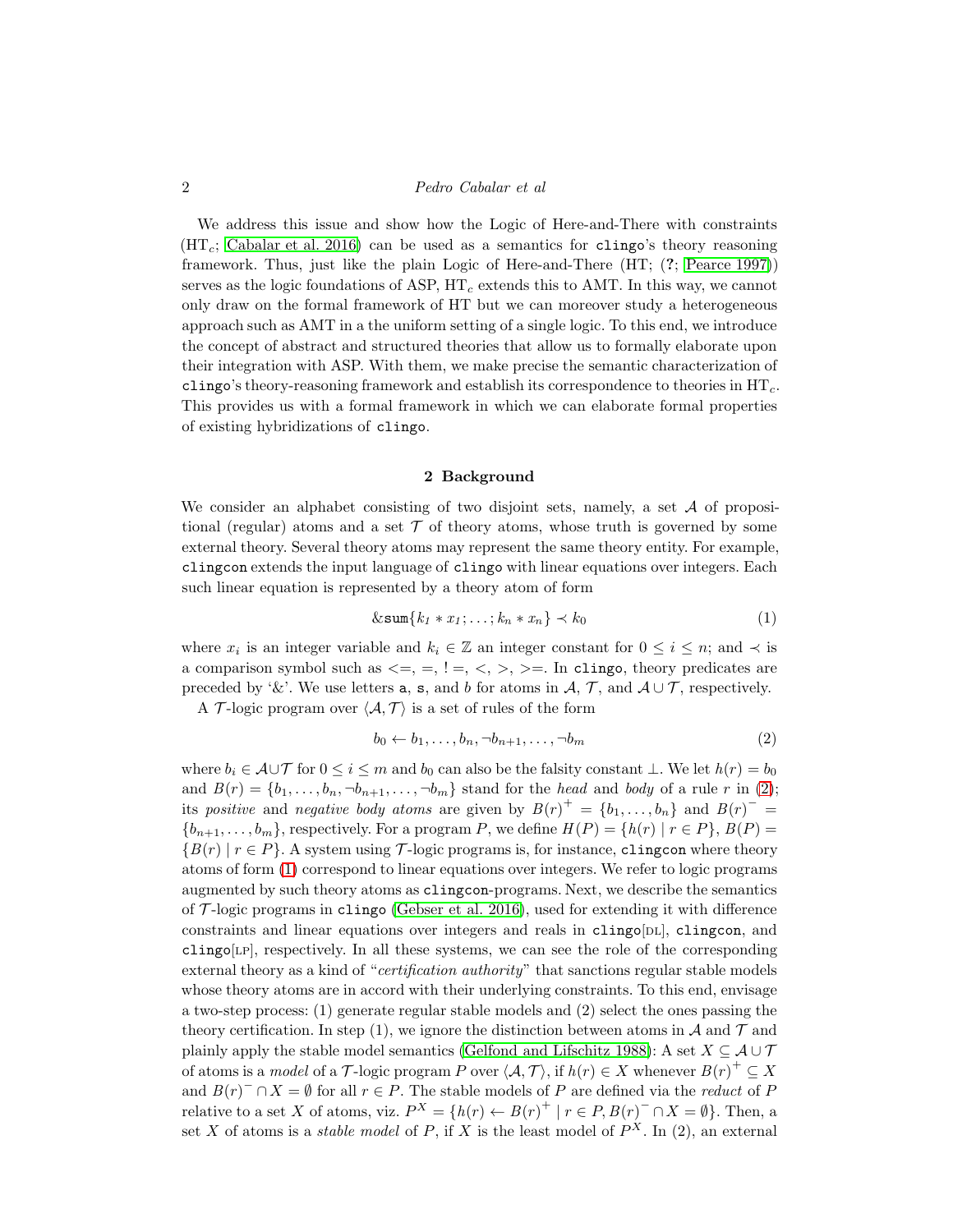theory  $\mathfrak T$  is used to eliminate any stable model X whose theory atoms  $X \cap \mathcal T$  are not in  $accord$  with  $\mathfrak{I}$ . Suppose step (1) yields a stable model of a clingcon-program containing both atoms  $\&\texttt{sum} \{2 * x; 4 * y\} \leq b$  and  $\&\texttt{sum} \{x; 2 * y\} > b$ . This stable model would not pass theory certification, since no values for integer variables  $x$  and  $y$  can satisfy both linear equations.

In fact, the treatment of each theory atom s (as obtained in the stable model) leaves room for different semantic options [\(Gebser et al. 2016\)](#page-13-5). A first option is about the justification for the truth of  $s$  in step (1). If  $s$  occurs in a rule head, it is called *defined* and its truth must be derived through the program rules. Otherwise, s is said to be external and we are always free to add it to the program without further justification. A second semantic option has to do with how we treat  $s \notin X$  for a stable model X in step (2). We say that s is *strict* when  $s \notin X$  implies that the theory check requires the "opposite" constraint of  $s$  to be satisfied. Otherwise, we say that  $s$  is *non-strict* and the fact  $s \notin X$  has no relevant effect during theory certification. Of course, in both cases  $s \in X$  implies that the constraint of s is satisfied. As an example, suppose s is the strict atom  $\&\texttt{sum}\{2*x; 4*y\} \leq b$  and we get  $s \notin X$  in some stable model X. Then, step (2) imposes the same constraint as if we had obtained atom  $\& \operatorname{sum} \{2 * x; 4 * y\} > 6$  in X.

[Janhunen et al. \(2017\)](#page-14-5) argue that only the combinations (non-strict,defined) and (strict,external) are sensible for linear equation theories. With our focus on these theories, we follow this proposition and partition the set  $\mathcal T$  of theory atoms into two disjoint sets, namely,  $\mathcal F$ , containing theory atoms interpreted in a (non-strict,defined) manner, and  $\mathcal{E}$ , including the ones abiding by a (strict, external) interpretation. We refer to theory atoms in  $\mathcal F$ and  $\mathcal E$  as founded and external, respectively. Intuitively, atoms in  $\mathcal F$  are derived by the  $\mathcal{T}$ -logic program, while the ones in  $\mathcal E$  are determined by the theory. Accordingly, for any T-logic program P over A and T with partition  $\langle \mathcal{F}, \mathcal{E} \rangle$ , we require that  $H(P) \cap \mathcal{E} = \emptyset$ and  $B(P) \cap \mathcal{F} = \emptyset$ . We refer to such programs to be over  $\langle \mathcal{A}, \mathcal{T}, \mathcal{E} \rangle$  by leaving F implicit.

With this restriction to two interpretations of theory atoms, we can formulate clingo's semantics for  $\mathcal{T}$ -logic programs as follows [\(Gebser et al. 2016\)](#page-13-5): Informally speaking, a  $\mathfrak{S}\text{-}$ solution S is a subset  $S \subseteq \mathcal{T}$  of theory atoms whose associated constraints are "sanctioned" by  $\mathfrak{T}$ ; this is made precise in Section [3.2.](#page-6-0) A set  $X \subseteq \mathcal{A} \cup \mathcal{T}$  of atoms is a  $\mathfrak{T}$ -stable model of a T-logic program P over  $\langle A, T, E \rangle$ , if there is some T-solution S such that X is a stable model of the logic program

$$
P \cup \{ \mathbf{s} \leftarrow \mid \mathbf{s} \in (S \cap \mathcal{E}) \} \cup \{ \leftarrow \mathbf{s} \mid \mathbf{s} \in \mathcal{T} \setminus (S \cup \mathcal{E}) \}
$$
(3)

For illustration, consider the clingcon-program  $P_{(4/5)}$  $P_{(4/5)}$  $P_{(4/5)}$  $P_{(4/5)}$  $P_{(4/5)}$ :

<span id="page-2-2"></span><span id="page-2-1"></span><span id="page-2-0"></span> $a \leftarrow \∑{x; y} = 4$  (4)

$$
\&\operatorname{sum}\{y; z\} = 2 \ \leftarrow \ \mathbf{a} \tag{5}
$$

This program contains two theory atoms:  $s_1=(\&\text{sum}\{x; y\} = 4)$  is external (it occurs in a rule body) whereas  $s_2=(\&\text{sum}\{y; z\}=2)$  is founded (it only occurs in rule heads). To obtain the stable models of  $P_{(4/5)}$  $P_{(4/5)}$  $P_{(4/5)}$  $P_{(4/5)}$  $P_{(4/5)}$ , we must decide first a potential set S of theory atoms. First, note that the shape of such  $\mathfrak{I}$ -solutions S, and ultimately  $\mathfrak{I}$ -stable models, depends on the theory and external atoms in  $\mathcal T$  and  $\mathcal E$ . For the theory of linear equations, the intention of external atoms is to find an assignment satisfying the represented constraint or its complement whenever the external atom is true or false, respectively. Therefore, the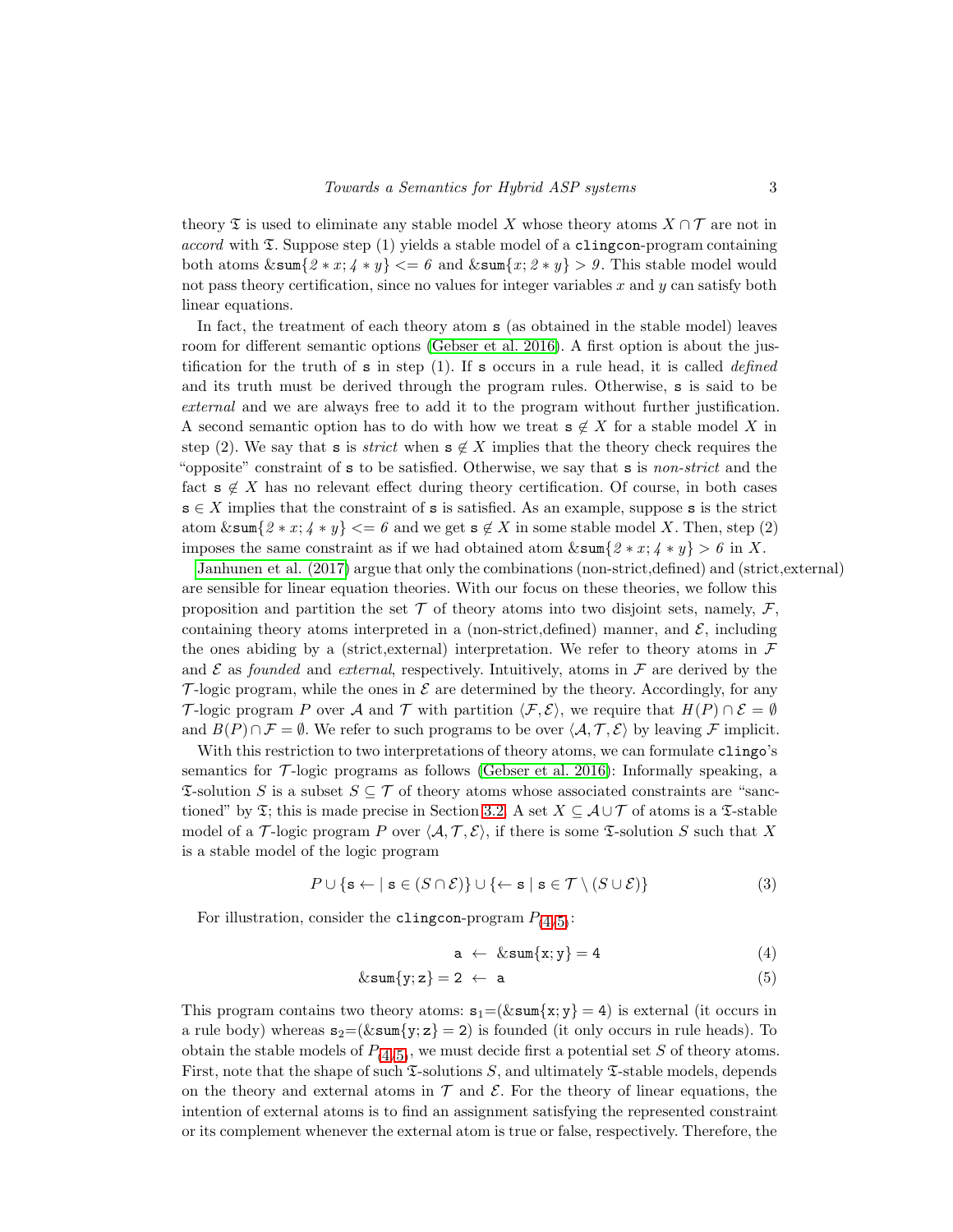existence of  $s_1$  implicitly requires another external theory atom  $s_3 = \& \text{sum}\{x; y\} = 4$ . Note that in systems like clingcon, answers neither contain  $s_1, s_2$  nor  $s_3$  explicitly. For a  $\mathfrak{X}\text{-stable}$  model X, the answer of the system consists of  $X \cap A$ , plus an assignment (or "witnesses") satisfying linear equations represented by  $X \cap \mathcal{T}$ . Then, we are free to either add the external atom  $s_1$  or  $s_3$  as a fact, whereas if we decide to leave  $s_2 \notin S$ , we must add the constraint  $\leftarrow s_2$ . This leads to two possibilities:  $X_1 = \{s_1, s_2, a\}$  and  $X_2 = \{s_3\}$ . If  $\mathfrak T$  is the theory of linear equations, there exist several  $\mathfrak T$ -solutions S containing  $\{s_1, s_2\}$ that justify  $X_1$  since there exist multiple integer values for  $x, y, z$  satisfying equations  $x + y = 4$  and  $y + z = 2$  (e.g.  $x = 2, y = 2, z = 0$ ). In the case of  $X_2$ , since the external atom  $s_3 \in X_2$ , any  $\mathfrak{S}$ -solution should satisfy  $x + y \neq 4$ . But again, we may easily find sets S of linear equations that are in accord with that constraint.

The logic of Here-and-there with constraints  $(HT<sub>c</sub>; Cabalar et al. 2016)$  $(HT<sub>c</sub>; Cabalar et al. 2016)$  is an extension of Equilibrium Logic [\(Pearce 1997\)](#page-14-4) providing logical foundations for constraint satisfaction problems (CSPs) in the setting of ASP. In  $HT<sub>c</sub>$ , a CSP is expressed as a triple  $\langle X, \mathcal{D}, \mathcal{C} \rangle$  (we also call *signature*), where X is a set of *variables* over some non-empty domain  $\mathcal{D}$ , and  $\mathcal{C}$  is a set of *constraint atoms*. A constraint atom provides an abstract way to relate values of variables and constants according to the atom's semantics. Most useful constraint atoms have a structured syntax, but in the general case, we may simply consider them as strings. For instance, linear equations are expressions of the form " $x + y = 4$ ", where x and y are variables from X and 4 is a constant representing some element from D.

Variables can be assigned some value from  $\mathcal D$  or left *undefined*. For the latter, we use the special symbol  $\mathbf{u} \notin \mathcal{D}$  and the extended domain  $\mathcal{D}_{\mathbf{u}} \stackrel{\text{def}}{=} \mathcal{D} \cup \{\mathbf{u}\}\$ . The set  $vars(c) \subseteq \mathcal{X}$ collects all variables occurring in constraint atom c. We assume that every constraint atom c satisfies  $vars(c) \neq \emptyset$  (otherwise it is just a truth constant). A valuation v over  $\mathcal{X}, \mathcal{D}$  is a function  $v : \mathcal{X} \to \mathcal{D}_{\mathbf{u}}$ . Moreover, valuation  $v|_X : X \to \mathcal{D}_{\mathbf{u}}$  is the projection of v on  $X \subseteq \mathcal{X}$ . A valuation v can be represented as the set  $\{(x, v(x)) \mid x \in \mathcal{X}, v(x) \in \mathcal{D}\}\,$ thus excluding pairs of form  $(x, \mathbf{u})$ . Hence,  $v \subseteq v'$  stands for  $\{(x, v(x)) \mid x \in \mathcal{X}, v(x) \in$  $\mathcal{D}\}\subseteq \{(x, v'(x)) \mid x \in \mathcal{X}, v'(x) \in \mathcal{D}\}\.$  We also allow for applying valuations v to fixed values, and so extend their type to  $v : \mathcal{X} \cup \mathcal{D}_u \to \mathcal{D}_u$  by fixing  $v(d) = d$  for any  $d \in \mathcal{D}_u$ . We let  $\mathcal{V}_{\mathcal{X},\mathcal{D}}$  (or simply V) stand for the set of all valuations over  $\mathcal{X},\mathcal{D}$ .

The semantics of constraint atoms is defined in  $HT_c$  via *denotations*, which are functions  $\lbrack \cdot \rbrack$  :  $\mathcal{C} \to 2^{\mathcal{V}}$ , mapping each constraint atom to a set of valuations. They must satisfy the following properties for all  $c \in \mathcal{C}$ ,  $x \in \mathcal{X}$ , and  $v, v' \in \mathcal{V}$  [\(Cabalar et al. 2020a\)](#page-13-6):

- 1.  $v \in \llbracket c \rrbracket$  and  $v \subseteq v'$  imply  $v' \in \llbracket c \rrbracket$ ,
- 2.  $v \in \llbracket c \rrbracket$  implies  $v \in \llbracket c[x/v(x)] \rrbracket$ ,
- 3. if  $v(x) = v'(x)$  for all  $x \in vars(c)$  then  $v \in [c]$  iff  $v' \in [c]$ .

where  $c[s/s']$  is the syntactic replacement in c of subexpression s by s'. We assume that  $c[x/d] \in \mathcal{C}$  for any constraint atom  $c[x] \in \mathcal{C}$ , variable  $x \in \mathcal{X}$  and  $d \in \mathcal{D}_{\mathbf{u}}$ .

The flexibility of syntax and semantics of constraint atoms allows us to capture entities across different theories. For instance, a propositional atom p (as understood in regular ASP) can also be represented as an HT<sub>c</sub>-constraint atom " $p = \mathbf{t}$ "  $\in \mathcal{C}$  with a single variable  $p \in \mathcal{X}$  and the expected denotation:  $\llbracket p = \mathbf{t} \rrbracket = \{v \in \mathcal{V} \mid v(p) = \mathbf{t}\}\$ assuming we include a value  $\mathbf{t} \in \mathcal{D}$  standing for "true." We use letter p to denote variables for propositional constraint atoms and we abbreviate " $p = \mathbf{t}$ " simply by "p" in HT<sub>c</sub>-formulas,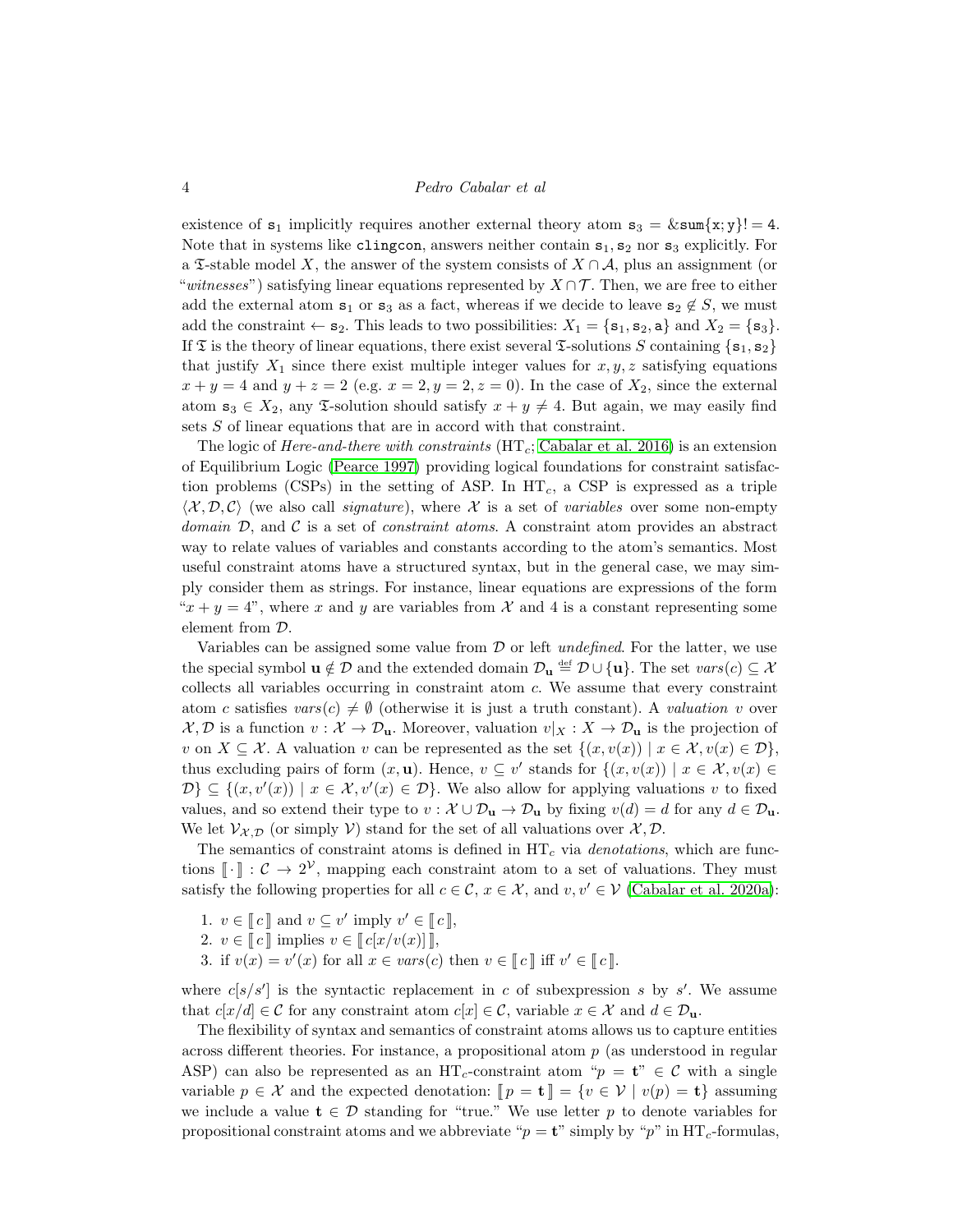when there is no ambiguity. For another example, the linear equation  $x + y = 4$  can be captured via constraint atoms of the same syntax " $x + y = 4$ " whose denotation is

$$
[[ "x + y = 4" ]] = \{ v \in \mathcal{V} \mid v(x), v(y), 4 \in \mathbb{Z}, v(x) + v(y) = 4 \}.
$$

Here, we have  $vars("x - y = 4") = \{x, y\} \subseteq \mathcal{X}$ . Note that this constraint can only be satisfied if x and y hold an integer value and  $4 \in \mathbb{Z}$ .

For clarity, we remove quotes from constraint atoms, when clear from the context.

A formula  $\varphi$  over signature  $\langle \mathcal{X}, \mathcal{D}, \mathcal{C} \rangle$  is defined as

$$
\varphi ::= \bot \mid c \mid \varphi \land \varphi \mid \varphi \lor \varphi \mid \varphi \to \varphi \quad \text{where } c \in \mathcal{C}.
$$

We define  $\top$  as  $\bot \to \bot$  and  $\neg \varphi$  as  $\varphi \to \bot$  for any formula  $\varphi$ . We let  $vars(\varphi)$  stand for set of variables occurring in all constraint atoms in formula  $\varphi$ . A theory is a set of formulas.

In HT<sub>c</sub>, an *interpretation* over  $\mathcal{X}, \mathcal{D}$  is a pair  $\langle h, t \rangle$  of valuations over  $\mathcal{X}, \mathcal{D}$  such that  $h \subseteq t$ . The interpretation is total if  $h = t$ . Given a denotation  $\llbracket \cdot \rrbracket$ , an interpretation  $\langle h, t \rangle$ satisfies a formula  $\varphi$ , written  $\langle h, t \rangle \models \varphi$ , if

1.  $\langle h, t \rangle \not\models \bot$ 2.  $\langle h, t \rangle \models c$  if  $h \in \llbracket c \rrbracket$ 3.  $\langle h, t \rangle \models \varphi \land \psi$  if  $\langle h, t \rangle \models \varphi$  and  $\langle h, t \rangle \models \psi$ 4.  $\langle h, t \rangle \models \varphi \lor \psi$  if  $\langle h, t \rangle \models \varphi$  or  $\langle h, t \rangle \models \psi$ 5.  $\langle h, t \rangle \models \varphi \rightarrow \psi$  if  $\langle w, t \rangle \not\models \varphi$  or  $\langle w, t \rangle \models \psi$  for  $w \in \{h, t\}$ 

We say that an interpretation  $\langle h, t \rangle$  is a model of a theory Γ, written  $\langle h, t \rangle \models \Gamma$ , when  $\langle h, t \rangle \models \varphi$  for every  $\varphi \in \Gamma$ . We write  $\Gamma \equiv \Gamma'$  if  $\Gamma$  and  $\Gamma'$  have the same models. We omit braces whenever  $\Gamma$  (resp.  $\Gamma'$ ) is a singleton. A (total) interpretation  $\langle t, t \rangle$  is an equilibrium model of a theory Γ, if  $\langle t, t \rangle \models \Gamma$  and there is no  $h \subset t$  such that  $\langle h, t \rangle \models \Gamma$ .

One last comment regarding propositional constraint atoms " $p = t$ "  $\in \mathcal{C}$ . Although, in principle, we may have valuations assigning  $p$  any arbitrary value (like, for instance  $v(p) = 4$ , in practice, there is no way to derive those values (assuming variable p is not used in other constraints), so any equilibrium model  $\langle t, t \rangle$  eventually assigns either  $t(p) = \mathbf{t}$  or  $t(p) = \mathbf{u}$  (that, in this context, captures that p does not hold).

#### 3 Logical Characterization of Answer Set Programming Modulo Theory

We now device a variant of  $HT_c$  for  $\mathcal{T}$ -logic programs and show that it corresponds to their original semantics in terms of a program transformation (cf. Section [2;](#page-1-2) [Gebser et al. 2016\)](#page-13-5). This provides us with an  $HT_c$ -based semantics for the theory reasoning framework of clingo that allows for formal elaborations of  $\mathcal{T}$ -logic programs. To this end, we introduce the concept of an *abstract theory*  $\mathfrak T$  which is our key instrument for establishing more fine-grained formal foundations. With it, we revisit the transformation-based approach and give a formal account of  $\Sigma$ -solutions in Section [3.2.](#page-6-0)

# 3.1 Abstract theories

An abstract theory  $\mathfrak T$  is a triple  $\langle \mathcal T, \mathcal S, \widehat{\cdot}\rangle$  where  $\mathcal T$  is a set of theory atoms,  $\mathcal S\subseteq 2^{\mathcal T}$  is a set of  $\mathfrak T$ -satisfiable sets of theory atoms, and  $\widehat{\cdot} : \mathcal T \to \mathcal T$  is a function mapping theory atoms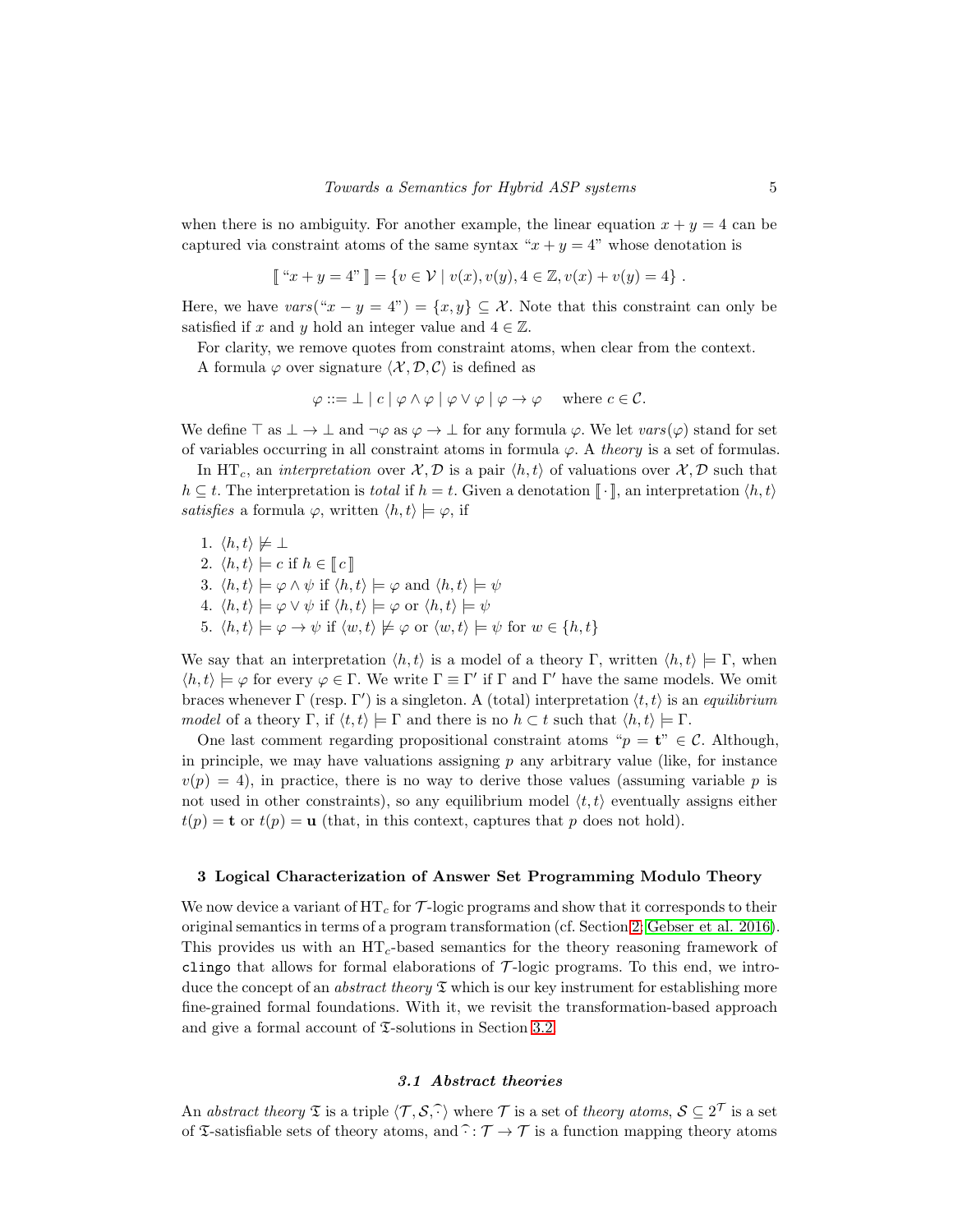to their complement such that  $\widehat{\hat{s}} = s$  for any  $s \in \mathcal{T}$ . We define  $\widehat{S} = {\{\hat{s} \mid s \in S\}}$  for any set  $S \subseteq \mathcal{T}$ . Note that the set S acts as an oracle whose rationality is beyond our reach.

Despite the limited structure of such theories, some simple properties can be formulated: A set  $S \subseteq \mathcal{T}$  of theory atoms is

- consistent, if  $\{s, \hat{s}\}\nsubseteq S$  for all  $s \in \mathcal{T}$ ,
- complete, if  $s \in S$  or  $\widehat{s} \in S$  for all  $s \in \mathcal{T}$ , and
- *closed*, if  $s \in S$  implies  $\widehat{s} \in S$ .

Accordingly, an abstract theory  $\mathfrak{T} = \langle \mathcal{T}, \mathcal{S}, \hat{\cdot} \rangle$  is consistent or complete if all its T-satisfiable sets  $S \in \mathcal{S}$  are consistent or complete, respectively. Note that any closed set  $S \neq \emptyset$  is inconsistent but can be  $\mathfrak{I}$ -satisfiable (e.g., for paraconsistent theories). We mostly use closed sets to describe subtypes of theory atoms, rather than satisfiable solutions.

As an example, consider an abstract theory  $\mathfrak{L} = \langle \mathcal{T}, \mathcal{S}, \hat{\cdot} \rangle$  of linear equations, where

- $\mathcal T$  is the set of all expressions of form [\(1\)](#page-1-1),
- S is a set of subsets  $S \subseteq \mathcal{T}$  of expressions of form [\(1\)](#page-1-1), and
- the complement function is defined as  $\widehat{\∑(\ldots)} \prec c = \∑(\ldots) \widehat{\prec} c$  with  $\widehat{\prec} = \stackrel{\text{def}}{=}$  $>$ ,  $\widehat{=}$   $\stackrel{\text{def}}{=}$   $!=$ ,  $\widehat{=}$   $\stackrel{\text{def}}{=}$   $=$ ,  $\widehat{<}$   $\stackrel{\text{def}}{=}$   $>$ =,  $\widehat{>}$   $\stackrel{\text{def}}{=}$   $\leq$ , and  $\widehat{>}$   $\stackrel{\text{def}}{=}$   $\leq$ .

Note that the set of theory atoms in  $\mathfrak L$  is closed. Although we expect theories of linear equations to be consistent, we have yet no means to establish such a property.

However, we may make sense of certain theories, like linear equations, by associating a rational way of constructing satisfiable sets of theory atoms. To this end, we relate abstract theories to a denotational semantics similar to  $HT_c$  (although other choices exist). Such theory-specific structures allow us to establish properties of abstract theories and ultimately characterize their integration into ASP. Given an abstract theory  $\mathfrak{T} =$  $\langle \mathcal{T}, \mathcal{S}, \hat{\cdot} \rangle$ , we define a *structure* as a tuple  $(\mathcal{X}_{\mathfrak{T}}, \mathcal{D}_{\mathfrak{T}}, vars_{\mathfrak{T}}, \llbracket \cdot \rrbracket_{\mathfrak{T}})$ , where

- 1.  $\mathcal{X}_{\mathfrak{T}}$  is a set of variables,
- 2.  $\mathcal{D}_{\mathfrak{T}}$  is a set of domain elements,
- 3.  $vars_{\mathfrak{T}} : \mathcal{T} \to 2^{\mathcal{X}_{\mathfrak{T}}}$  is a function giving the set of variables contained in a theory atom such that  $vars_{\mathfrak{T}}(\mathbf{s}) = vars_{\mathfrak{T}}(\mathbf{\hat{s}})$  for all theory atoms  $\mathbf{s} \in \mathcal{T}$ ,
- 4.  $V_{\mathfrak{T}} = \{v \mid v : \mathcal{X}_{\mathfrak{T}} \to \mathcal{D}_{\mathfrak{T}}\}$  is the set of all valuations over  $\mathcal{X}_{\mathfrak{T}}$  and  $\mathcal{D}_{\mathfrak{T}}$ , and
- 5.  $\llbracket \cdot \rrbracket_{\mathfrak{T}} : \mathcal{T} \to 2^{\mathcal{V}_{\mathfrak{T}}}$  is a function mapping theory atoms to sets of valuations such that

$$
v \in \llbracket \,\mathbf{s} \,\rrbracket_{\mathfrak{T}} \text{ iff } w \in \llbracket \,\mathbf{s} \,\rrbracket_{\mathfrak{T}}
$$

for all theory atoms  $s \in \mathcal{T}$  and every pair of valuations v, w agreeing on the value of all variables  $vars_{\mathfrak{T}}(\mathbf{s})$  occurring in s.

Whenever an abstract theory  $\mathfrak T$  is associated with such a structure, we call it *structured* (rather than abstract).

Given a set S of theory atoms, we define its denotation as  $\llbracket S \rrbracket_{\mathfrak{T}} \stackrel{\text{def}}{=} \bigcap_{\mathbf{s} \in S} \llbracket \mathbf{s} \rrbracket_{\mathfrak{T}}$ .

We define a theory  $\mathfrak{T} = \langle \mathcal{T}, \mathcal{S}, \hat{\cdot} \rangle$  structured by  $(\mathcal{X}_{\mathfrak{T}}, \mathcal{D}_{\mathfrak{T}}, vars_{\mathfrak{T}}, \|\cdot\|_{\mathfrak{T}})$  as compositional, if  $\mathcal{S} = \{S \subseteq \mathcal{T} \mid \mathbb{S} \mid \mathbb{R} \neq \emptyset\}$ , that is, a set S is  $\mathcal{I}$ -satisfiable iff its denotation is not empty.

As an example, let us associate the theory of linear equations  $\mathfrak L$  with the structure  $(\mathcal{X}_{\mathfrak{L}}, \mathcal{D}_{\mathfrak{L}}, vars_{\mathfrak{L}}, [\cdot]_{\mathfrak{L}})$ , where  $\mathcal{X}_{\mathfrak{L}}$  is an infinite set of integer variables,  $\mathcal{D}_{\mathfrak{L}} = \mathbb{Z}$ ,  $vars_{\mathcal{L}}(ksum{k_1 * x_1; \ldots; k_n * x_n} \prec k_0) = \{x_1, \cdots, x_n\}$ , and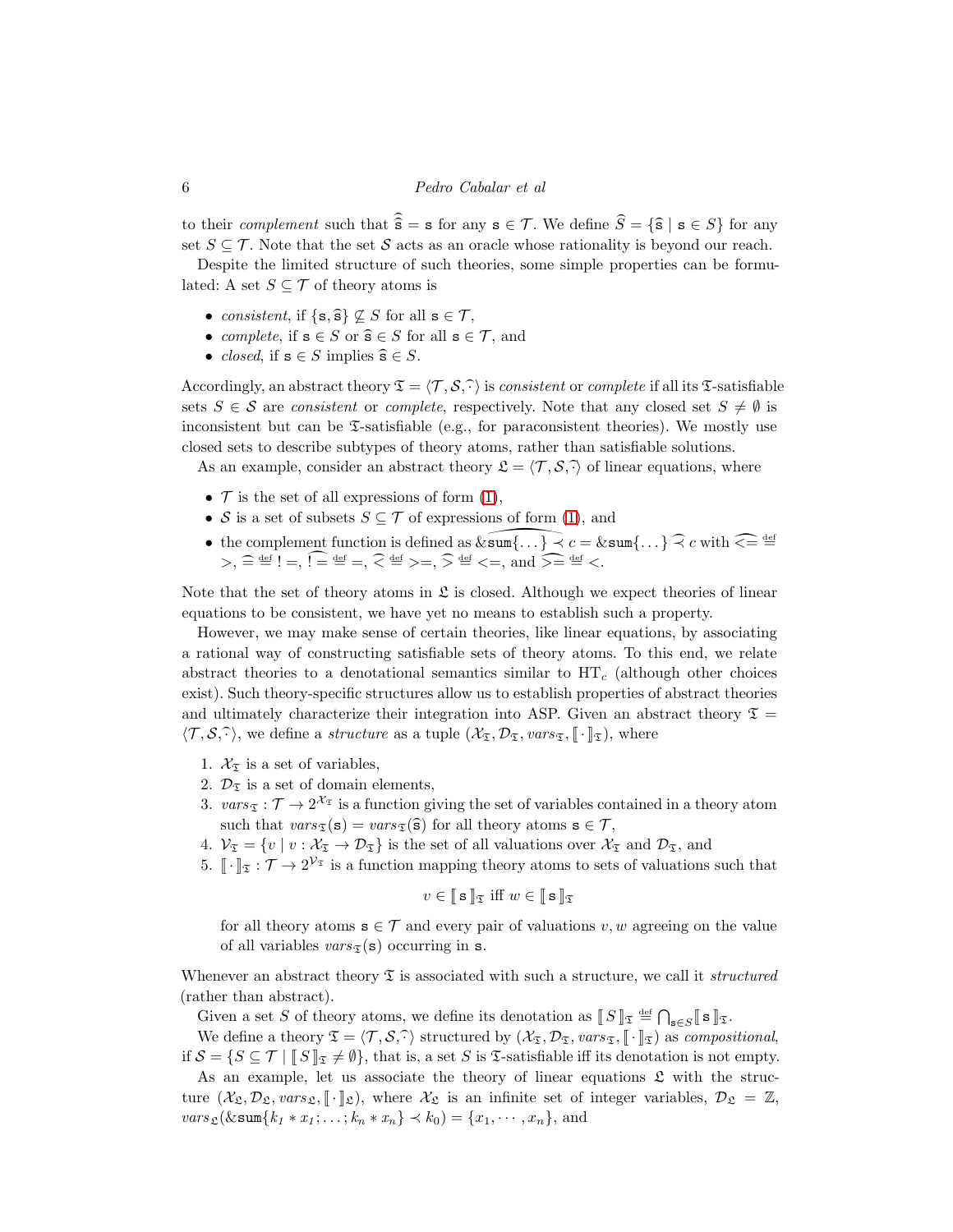<span id="page-6-1"></span>
$$
\llbracket \& \text{sum}\{k_1 * x_1; \dots; k_n * x_n\} \prec k_0 \rrbracket_{\mathfrak{L}} = \{v \in \mathcal{V}_{\mathfrak{L}} \mid \{k_1, v(x_1), \dots k_m, v(x_m)\} \subseteq \mathbb{Z}, \sum_{1 \le i \le n} k_i * v(x_i) \prec k_0\}.
$$
 (6)

With  $\mathfrak{L}$ , a set S of theory atoms capturing linear equations is  $\mathfrak{L}$ -satisfiable, if  $\llbracket S \rrbracket$  is non-empty. Once  $\mathfrak L$  is structured this way, we can establish the following properties.

# Proposition 1

The theory  $\mathfrak L$  structured by  $(\mathcal{X}_\mathfrak{L}, \mathcal{D}_\mathfrak{L}, vars_\mathfrak{L}, \llbracket \cdot \rrbracket_\mathfrak{L})$  is compositional and consistent.

Whenever a theory  $\mathfrak T$  is compositional, we can define an associated entailment relation  $\models_{\mathfrak{T}}$  so that  $S \models_{\mathfrak{T}} s$  when  $\llbracket S \rrbracket_{\mathfrak{T}} \subseteq \llbracket s \rrbracket_{\mathfrak{T}}$ . If S is a singleton, we omit brackets. For instance, it is easy to see that  $\& \text{sum}\{x; y\} \geq 1 \models_{\mathfrak{L}} \& \text{sum}\{x; y\} \geq 0$  since any integer valuation v such that  $v(x) + v(y) \ge 1$  must satisfy  $v(x) + v(y) \ge 0$  as well. It is easy to see that this entailment relation is monotonic, that is,  $S \models_{\mathfrak{T}} s$  implies  $S \cup S' \models_{\mathfrak{T}} s$ . This is because, when  $[[S]]_{\mathfrak{T}} \subseteq [[s]]_{\mathfrak{T}}$ , we obtain  $[[S \cup S']]_{\mathfrak{T}} = [[S]]_{\mathfrak{T}} \cap [[S']]_{\mathfrak{T}} \subseteq [[s]]_{\mathfrak{T}}$  too. Notice that, in general, most non-monotonic formalisms are non-compositional in the sense that their satisfiability condition  $S \in \mathcal{S}$  usually depends on the whole set S of theory atoms and cannot be described in terms of the individual satisfiability of each atom  $s \in S$ . Compositional theories are interesting from an implementation point of view, since they allow for handling partial assignments that can be extended monotonically.

Some compositional theories have a complement  $\widehat{\mathbf{s}}$  whose denotation is precisely the setcomplement of  $\llbracket \mathbf{s} \rrbracket_{\mathfrak{T}}$ , that is,  $\llbracket \widehat{\mathbf{s}} \rrbracket_{\mathfrak{T}} = \mathcal{V}_{\mathfrak{T}} \setminus \llbracket \mathbf{s} \rrbracket_{\mathfrak{T}}$ . In this case, we say that the complement is *absolute*. The compositional theory of linear constraints  $\mathfrak{L}$  has an absolute complement: For instance,  $\llbracket \&\text{sum}\{x; y\} = 4 \rrbracket = \llbracket \&\text{sum}\{x; y\} = 4 \rrbracket = \mathcal{V}_{\mathfrak{L}} \setminus \llbracket \&\text{sum}\{x; y\} = 4 \rrbracket$ . Examples of non-absolute complements may arise when we deal, for instance, with multi-valued logics (like Kleene's or Lukasiewicz') where we may have valuations that are not models of a formula nor its complement (assuming we use negation for that role). Having an absolute complement directly implies that the theory is consistent. This is because the denotations  $\llbracket s \rrbracket_{\mathfrak{T}}$  and  $\llbracket \widehat{s} \rrbracket_{\mathfrak{T}}$  are disjoint, and so, any set including  $\{s, \widehat{s}\}$  is  $\mathfrak{T}$ -unsatisfiable.

#### Proposition 2

For any compositional theory  $\mathfrak{T} = \langle \mathcal{T}, \mathcal{S}, \widehat{\cdot} \rangle$  with an absolute complement  $\widehat{\cdot}$ , any  $S \subseteq \mathcal{T}$ and  $\mathbf{s} \in \mathcal{T}$ , we have that  $S \models_{\mathfrak{T}} \mathbf{s}$  iff  $(S \cup \{\hat{\mathbf{s}}\}) \notin \mathcal{S}$ .

#### <span id="page-6-2"></span>3.2 Transformation-based semantics revisited

<span id="page-6-0"></span>With a firm definition of what constitutes a theory  $\mathfrak{T}$ , we can now make precise the definition of a  $\mathfrak T$ -solution and  $\mathfrak T$ -stable model of a  $\mathcal T$ -logic program given in [\(3\)](#page-2-2). For clarity, we refine those definitions by further specifying the subset of external theory atoms in  $\mathcal{E}$ : Given an abstract theory  $\mathcal{I} = \langle \mathcal{T}, \mathcal{S}, \hat{\cdot} \rangle$  and a set  $\mathcal{E} \subseteq \mathcal{T}$  of external theory atoms, we define  $S \in \mathcal{S}$  as a  $\langle \mathfrak{T}, \mathcal{E} \rangle$ -solution, if  $S \cup (\widehat{\mathcal{E} \setminus S})$  is  $\mathfrak{T}$ -satisfiable. This set  $\widehat{\mathcal{E} \setminus S}$  acts as a "completion" of S, adding all complement atoms  $\widehat{\mathbf{s}}$  for every external atom s that does not occur explicitly in S. Sometimes, this completion does not add any atom to S: this happens when, for each external  $s \in \mathcal{E}$ , either  $s \in S$ ,  $\hat{s} \in S$  or both. We say that a set of theory atoms S is  $\mathcal{E}\text{-complete}$  if  $S \cup (\mathcal{E} \setminus \mathcal{S}) = S$  and  $\mathcal{E}\text{-}$ *incomplete* otherwise. For instance, consider an abstract theory from  $\mathfrak{L}$  with the theory atoms  $\mathcal{T} = \{s_1, s_2, s_3, s_4\}$  with  $s_1 = (&\text{sum}\{x; y\} = 4), s_2 = (&\text{sum}\{y; z\} = 2)$  given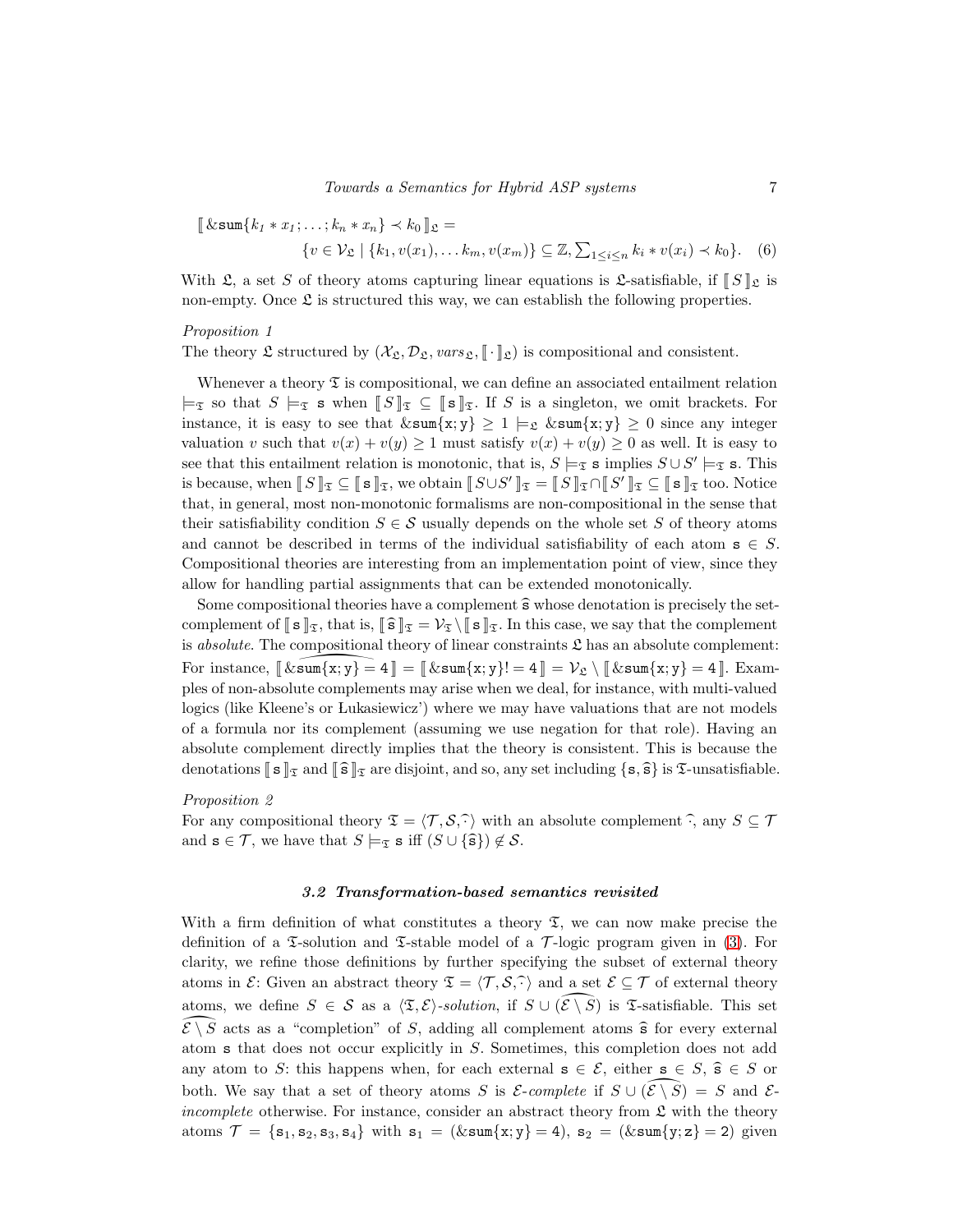above, plus  $s_3 = (\& \operatorname{sum}\{x; y\}! = 4)$ ,  $s_4 = (\& \operatorname{sum}\{y; z\}! = 2)$ , so that  $(s_1, s_3)$  and  $(s_2, s_4)$ are pairwisely complementary. Suppose we only have one external atom  $\mathcal{E} = \{s_1\}$ . Then set  $S = \{s_2\}$  is  $\mathcal{E}\text{-incomplete}$  since  $S \cup (\mathcal{E} \setminus \mathcal{S}) = \{s_2, s_3\} = \{s_2, s_3\}$  is completed with  $s_3$ . On the other hand, set  $S = \{s_1, s_2\}$  is *E*-complete because we do have information about the external atom  $s_1$ , and so,  $\mathcal{E} \setminus \mathcal{S}$  does not provide any additional information. The next result shows that  $\mathcal{E}\text{-complete}$  solutions suffice when considering the existence of solution:

#### <span id="page-7-0"></span>Proposition 3

Let  $\mathfrak{T} = \langle \mathcal{T}, \mathcal{S}, \hat{\cdot} \rangle$  be an abstract theory and  $\mathcal{E} \subseteq \mathcal{T}$  be a a set of external atoms. For any  $\langle \mathfrak{T}, \mathcal{E} \rangle$ -solution  $S \subseteq \mathcal{T}$ , we have:

- 1.  $S' = S \cup (\widehat{\mathcal{E} \setminus S})$  is  $\mathcal{E}$ -complete and  $S'$  is also a  $\langle \mathfrak{T}, \mathcal{E} \rangle$ -solution.
- 2. If S is  $\mathcal{E}$ -complete, then S is  $\mathfrak{T}$ -satisfiable.

For consistent theories, completing a set S with  $\mathcal{E} \setminus \overline{S}$  may be convenient for any external atom s whose complement  $\hat{\mathbf{s}}$  is not external, as happened with  $\mathbf{s}_1 = (\& \operatorname{sum} \{x; y\} = 4) \in \mathcal{E}$ and  $\widehat{s_1} = (\& \texttt{sum}\{x, y\}! = 4) \notin \mathcal{E}$  in our previous example. However, if the complement, in its turn, is also external and not in S, then we also complete S with  $\hat{s} = s$ , and so, the completed set is inconsistent. If, additionally,  $\mathcal E$  is closed, it contains all the complements of its elements, and so:

#### <span id="page-7-1"></span>Proposition 4

Let  $\mathfrak{T} = \langle \mathcal{T}, \mathcal{S}, \hat{\cdot} \rangle$  be a consistent abstract theory with a *closed* set of external atoms  $\mathcal{E} \subseteq \mathcal{T}$ . Then, all  $\langle \mathfrak{T}, \mathcal{E} \rangle$ -solutions  $S \subseteq \mathcal{T}$  are  $\mathcal{E}$ -complete.

Back to our example, if we take now  $\mathcal{E} = \{s_1, s_3\}$  as external atoms, note that this set is closed since  $\widehat{s_1} = s_3$  and  $\widehat{s_3} = s_1$ . The only possibility for an *E*-incomplete solution *S* would be that none of these two atoms were included in S. But then, we would have to complete with  $\mathcal{E} \setminus \mathcal{S} = \{s_1, s_3\}$  and the result would be inconsistent, since these two atoms complement one another.

In analogy to Section [2,](#page-1-2) a set  $X \subseteq \mathcal{A} \cup \mathcal{T}$  of atoms is a  $\langle \mathfrak{T}, \mathcal{E} \rangle$ -stable model of a  $\mathcal{T}$ logic program P, if there is some  $\langle \mathfrak{T}, \mathcal{E} \rangle$ -solution S such that X is a stable model of the program in [\(3\)](#page-2-2). As an illustration, take again clingcon-program  $P_{(4/5)}$  $P_{(4/5)}$  $P_{(4/5)}$  $P_{(4/5)}$  $P_{(4/5)}$  with abstract theory  $\mathfrak{L}$ , the already seen theory atoms  $\mathcal{T} = \{\mathbf{s}_1, \mathbf{s}_2, \mathbf{s}_3, \mathbf{s}_4\}$ , and the closed subset of external atoms  $\mathcal{E} = \{\mathbf{s}_1, \mathbf{s}_3\}$ . This program has two  $\langle \mathfrak{L}, \mathcal{E} \rangle$ -stable models:

$$
X_1 = \{a, s_1, s_2\} = \{a, \& sum\{x; y\} = 4, \& sum\{y; z\} = 2\}
$$
 and  

$$
X_2 = \{s_3\} = \{\& sum\{x; y\}!=4\}
$$

To verify  $X_1$ , take the  $\langle \mathfrak{L}, \mathcal{E} \rangle$ -solution  $\{s_1, s_2\} = {\∑ s_1, s_2\} = 4, \∑ s_1, s_2\} = 2$  and the resulting program transformation

$$
a \leftarrow \& sum\{x; y\} = 4
$$
  

$$
\& sum\{y; z\} = 2 \leftarrow a
$$
  

$$
\& sum\{x; y\} = 4 \leftarrow
$$
 (7)

We see that  $X_1$  is a stable model of the logic program and, as such, also a  $\langle \mathfrak{L}, \mathcal{E} \rangle$ -stable model. Similarly, with  $\langle \mathfrak{L}, \mathcal{E} \rangle$ -solution  $\{s_3\} = {\∑_{x; y}$ ! = 4}, we get program

$$
\mathtt{a} \leftarrow \& \mathtt{sum}\{\mathtt{x}; \mathtt{y}\} = 4
$$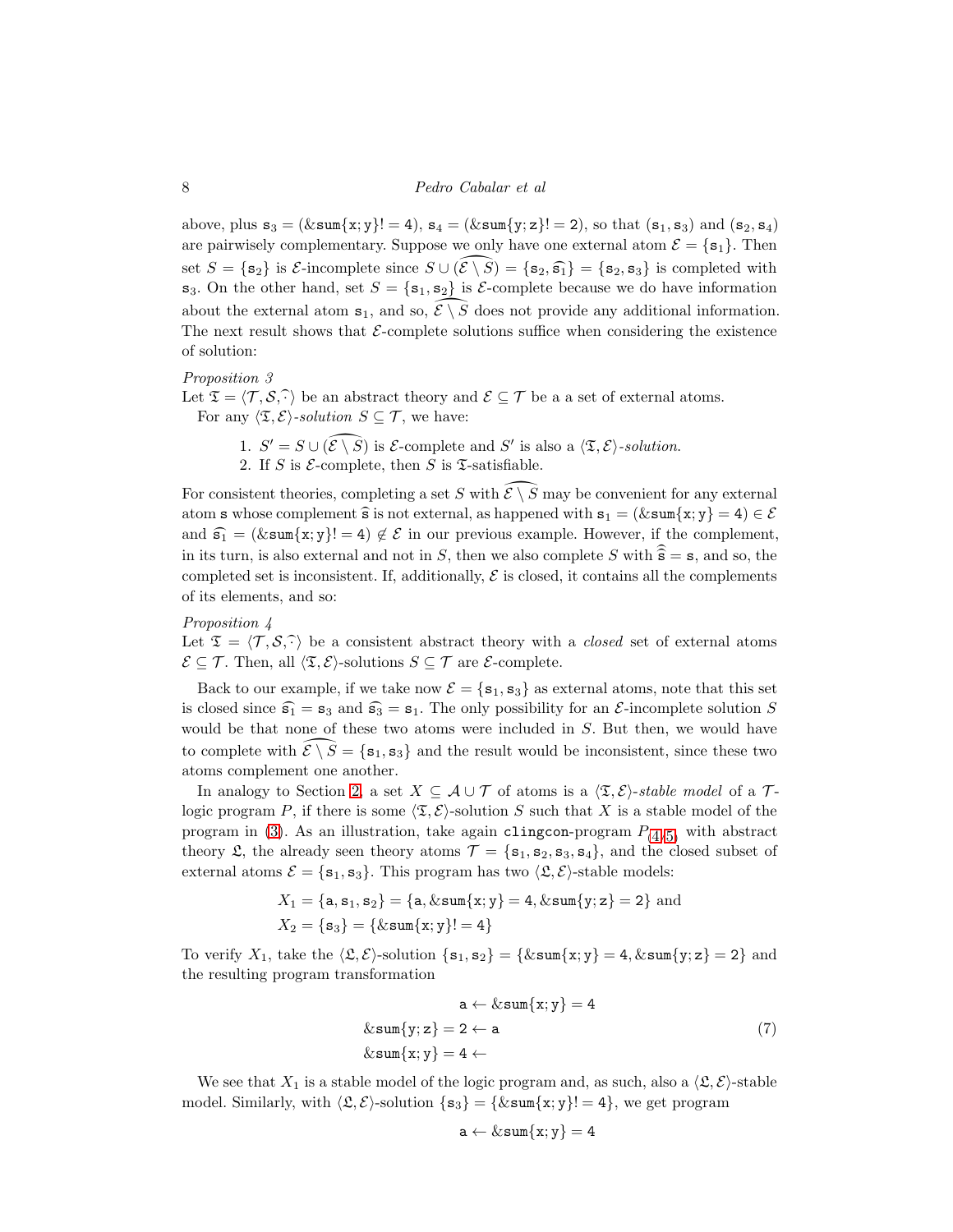$$
\&\text{sum}\{y; z\} = 2 \leftarrow \text{a}
$$
\n
$$
\&\text{sum}\{x; y\}!= 4 \leftarrow \\
&\leftarrow \&\text{sum}\{y; z\} = 2 \\
&\leftarrow \&\text{sum}\{y; z\}!= 2
$$
\n(8)

Again, we have  $X_2$  as a stable model, confirming it as a  $\langle \mathfrak{L}, \mathcal{E} \rangle$ -stable model. Notice that, in this case, the  $\langle \mathfrak{T}, \mathcal{E} \rangle$ -solution  $\{s_1\}$  is not unique: We could have also freely added any of the two founded atoms  $s_3 = (\& \text{sum}\{y; z\} = 2)$  or  $s_4 = (\& \text{sum}\{y; z\} = 2)$  so that one of their respective constraints (the last two lines in the program above) would not be included in each case. This shows that, for founded theory atoms not derived by any rule, the represented linear equation, its complement, or none of the two are free to hold.

# 3.3 AMT semantics based on  $HT_c$

<span id="page-8-1"></span>We now present a direct encoding of a  $\mathcal{T}$ -logic program P as an  $HT_c$  theory. This encoding is "direct" in the sense that it preserves the structure of  $P$  rule by rule and atom by atom, only requiring the addition of a fixed set of axioms, one per each external atom. As a first step, we start embodying compositional structured theories in  $HT<sub>c</sub>$ . To this end, we observe that the definitions of structured theories  $\mathfrak T$  and  $\mathrm{HT}_c$  deal with quite similar concepts (viz., a domain, a set of variables, valuation functions, and denotations for atoms). So, in principle, it seems reasonable to establish a one-to-one correspondence. However, the generality of  $HT_c$  allows us to go further by tolerating different abstract theories in the same formalization. For this reason, when we encode a compositional theory  $\mathfrak{T} = \langle \mathcal{T}, \mathcal{S}, \hat{\cdot} \rangle$  with a structure  $(\mathcal{X}_{\mathfrak{T}}, \mathcal{D}_{\mathfrak{T}}, \text{vars}_{\mathfrak{T}}, [\cdot]_{\mathfrak{T}})$  into an HT<sub>c</sub> theory over a signature  $\langle \mathcal{X}, \mathcal{D}, \mathcal{C} \rangle$ , we just require  $\mathcal{X}_{\mathfrak{T}} \subseteq \mathcal{X}$  and  $\mathcal{D}_{\mathfrak{T}} \cup \{t\} \subseteq \mathcal{D}$ , so that the HT<sub>c</sub> signature may also include variables and domain values other than the ones in  $\mathfrak{T}$ . In particular, we assign the value t to propositional variables that are true. We then map each abstract theory atom  $s \in \mathcal{T}$  into a corresponding  $HT_c$ -constraint atom  $\tau(s) \in \mathcal{C}$ with  $vars(\tau(s)) = vars_{\tau}(s)$ . We also require that the HT<sub>c</sub> denotation satisfies:

<span id="page-8-0"></span>
$$
\llbracket \tau(\mathbf{s}) \rrbracket \stackrel{\text{def}}{=} \{ v \in \mathcal{V}_{\mathcal{X}, \mathcal{D}} \mid \exists w \in \llbracket \mathbf{s} \rrbracket_{\mathfrak{T}}, \ v|_{vars(\tau(\mathbf{s}))} = w|_{vars(\tau(\mathbf{s}))} \}
$$
(9)

Note that HT<sub>c</sub> valuations  $v \in V_{\mathcal{X},\mathcal{D}}$  are applied to a (possibly) larger set of variables  $\mathcal{X} \supseteq \mathcal{X}_{\mathfrak{X}}$  but also range on a larger set of domain values  $\mathcal{D}_{\mathbf{u}} \supseteq \mathcal{D}_{\mathfrak{X}}$ , including the element  $u \notin \mathcal{D}_{\mathfrak{T}}$  to represent HT<sub>c</sub>-undefined variables. The denotation  $\llbracket \tau(s) \rrbracket$  collects all possible  $\text{HT}_c$ -valuations that coincide with some  $\mathfrak{T}$ -valuation  $w \in \llbracket s \rrbracket_{\mathfrak{T}}$  on the atom's variables  $vars_{\mathfrak{T}}(\mathbf{s})$ , letting everything else vary freely. We write  $\tau(S)$  for  $\{\tau(\mathbf{s}) \mid \mathbf{s} \in S\}$  for  $S \subseteq \mathcal{T}$ .

A first interesting result shows that this mapping of denotations preserves  $\mathfrak{T}$ -satisfiability:

#### Proposition 5

Given a compositional theory  $\mathfrak{T} = \langle \mathcal{T}, \mathcal{S}, \hat{\cdot} \rangle$ , a set  $S \subseteq \mathcal{T}$  of theory atoms is T-satisfiable iff  $\tau(S)$  is satisfiable in HT<sub>c</sub>.

Let us now consider a compositional theory  $\mathfrak T$  in a T-logic program P over  $\langle \mathcal A, \mathcal T, \mathcal E \rangle$ where  $\mathcal A$  is a set of propositional atoms and  $\mathcal E\subseteq\mathcal T$  a subset of external theory atoms. As with atoms in T, we also encode each propositional atom  $a \in A$  as an  $HT_c$ -constraint atom  $\tau(\mathsf{a}) \stackrel{\text{def}}{=} \mu_{\mathsf{a}} = \mathsf{t}^n$  in C, assuming we have a variable  $p_{\mathsf{a}} \in \mathcal{X}$  for each  $\mathsf{a} \in \mathcal{A}$ .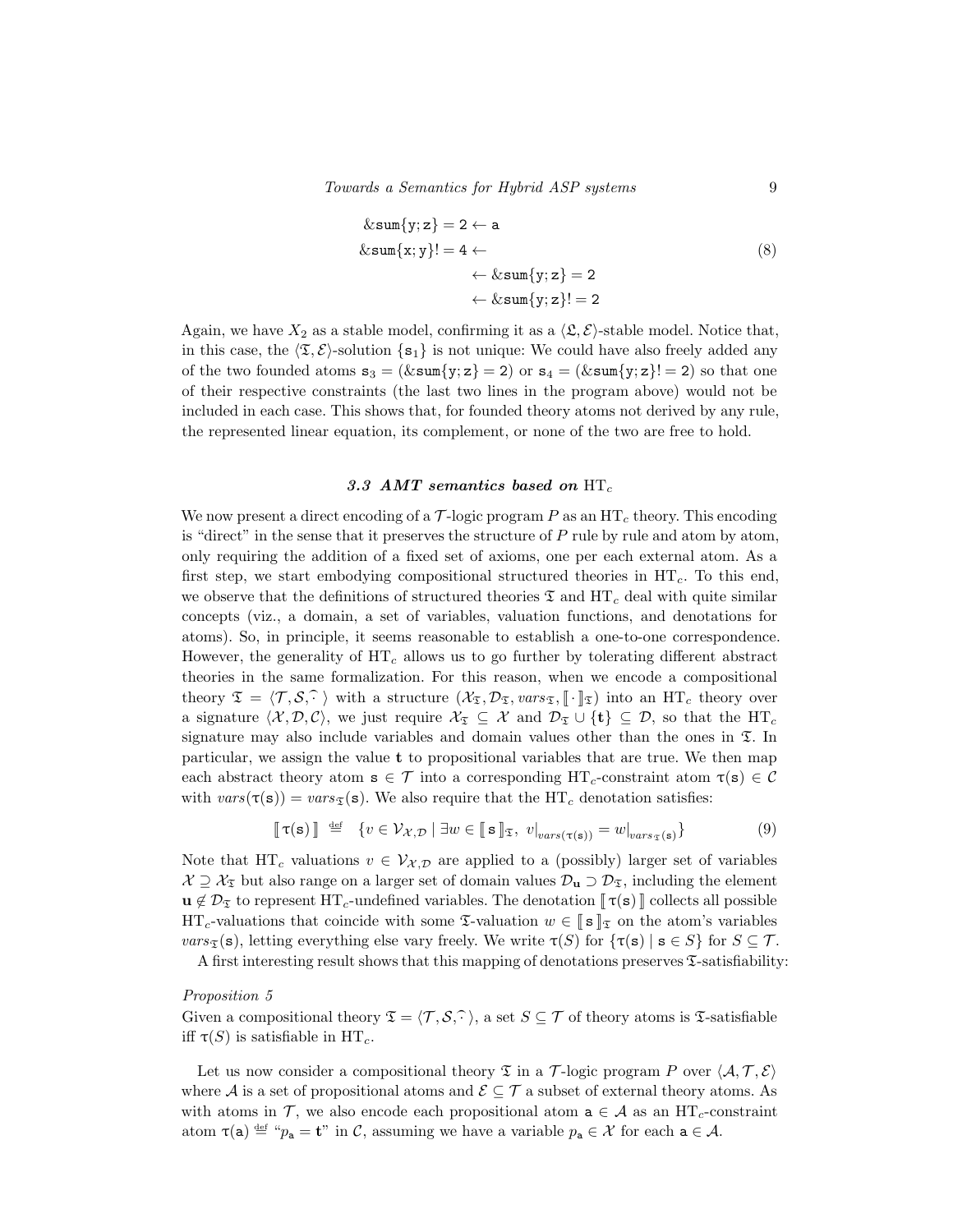We write  $\tau(P)$  to stand for the atom-level translation of a T-logic program P. That is,  $\tau(P)$  is a theory containing one implication

<span id="page-9-0"></span>
$$
\tau(b_1) \wedge \cdots \wedge \tau(b_n) \wedge \neg \tau(b_{n+1}) \wedge \cdots \wedge \neg \tau(b_m) \rightarrow \tau(b_0)
$$
\n(10)

for each rule  $r \in P$  of form [\(2\)](#page-1-0). Additionally, when  $b_0 = \perp$  in [\(10\)](#page-9-0), the atom translation is simply  $\tau(\perp) \stackrel{\text{def}}{=} \perp$ . The complete translation of T-logic program P over  $\langle A, \mathcal{T}, \mathcal{E} \rangle$  for compositional theory  $\mathfrak T$  (as defined above) into  $\mathrm{HT}_c$  is denoted as  $\tau(P, \mathfrak T, \mathcal{E})$  and given by the union of  $\tau(P)$  plus a formula

<span id="page-9-7"></span><span id="page-9-2"></span>
$$
\tau(s) \lor \tau(\widehat{s}) \qquad \text{for each external theory atom } s \in \mathcal{E}.
$$
 (11)

# <span id="page-9-1"></span>Theorem 1 (Main Result)

Given a T-logic program P over  $\langle A, \mathcal{T}, \mathcal{E} \rangle$  with E closed, and a consistent, compositional theory  $\mathfrak{T} = \langle \mathcal{T}, \mathcal{S}, \hat{\cdot} \rangle$ , there is a one-to-many correspondence between the  $\langle \mathfrak{T}, \mathcal{E} \rangle$ -stable models of P and the equilibrium models of  $\tau(P, \mathfrak{T}, \mathcal{E})$  in  $HT_c$  such that X is a  $\langle \mathfrak{T}, \mathcal{E} \rangle$ stable model of P iff there exists an equilibrium model  $\langle t, t \rangle$  of theory  $\tau(P, \mathfrak{T}, \mathcal{E})$  that satisfies

$$
X = \{ b \in \mathcal{A} \cup \mathcal{E} \mid t \in [\![\tau(b)]\!] \} \cup \{ s \in \mathcal{F} \mid (B \to s) \in P \text{ and } \langle t, t \rangle \models \tau(B) \} \tag{12}
$$

where  $\tau(B)$  stands for the result of applying  $\tau$  to all atoms occurring in conjunction B.

The semantics of a T-logic program P is then given by the equilibrium models of  $\tau(P, \mathfrak{T}, \mathcal{E})$ in  $HT_c$ . Theorem [1](#page-9-1) states that this semantics remains faithful to the program transformation. Intuitively, formulas like  $(10)$  capture the rules in the  $\mathcal{T}$ -logic program and are used for the same purpose, that is, to decide which founded atoms from  $\mathcal{T} \setminus \mathcal{E}$  can be eventually derived. Furthermore, due to the minimization imposed to obtain an equilibrium model  $\langle t, t \rangle$ , if a founded atom **s** is not derived (that is,  $\langle t, t \rangle \not\models \tau(\mathbf{s})$ ), then all its variables  $x \in vars_{\mathfrak{T}}(\mathbf{s})$  not occurring in external atoms are left undefined,  $t(x) = \mathbf{u}$ . On the other hand, the axiom [\(11\)](#page-9-2) for external atoms  $s \in \mathcal{E}$  acts as a stronger version of the usual choice construct  $\tau(s) \vee \neg \tau(s)$  in HT. That is, we can freely add  $\tau(s)$  or not but, when the latter happens, we further provide evidence for the complement  $\tau(\hat{s})$ .

As an example, take theory  $\mathfrak L$  with structure  $(\mathcal X_{\mathfrak L}, \mathcal D_{\mathfrak L}, \text{vars}_{\mathfrak L}, \llbracket \cdot \rrbracket_{\mathfrak L})$ , and assume that we represent each linear equation  $e = \& \text{sum}\{k_1 * x_1; \ldots; k_n * x_n\} \prec k_0$  as the HT<sub>c</sub> constraint atom  $\tau(e) = "k_1 \cdot x_1 + \cdots + k_n \cdot x_n \prec k_0"$  with the following denotation:

$$
\begin{aligned} [\![\,\tau(\mathbf{e})\,]\!] &= \{ v \in \mathcal{V}_{\mathcal{X},\mathcal{D}} \mid v' \in [\![\,\mathbf{e}\,]\!]_{\mathfrak{L}}, \ v|_{vars(\tau(\mathbf{e}))} = v'|_{vars_{\mathfrak{L}}(\mathbf{e})} \} \\ &= \{ v \in \mathcal{V} \mid \{k_1, v(x_1), \dots k_m, v(x_m)\} \subseteq \mathbb{Z}, \ \sum_{1 \leq i \leq n} k_i \cdot v(x_i) \prec k_0 \} \end{aligned} \tag{13}
$$

where ≺ is associated with its standard mathematical relation. Essentially, the denotation selects the variables that are relevant to theory  $\mathfrak L$  and the linear equation atom e, and then applies the denotation  $\llbracket e \rrbracket$  given by the structure. Then, in our clingcon-program  $P_{(4/5)}$  $P_{(4/5)}$  $P_{(4/5)}$  $P_{(4/5)}$  $P_{(4/5)}$ , defining the external atoms  $\mathcal E$  as  $\{(\&\texttt{sum}\{x,y\}=4),(\&\texttt{sum}\{x,y\}!=4)\}\,$ , produces the  $\overline{\text{HT}}_c$  theory  $\tau(P_{(4/5)}, \mathfrak{L}, \mathcal{E})$  $\tau(P_{(4/5)}, \mathfrak{L}, \mathcal{E})$  $\tau(P_{(4/5)}, \mathfrak{L}, \mathcal{E})$  $\tau(P_{(4/5)}, \mathfrak{L}, \mathcal{E})$  $\tau(P_{(4/5)}, \mathfrak{L}, \mathcal{E})$  containing

$$
x + y = 4 \to p_{\mathsf{a}},\tag{14}
$$

<span id="page-9-6"></span><span id="page-9-5"></span><span id="page-9-4"></span><span id="page-9-3"></span>
$$
p_a \to y + z = 4,\tag{15}
$$

$$
(x+y=4) \lor (x+y \neq 4) \tag{16}
$$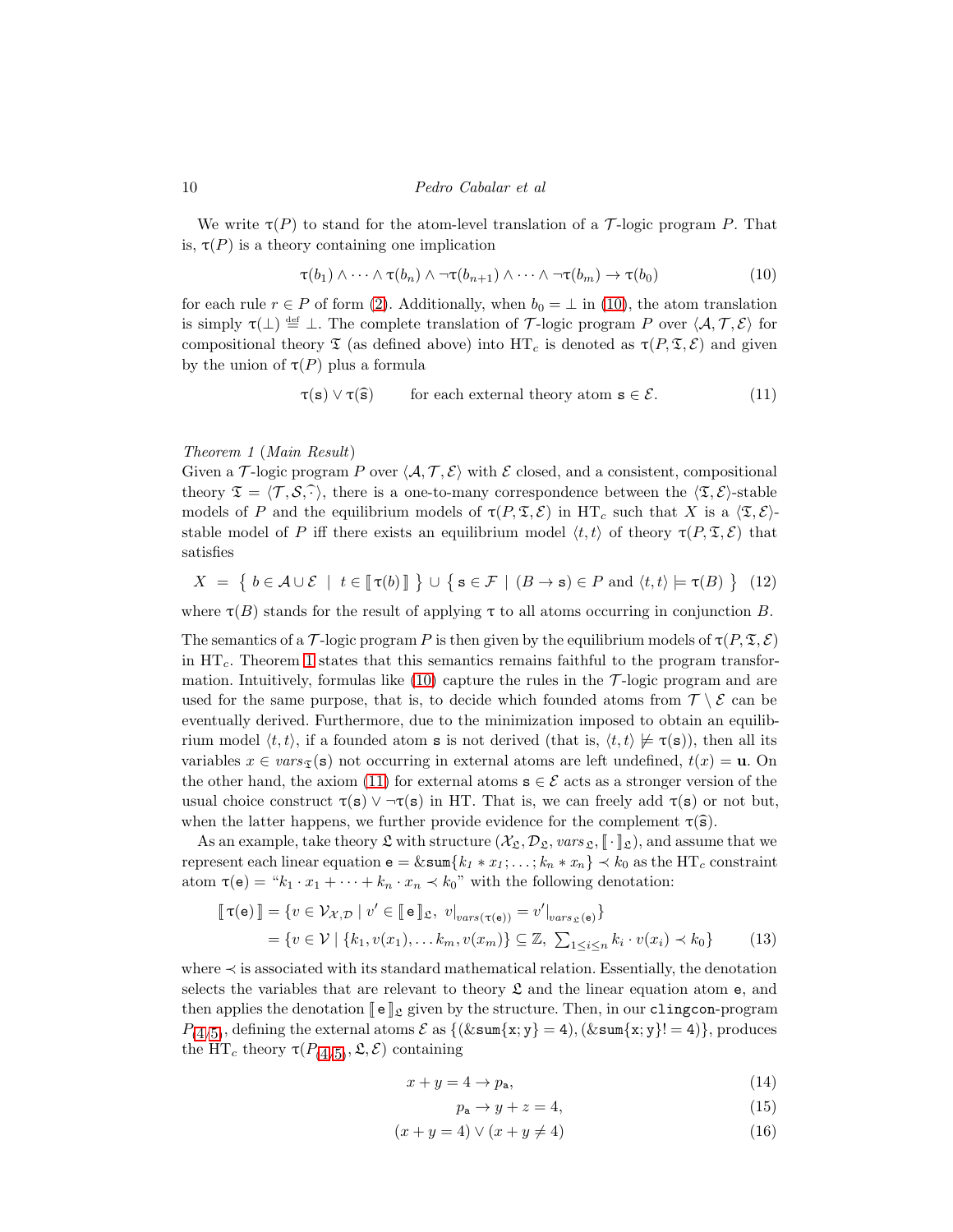where  $(16)$  corresponds to the choice  $(11)$  for the external atoms. Interestingly, in the setting of clingcon-programs, we can replace choices as in [\(11\)](#page-9-2) on external atoms by disjunctions of constraints for their variables, forcing them to take any arbitrary integer value. In our example, we can replace  $(16)$  by the disjunctions of  $\mathfrak{L}\text{-atoms}$ :

<span id="page-10-0"></span>
$$
x \ge 0 \lor x < 0 \tag{17}
$$

$$
y \ge 0 \lor y < 0 \tag{18}
$$

These formulas are no tautologies: They assign any arbitrary pair of integer values to the variables x and y. To conclude with the example, the theory  $\tau(P_{(4/5)}, \mathfrak{L}, \mathcal{E})$  $\tau(P_{(4/5)}, \mathfrak{L}, \mathcal{E})$  $\tau(P_{(4/5)}, \mathfrak{L}, \mathcal{E})$  $\tau(P_{(4/5)}, \mathfrak{L}, \mathcal{E})$  $\tau(P_{(4/5)}, \mathfrak{L}, \mathcal{E})$  has an infinite number of equilibrium models  $\langle t, t \rangle$  that satisfy one of the two following conditions:

1. 
$$
t(p_a) = \mathbf{t}
$$
,  $\{t(x), t(y), t(z)\} \subseteq \mathbb{Z}$ ,  $t(x) + t(y) = 4$  and  $t(y) + t(z) = 4$ , or  
\n2.  $t(p_a) = \mathbf{u}$ ,  $t(z) = \mathbf{u}$ ,  $\{t(x), t(y)\} \subseteq \mathbb{Z}$  and  $t(x) + t(y) \neq 4$ .

# <span id="page-10-1"></span>4 Answer Set Solving modulo Linear Equations

Finally, we show how our formalism can be used to capture the semantics of several clingo extensions with linear equations. At first, we use the structured theory  $\mathfrak L$  to describe a semantics of clingcon using  $HT<sub>c</sub>$ -theories. Then, we introduce structured theories  $\mathfrak D$  and  $\mathfrak R$  to analogously capture clingo[DL] and clingo[LP]. Among others, this allows us to compare the systems and show strongly equivalent program transformations. We start by introducing a useful constraint atom  $def_{\mathbb{Z}}(x) \in \mathcal{C}$  to represent the fact that a given variable  $x \in \mathcal{X}$  has a defined, integer value, viz.  $[[def_{\mathbb{Z}}(x)]] = \{v \in \mathcal{V} \mid v(x) \in \mathbb{Z}\}.$ It is not difficult to see that  $[\![def_{\mathbb{Z}}(x)]\!]$  is  $\text{HT}_c$  equivalent to [\(17\)](#page-10-0).

# Proposition 6

Let P be a T-logic program over  $\langle A, T, \mathcal{E} \rangle$  wrt theory  $\mathfrak{L} = \langle T, \mathcal{S}, \hat{\cdot} \rangle$  structured by  $(\mathcal{X}_\mathfrak{L}, \mathcal{D}_\mathfrak{L}, vars_\mathfrak{L}, [\![\cdot]\!]_\mathfrak{L})$ , then the following three theories are strongly equivalent:

- $\bullet \tau(P, \mathfrak{L}, \mathcal{T}),$
- $\tau(P) \cup {\tau(s) \lor \neg \tau(s) \mid s \in \mathcal{E}} \cup \{ \text{def}_{\mathbb{Z}}(x) \mid x \in \text{vars}_{\mathfrak{L}}(s), s \in \mathcal{E} \},\$ and
- <span id="page-10-2"></span>•  $\tau(P) \cup \{ def_{\mathbb{Z}}(x) \mid x \in vars_{\mathfrak{L}}(\mathbf{s}), \mathbf{s} \in \mathcal{E} \}$

In essence, this means that the choice [\(11\)](#page-9-2) in  $\tau(P, \mathfrak{L}, \mathcal{T})$  can be safely replaced by a set of constraint atoms  $def_{\mathbb{Z}}(x)$  for every variable x that occurs in at least one external atom.

As an interesting result, we may observe that constraint atoms involving defined variables can always be rephrased as formulas in the scope of negation:

# Proposition 7

Let  $\Gamma$  be a HT<sub>c</sub> theory over signature  $\langle \mathcal{X}, \mathcal{D}, \mathcal{C} \rangle$  with a denotation for linear constraint atoms denoted as defined [\(13\)](#page-9-4) and let  $c = "k_1 \cdot x_1 + \cdots + k_n \cdot x_n \prec k_0" \in \mathcal{C}$  and  $\widehat{c} = "k_1 \cdot x_1 + \cdots + k_n \cdot x_n \widehat{\prec} k_0" \in \mathcal{C}$  be two linear constraint atoms such that  $\Gamma \models def_{\mathbb{Z}}(x_i)$ for  $i = 1 \ldots n$ . Then, the following strongly equivalent transformations hold:

- $\Gamma \models c \leftrightarrow \neg \neg c$ ,
- $\Gamma \models c \leftrightarrow \neg \widehat{c}$ ,
- $\Gamma \models (F \rightarrow c) \leftrightarrow (F \rightarrow \neg\neg c),$
- $\Gamma \models (F \rightarrow c) \leftrightarrow (F \land \neg c \rightarrow \bot)$ , and
- $\Gamma \models (F \rightarrow c) \leftrightarrow (F \land \hat{c} \rightarrow \bot)$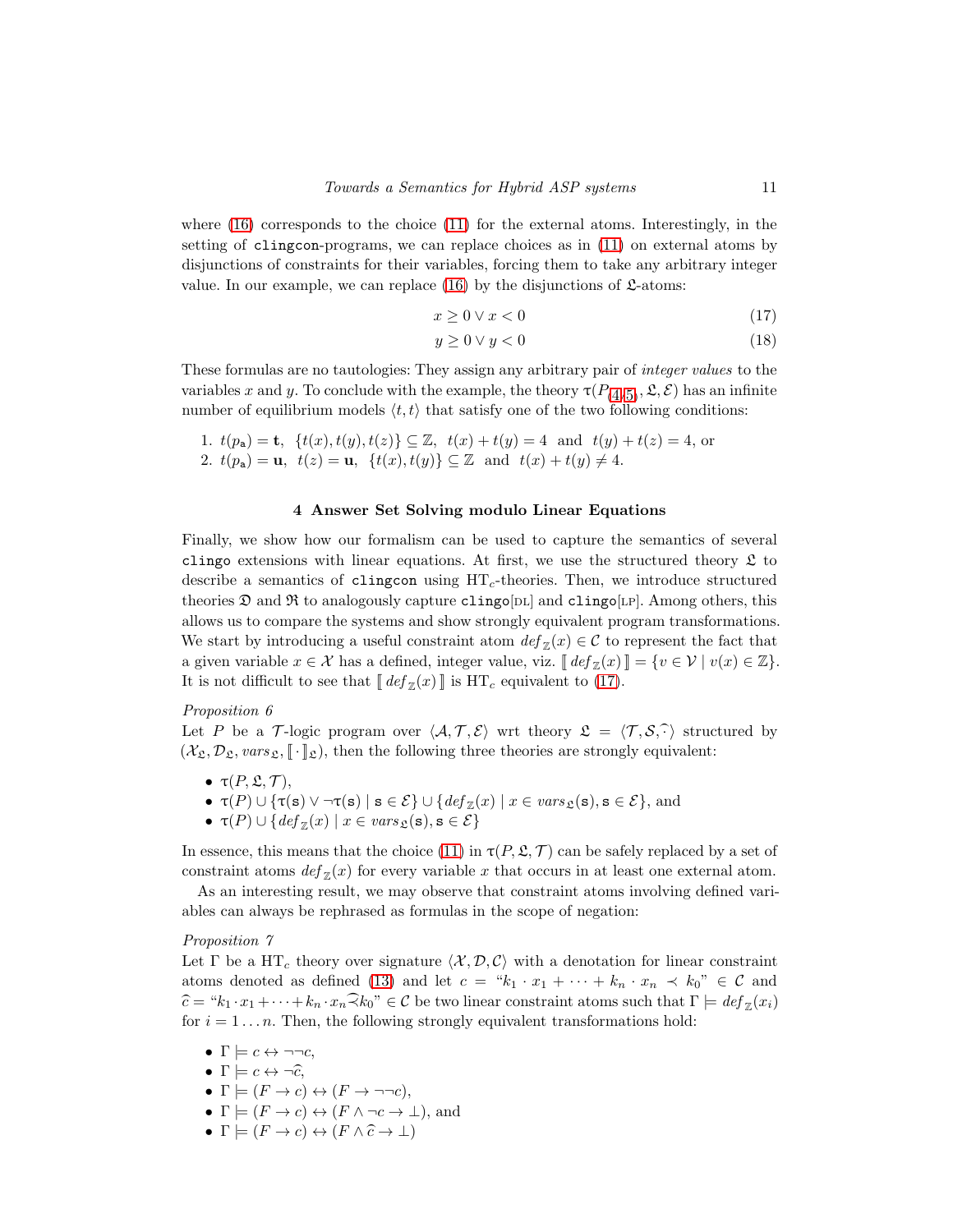In clingcon, all atoms are external  $\mathcal{E} = \mathcal{T}$  and may indistinctly occur in the head or in the body. To illustrate the behavior of this system, let us analyze the effect on our running example  $P_{(4/5)}$  $P_{(4/5)}$  $P_{(4/5)}$  $P_{(4/5)}$  $P_{(4/5)}$ . Since atom  $y + z = 2$  is also external now, the translated  $HT_c$ theory  $\tau(P, \mathfrak{L}, \mathcal{T})$  would simply add the axiom:

<span id="page-11-0"></span>
$$
(y+z=2) \lor (y+z \neq 2) \tag{19}
$$

to the previously obtained formalization  $(14)-(16)$  $(14)-(16)$ . According to Proposition [6,](#page-10-1) we can even rephrase this theory as  $\{(14), (15)\}\cup \{def_{\mathbb{Z}}(x), def_{\mathbb{Z}}(y), def_{\mathbb{Z}}(z)\},\$  $\{(14), (15)\}\cup \{def_{\mathbb{Z}}(x), def_{\mathbb{Z}}(y), def_{\mathbb{Z}}(z)\},\$  $\{(14), (15)\}\cup \{def_{\mathbb{Z}}(x), def_{\mathbb{Z}}(y), def_{\mathbb{Z}}(z)\},\$  $\{(14), (15)\}\cup \{def_{\mathbb{Z}}(x), def_{\mathbb{Z}}(y), def_{\mathbb{Z}}(z)\},\$  $\{(14), (15)\}\cup \{def_{\mathbb{Z}}(x), def_{\mathbb{Z}}(y), def_{\mathbb{Z}}(z)\},\$  that is, replacing the choices by constraint atoms that force all variables to be assigned some integer value. As a result, the equilibrium models  $\langle t, t \rangle$  always satisfy  $\{t(x), t(y), t(z)\} \subseteq \mathbb{Z}$  plus one of these two conditions:

- $t(x) + t(y) = 4$ ,  $t(z) + t(y) = 2$ , and  $t(p_a) = t$
- $t(x) + t(y) \neq 4$ , and  $t(p_a) = u$

Both atoms  $x + y = 4$  and  $y + z = 2$  are external. When  $x + y = 4$  holds, rule [\(14\)](#page-9-5) forces  $p_a$  to be true and rule [\(15\)](#page-9-6) further implies  $y + z = 2$ . For the second item, when  $x + y = 4$ does not hold, then its complement  $x + y \neq 4$  becomes true and  $y + z = 2$  is also free to hold or not as in  $(19)$ . However, since y and z are always assigned some integer value, this choice becomes tautological and does not impose any additional restriction on those variables. On the other hand, there is no reason to derive  $p_a$  and so it is left undefined (the corresponding program atom a does not hold).

One interesting feature of clingcon is that it not only shows the  $\langle \mathfrak{L}, \mathcal{T} \rangle$ -stable models but also allows enumerating variable assignments for that stable model. For instance, for  $P_{(4/5)}$  $P_{(4/5)}$  $P_{(4/5)}$  $P_{(4/5)}$  $P_{(4/5)}$ , and  $a \in X$  in the stable model, we may get  $\{x = 2, y = 2, z = 0\}$ ,  $\{x = 3, y = 1\}$  $1, z = 1$ ,  $\{x = 4, y = 0, z = 2\}$ , etc. When considering these witnesses, we actually obtain a one-to-one correspondence to the equilibrium models of the  $HT_c$  translation  $\tau(P, \mathfrak{L}, \mathcal{T}).$ 

Since, in clingcon, all variables are defined  $(\text{def}_{\mathbb{Z}}(x)$  for all  $x \in \mathcal{X}_{\mathfrak{L}})$ , we can always apply Proposition [7](#page-10-2) to constraint atoms in the head and shift them to the body. As an example, we can safely replace rule [\(5\)](#page-2-1) in program  $P_{(4/5)}$  $P_{(4/5)}$  $P_{(4/5)}$  $P_{(4/5)}$  $P_{(4/5)}$  by any of the two constraints below, that are equivalent when all variables are defined:

$$
\perp \ \leftarrow \ \neg \& \text{sum}\{y; z\} = 2, a \tag{20}
$$

$$
\perp \leftarrow \&\texttt{sum}\{y; z\}!=2, a \tag{21}
$$

To cover clingo[DL]-programs, we introduce abstract theory  $\mathfrak D$  capturing difference constraints over integers, which is a subset of the already seen abstract theory  $\mathfrak L$  where theory atoms have the fixed form  $\&\text{sum}\{1 * x; (-1) * y\} \leq k$  but rewritten instead as:

<span id="page-11-1"></span>
$$
\&\text{diff}\{x-y\} \le k \tag{22}
$$

where x and y are integer variables and  $k \in \mathbb{Z}$ .

As we have in  $\mathfrak{L}$ , the complement [\(22\)](#page-11-1) is absolute and, in this case, it is not difficult to see that its denotation corresponds to:

$$
\left[\widehat{(22)}\right]\mathbb{I}_{\mathfrak{D}} = \left[\left(k\text{diff}\left\{y-x\right\}\right]\left\langle z-x\right\rangle - k - 1\right]\mathbb{I}_{\mathfrak{D}}
$$

In clingo[DL], body atoms are external  $\mathcal E$  and head atoms founded  $\mathcal T \setminus \mathcal E$ . In this case,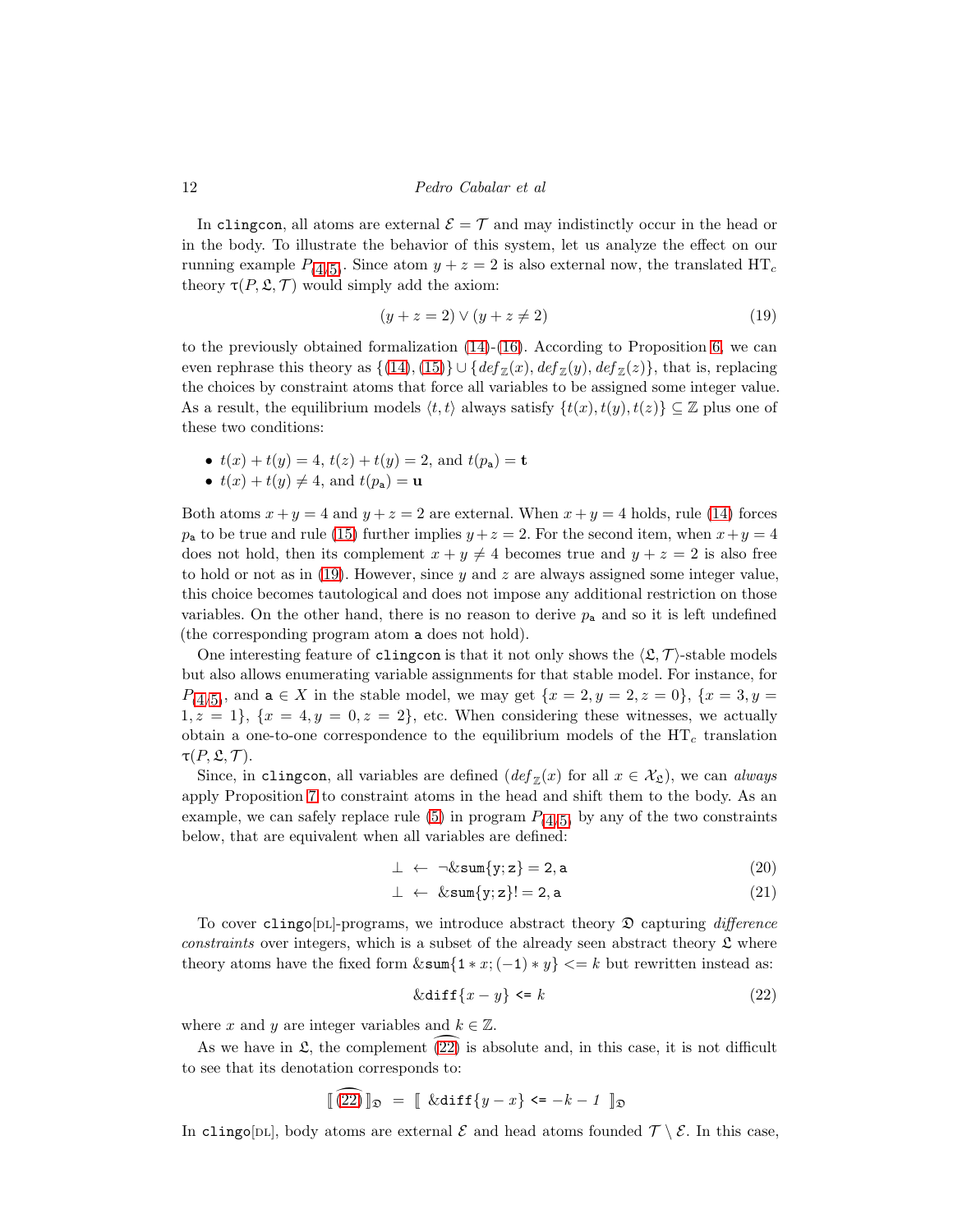we have a one-to-one correspondence between the answers of the system and the  $\langle \mathfrak{D}, \mathcal{E} \rangle$ stable models of a clingo[DL]-logic program  $P$ .

Although, in clingo[DL], we may have undefined variables, Proposition [7](#page-10-2) is still applicable if the variables in the head atom are used in other external atoms. To put an example, take the clingo[DL]-program

<span id="page-12-0"></span>
$$
\text{margin} \leftarrow \&\text{diff}\{x - y\} \leftarrow 10 \tag{23}
$$

$$
\&\text{diff}\{x-y\} \leftarrow -\text{margin} \tag{24}
$$

$$
\&\text{diff}\{y-x\} \leftarrow -\text{margin} \tag{25}
$$

that says that we have some margin when picking values with  $x - y \leq 10$ , but we force  $x = y$  if there is no such margin. Under the assumption of external body atoms, this program is strongly equivalent to:

$$
\begin{array}{rcl}\n\texttt{margin} & \leftarrow & \& \texttt{diff}\{x - y\} \leq 10 \\
\perp & \leftarrow & \& \texttt{diff}\{y - x\} \leq -1, \; \neg \texttt{margin} \\
\perp & \leftarrow & \& \texttt{diff}\{x - y\} \leq -1, \; \neg \texttt{margin}\n\end{array}
$$

since variables x and y occur in an external (body) atom  $\&diff\{x - y\} \leq 10$ , and so, they are always defined. Our  $HT_c$  formalization can be exploited now to prove other strong equivalence relations whose proof was non-trivial before. For instance, we can prove that adding the rule

$$
\&\text{diff}\{z-y\} \leftarrow \neg \text{margin}
$$

to the clingo[DL]-program  $(23)-(25)$  $(23)-(25)$  is strongly equivalent to adding instead the rule

$$
\&\text{diff}\{z-x\}\leq 20 \quad\leftarrow \quad \neg \text{margin}
$$

where we use  $x$  rather than  $y$  in the head, since these two variables are always defined and ¬margin forces them to be equal.

A third AMT system covered by our formalization is clingo[lp]. In this case, the abstract theory  $\Re$  is about linear equations over reals. It is identical to  $\mathfrak L$  but structured by  $(X_{\mathfrak{R}}, \mathcal{D}_{\mathfrak{R}}, vars_{\mathfrak{L}}, \llbracket \cdot \rrbracket_{\mathfrak{L}})$  where  $X_{\mathfrak{R}}$  is an infinite set of real variables and the domain  $\mathcal{D}_{\mathfrak{R}}$ is the set of real numbers R. clingo[LP] treats either all theory atoms as external,  $\mathcal{E} = \mathcal{T}$ , or founded,  $\mathcal{E} = \emptyset$ . Since it imposes no restriction on the occurrence of linear equation atoms, the counter-intuitive behavior identified by [Janhunen et al.](#page-14-5) (2017) may emerge. However, once we treat head atoms as founded and body atoms as external, we obtain a one-to-one correspondence between the answers of the system and the  $\langle \mathfrak{R}, \mathcal{E} \rangle$ -stable models of a clingo[LP]-logic program  $P$ ; and a one-to-many correspondence between its answers and the equilibrium models of  $\tau(P, \mathfrak{R}, \mathcal{E})$  for a clingo[LP]-logic program P.

#### 5 Discussion

Apart from the hybrid ASP approaches mentioned in the introduction, the closest work to ours is probably  $ASP(\mathcal{AC})$ , recently introduced by [Eiter and Kiesel \(2020\)](#page-13-7), since it also relies on an extension of the logic HT to deal with hybrid logic programs. But while  $HT_c$ keeps the simple basis of propositional HT by treating an external theory as a black-box (as we have seen, the minimum requirement is using variables and denotations),  $ASP(\mathcal{AC})$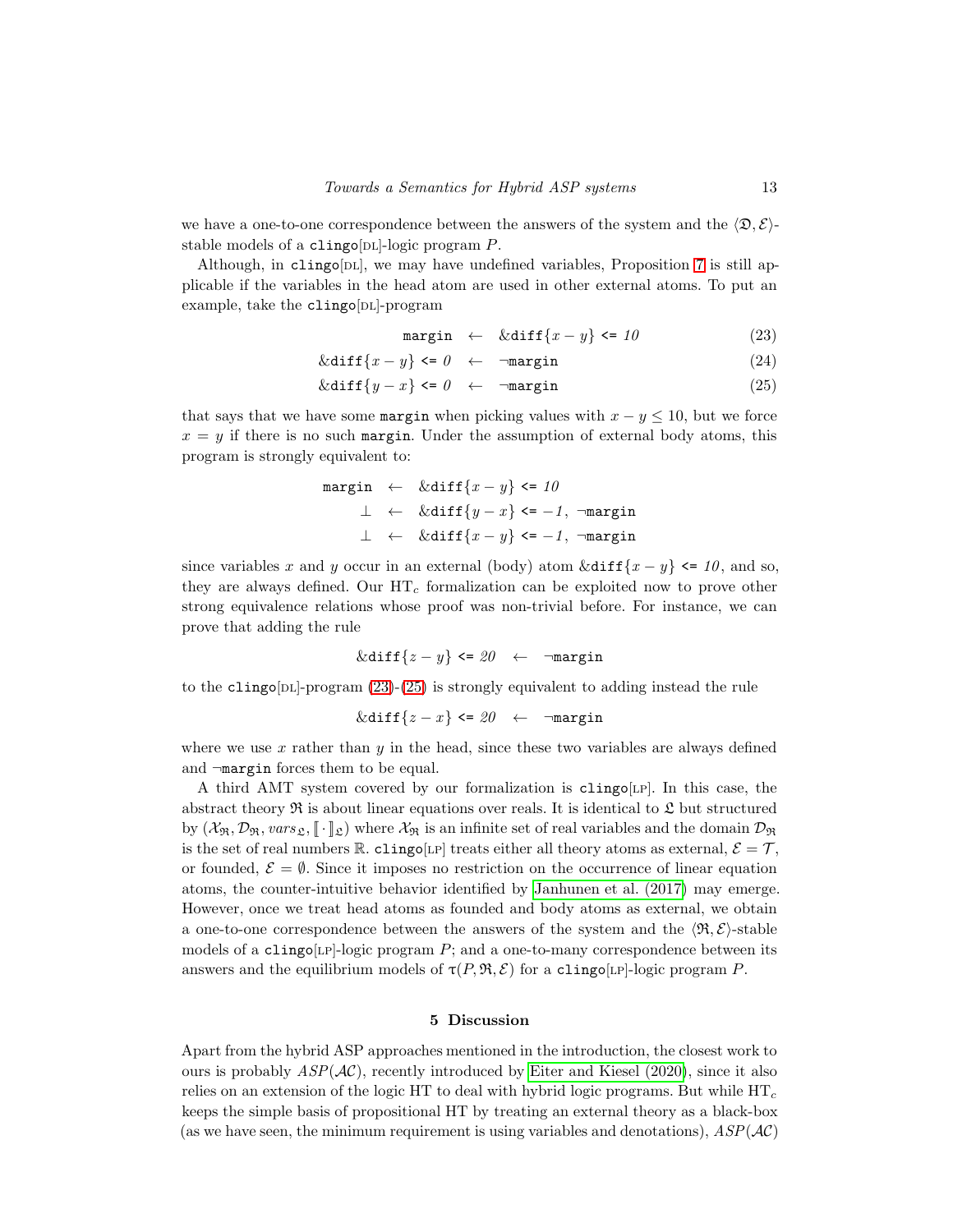defines a complete extension of the logic itself, lifting the formalism to first-order HT with weighted formulas over semi-rings. The main advantage of  $ASP(\mathcal{AC})$  is that both the external theories and the logic programs are captured by a same homogeneous formal basis. The price to be paid with respect to  $HT_c$  is a more complex semantics (logical operators become just one more type of constraints) and the requirement of a semi-ring structure. Still,  $ASP(\mathcal{AC})$  covers a wide range of constructs such as aggregates over non-Boolean variables, linear constraints or provenance in positive datalog programs.

Our formal characterization provides several valuable contributions. The most obvious benefit is that we have now a roadmap to follow, not only when deciding new aspects of existing AMT systems, but also when reconsidering parts of their implementation that were originally designed with no clear hint when facing design alternatives. This will have an immediate impact on the next generation of existing AMT systems like clingcon, where head atoms will start to be considered as founded, and  $\text{clingo}[LP]$ , that will also accordingly introduce an implicit separation between head atoms as founded and body atoms as external. A second important contribution is that, when proving our results, we have tried to maintain the highest possible degree of generality in the description of the abstract theories used behind. This paves the way for introducing new abstract theories: We may now start classifying them in terms of the general properties, identified in the paper (consistency, structure and denotation, closed set of external atoms, absolute complement, etc), so that we can characterize their behavior via  $HT_c$  formulas.

Apart from the alignment of existing implementations and the introduction of new abstract theories, our future work includes a comparison and investigation of other approaches, like the aforementioned [\(Eiter and Kiesel 2020\)](#page-13-7), and other approaches to AMT [\(Bartholomew and Lee 2014;](#page-13-8) [Lierler and Susman 2016\)](#page-14-6) or plain SMT [\(Barrett et al. 2009\)](#page-13-2) in view of their formal characterization in terms of  $HT_c$ .

#### References

- <span id="page-13-2"></span>BARRETT, C., SEBASTIANI, R., SESHIA, S., AND TINELLI, C. 2009. Satisfiability modulo theories. In Handbook of Satisfiability, IOS Press, Chapter 26, 825–885.
- <span id="page-13-8"></span>Bartholomew, M. and Lee, J. 2014. System aspmt2smt: Computing ASPMT theories by SMT solvers. In Proc. JELIA'14, Springer, 529–542.
- <span id="page-13-6"></span>Cabalar, P., Fandinno, J., Schaub, T., and Wanko, P. 2020a. An ASP semantics for constraints involving conditional aggregates. In Proc. ECAI'20, IOS Press, 664–671.
- <span id="page-13-4"></span>Cabalar, P., Kaminski, R., Ostrowski, M., and Schaub, T. 2016. An ASP semantics for default reasoning with constraints. In Proc. IJCAI'16, IJCAI/AAAI Press, 1015–1021.

<span id="page-13-9"></span>Carro, M. and King, A., Eds. 2016. Techn. Comms. ICLP'16 OASIcs.

- <span id="page-13-3"></span>EITER, T., GERMANO, S., IANNI, G., KAMINSKI, T., REDL, C., SCHÜLLER, P., AND WEINZIERL, A. 2018. The DLVHEX system. Künstliche Intelligenz 32, 2-3, 187-189.
- <span id="page-13-7"></span>EITER, T. AND KIESEL, R. 2020. ASP $(\mathcal{AC})$ : Answer set programming with algebraic constraints. Theory and Practice of Logic Programming 20, 6, 895–910.
- <span id="page-13-1"></span>Falkner, A., Friedrich, G., Schekotihin, K., Taupe, R., and Teppan, E. 2018. Industrial applications of answer set programming. K¨unstliche Intelligenz 32, 2-3, 165–176.
- <span id="page-13-0"></span>Gebser, M., Harrison, A., Kaminski, R., Lifschitz, V., and Schaub, T. 2015. Abstract Gringo. Theory and Practice of Logic Programming 15, 4-5, 449–463.
- <span id="page-13-5"></span>Gebser, M., Kaminski, R., Kaufmann, B., Ostrowski, M., Schaub, T., and Wanko, P. 2016. Theory solving made easy with clingo 5. See [Carro and King \(2016\)](#page-13-9), 2:1–2:15.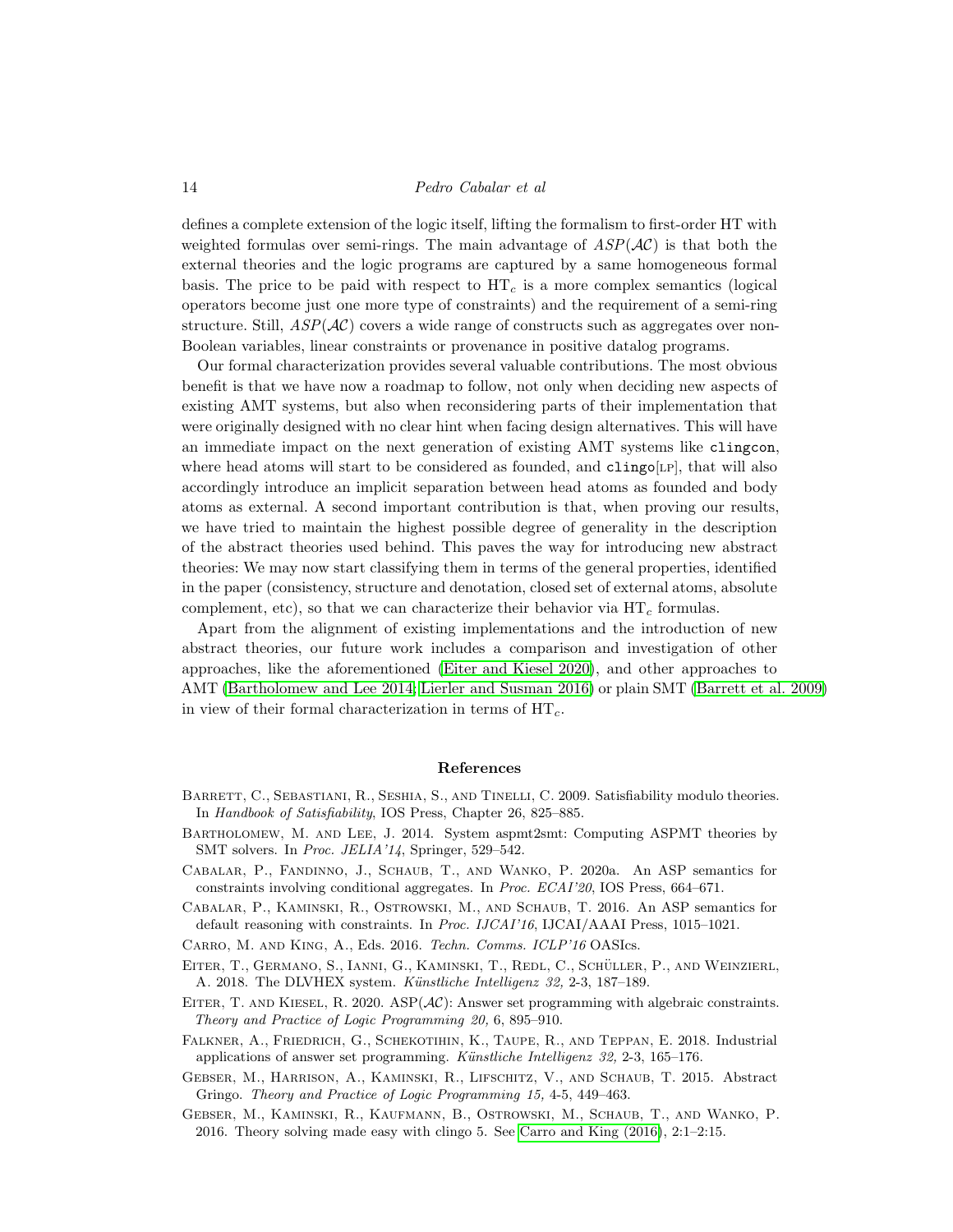- <span id="page-14-1"></span>Gelfond, M. and Lifschitz, V. 1988. The stable model semantics for logic programming. In Proc. ICLP'88, MIT Press, 1070–1080.
- <span id="page-14-5"></span>Janhunen, T., Kaminski, R., Ostrowski, M., Schaub, T., Schellhorn, S., Wanko, P. 2017. Clingo goes linear constraints over reals and integers. TPLP 17, 5-6, 872–888.
- <span id="page-14-3"></span>Kaminski, R., Schaub, T., and Wanko, P. 2017. A tutorial on hybrid answer set solving with clingo. In Proc. RW'17 Springer, 167–203.
- <span id="page-14-2"></span>LIERLER, Y. 2014. Relating constraint answer set programming languages and algorithms. Artificial Intelligence 207, 1–22.
- <span id="page-14-6"></span>LIERLER, Y. AND SUSMAN, B. 2016. SMT-based constraint answer set solver EZSMT (system description). See [Carro and King \(2016\)](#page-13-9), 1:1–1:15.
- <span id="page-14-0"></span>LIFSCHITZ, V. 2010. Thirteen definitions of a stable model. Fields of Logic and Computation, Springer, 488–503.
- <span id="page-14-4"></span>Pearce, D. 1997. A new logical characterisation of stable models and answer sets. In Proc. NMELP'96, Springer, 57–70.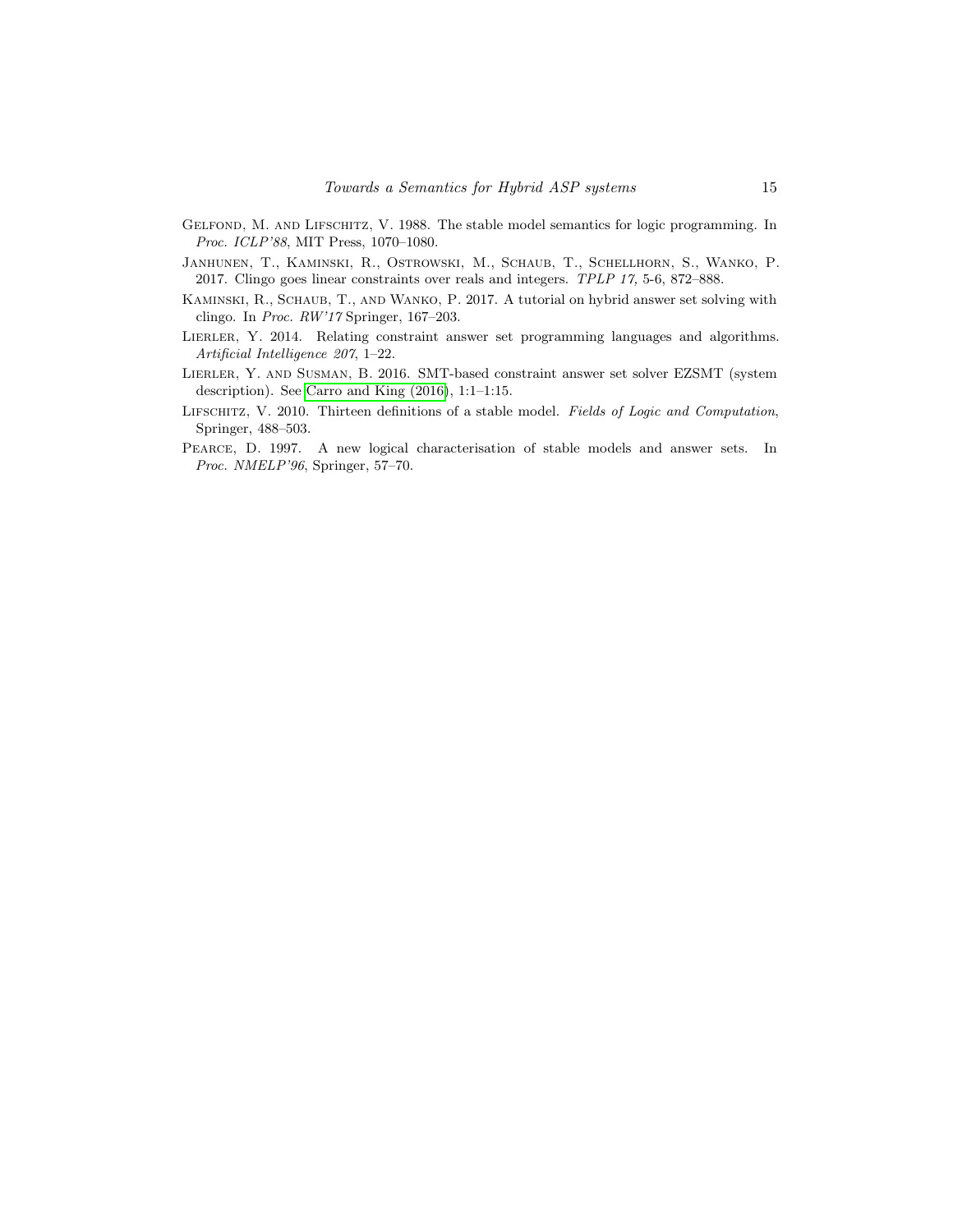#### Appendix A Proofs of results

# A.1 Proofs of Propositions [1](#page-6-1)[-5](#page-8-0)

#### Proof of Proposition [1](#page-6-1)

By construction, for every  $\mathfrak{L}$ -satisfiable set  $S \in \mathcal{S}$ , we have  $\bigcap_{s \in S} \llbracket s \rrbracket_{\mathfrak{L}} \neq \emptyset$ . Then, there exists a valuation  $v \in \bigcap_{\mathbf{s} \in S} [\![ \mathbf{s} ]\!]_{\mathfrak{L}}$  and  $v \in [\![ \mathbf{s} ]\!]_{\mathfrak{L}}$  for every  $\mathbf{s} \in S$ . This implies that  $\mathfrak{L}$  is compositional.

Let us show that  $\mathfrak L$  is consistent. Suppose, for the sake of contradiction, that there exists a L-satisfiable set  $S \in \mathcal{S}$  such that  $\{s, \hat{s}\}\in S$  for a  $s \in \mathcal{T}$ . Then, since L is compositional (as shown above), there has to exists a valuation v, such that  $v \in \llbracket s \rrbracket$  and  $v \in \llbracket \widehat{\mathbf{s}} \rrbracket$ . By definition of the denotation  $\llbracket \cdot \rrbracket_{\mathfrak{T}}$ , this implies that v needs to satisfy both  $\sum_{1 \leq i \leq n} c_i * v(x_i) \prec c_0$  and  $\sum_{1 \leq i \leq n} c_i * v(x_i) \widehat{\prec} c_0$ , which is a contradiction. Therefore, every  $\mathcal{L}$ -satisfiable set  $S \in \mathcal{S}$  is consistent and then  $\mathcal{L}$  is consistent.  $\square$ 

# Proof of Proposition [2](#page-6-2)

Since  $\mathfrak T$  is compositional, proving  $(S \cup \{\hat{\mathbf{s}}\}) \notin \mathcal S$  amounts to checking  $\llbracket S \cup \{\hat{\mathbf{s}}\}\rrbracket_{\mathfrak T} = \emptyset$ . For the left to right direction,  $S \models_{\mathfrak{T}} s$  is equivalent to  $\llbracket S \rrbracket_{\mathfrak{T}} \subseteq \llbracket s \rrbracket_{\mathfrak{T}}$ . But then  $\llbracket S \rrbracket_{\mathfrak{T}} \cap \llbracket \widehat{\mathbf{s}} \rrbracket_{\mathfrak{T}} \subseteq \llbracket \mathbf{s} \rrbracket_{\mathfrak{T}} \cap \llbracket \widehat{\mathbf{s}} \rrbracket_{\mathfrak{T}} = \emptyset$  and so  $\llbracket S \rrbracket_{\mathfrak{T}} \cap \llbracket \widehat{\mathbf{s}} \rrbracket_{\mathfrak{T}} = \llbracket S \cup \{\widehat{\mathbf{s}}\} \rrbracket_{\mathfrak{T}} = \emptyset$ .

For the right to left direction, we proceed by contraposition. Suppose there is some  $v \in \llbracket S \rrbracket_{\mathfrak{T}}$  such that  $v \notin \llbracket s \rrbracket_{\mathfrak{T}}$ . If the complement is absolute, the latter means  $v \in \llbracket \widehat{s} \rrbracket_{\mathfrak{T}}$ and so  $v \in \llbracket S \rrbracket_{\mathfrak{T}} \cap \llbracket \widehat{\mathbf{s}} \rrbracket_{\mathfrak{T}} = \llbracket S \cup \{\widehat{\mathbf{s}}\} \rrbracket_{\mathfrak{T}}$  and so  $\llbracket S \cup \{\widehat{\mathbf{s}}\} \rrbracket_{\mathfrak{T}} \neq \emptyset$ .  $\Box$ 

# Proof of Proposition [3](#page-7-0)

It is enough to show that

$$
(S\cup(\widehat{{\mathcal E}\setminus S}))\cup(\widehat{{\mathcal E}\setminus({\mathcal S}\cup(\ \widehat{{\mathcal E}\setminus S})}=(S\cup(\widehat{{\mathcal E}\setminus S}))
$$

Note that  $\widehat{A \cup B} = \widehat{A} \cup \widehat{B}$  and  $\widehat{A \setminus B} = \widehat{A} \setminus \widehat{B}$ . Then,

$$
\widehat{(\mathcal{E}\setminus(\mathcal{S}\cup(\ \widehat{\mathcal{E}\setminus S})}=(\widehat{\mathcal{E}}\setminus(\widehat{S}\cup(\widehat{\widehat{\mathcal{E}}}\setminus\widehat{\widehat{S}}))
$$

Pick  $a \in (\widehat{\mathcal{E}} \setminus (\widehat{S} \cup (\widehat{\widehat{\mathcal{E}}} \setminus \widehat{S}))$ . Then,  $a \in \widehat{\mathcal{E}}$  and  $a \notin (\widehat{S} \cup (\widehat{\widehat{\mathcal{E}}} \setminus \widehat{S}))$ . The latter implies that  $a \notin \widehat{S}$ . Hence,  $a \in \widehat{\mathcal{E}} \setminus \widehat{S} = \widehat{\mathcal{E} \setminus S}$ .

Then, we have that S is a  $\langle \mathfrak{T}, \mathcal{E} \rangle$ -solution implies  $S \cup (\widehat{\mathcal{E} \setminus S})$  is  $\mathfrak{T}$ -satisfiable by definition. Due to  $(S \cup (\widehat{\mathcal{E} \setminus S}) \cup (\mathcal{E} \setminus (S \cup (\widehat{\mathcal{E} \setminus S})) = (S \cup (\widehat{\mathcal{E} \setminus S}))$ , we know that  $S \cup (\widehat{\mathcal{E} \setminus S})$  is  $\mathcal{E}\text{-complete}$  and  $(S \cup (\widehat{\mathcal{E} \setminus S}) \cup (\mathcal{E} \setminus (\mathcal{S} \cup (\widehat{\mathcal{E} \setminus S}))$  is also *T*-satisfiable, then  $(S \cup (\widehat{\mathcal{E} \setminus S}))$ is a  $\mathcal{E}\text{-complete } \langle \mathfrak{T}, \mathcal{E} \rangle\text{-solution.}$ 

Conversely, if S is a E-complete  $\langle \mathfrak{T}, \mathcal{E} \rangle$ -solution, then  $S \cup (\widehat{\mathcal{E} \setminus S}) = S$  is T-satisfiable by definition of  $\mathcal{E}\text{-complete}$  and  $\langle \mathfrak{T}, \mathcal{E} \rangle\text{-solution.}$ 

#### Proof of Proposition  $\lambda$

Suppose, for the sake of contradiction, that there exists an incomplete  $\langle \mathfrak{T}, \mathcal{E} \rangle$ -solution S. Then,  $S \neq S \cup (\mathcal{E} \setminus \overline{S})$  and, thus, there exists a theory atom  $\mathbf{s} \in \widehat{(\mathcal{E} \setminus S)}$  with  $\mathbf{s} \in \widehat{\mathcal{E}}$ ,  $\mathbf{s} \notin \widehat{S}$ and  $\mathbf{s} \notin S$ . Furthermore,  $\mathbf{s} \in \widehat{\mathcal{E}}$  implies  $\{\mathbf{s}, \widehat{\mathbf{s}}\} \subseteq \mathcal{E}$  since  $\mathcal{E}$  is closed. Then,  $\widehat{\mathbf{s}} \in \widehat{(\mathcal{E} \setminus S)}$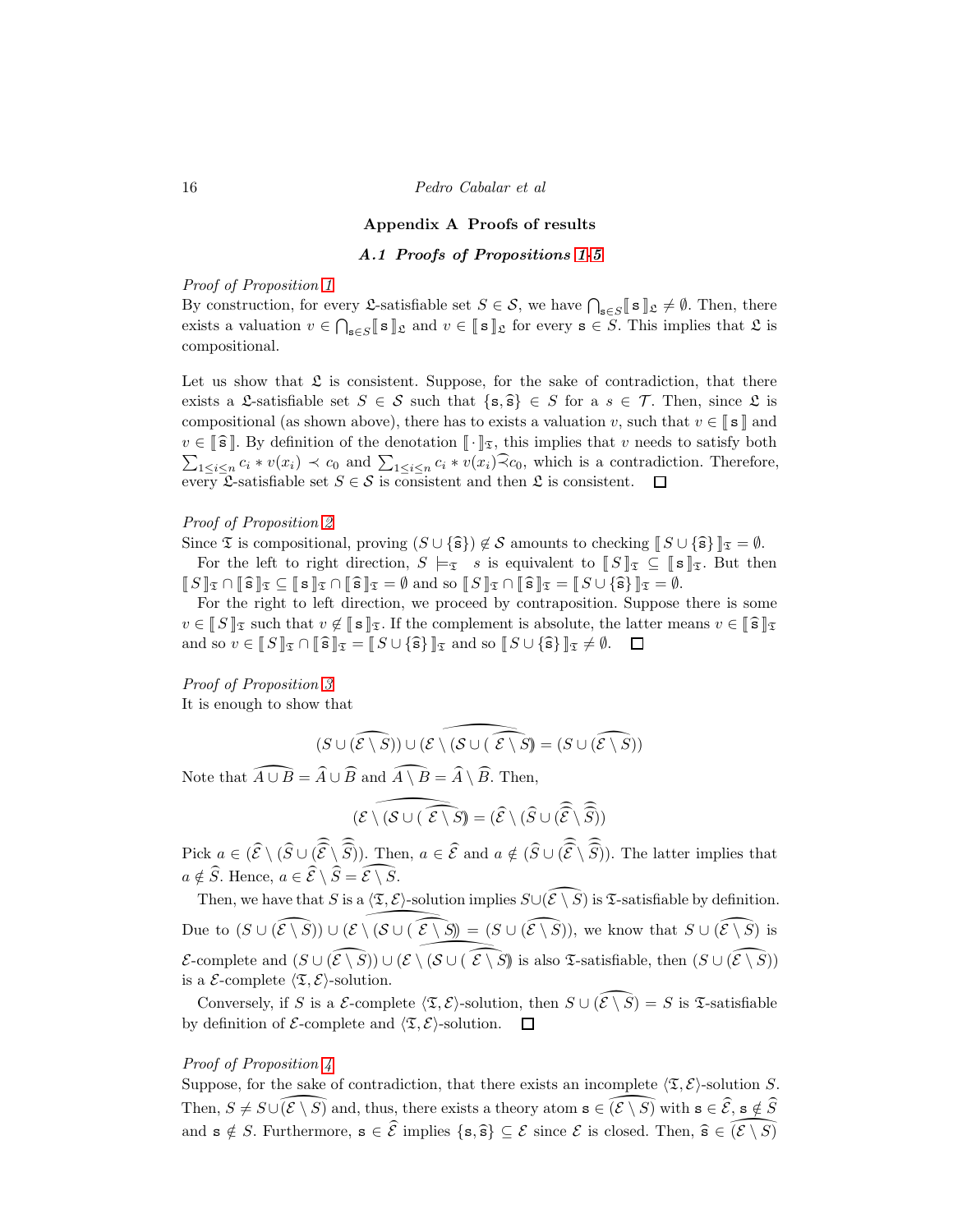since  $s \notin S$  and  $s \in \mathcal{E}$ . This leads to a contradiction because  $\{s, \hat{s}\}\subseteq (\mathcal{E}\setminus S)$ , and therefore  $S \cup \{E \setminus \overline{S}\}$  is not  $\mathfrak T$ -satisfiable. Since  $\mathfrak T$  is consistent, this implies that S not a  $\langle \mathfrak{T}, \mathcal{E} \rangle$ -solution, which is a contradiction with the assumption that S is a  $\langle \mathfrak{T}, \mathcal{E} \rangle$ -solution. Consequently, all  $\langle \mathfrak{T}, \mathcal{E} \rangle$ -solutions S are E-complete for consistent abstract theory  $\mathfrak{T}$  and closed  $\mathcal{E}$ . 口

## Proof of Proposition [5](#page-8-0)

Since  $\mathfrak T$  is compositional, set S is  $\mathfrak T$ -satisfiable iff there is a valuation  $w : \mathcal X_{\mathfrak T} \to \mathcal D_{\mathfrak T}$  such that  $w \in [\![ s ]\!]_{\mathfrak{T}}$  for all  $s \in S$ .

- Assume first that S is  $\mathfrak{S}$ -satisfiable and, thus, that there is a valuation  $w : \mathcal{X}_{\mathfrak{S}} \to \mathcal{D}_{\mathfrak{S}}$ such that  $w \in [\![ s ]\!]_{\mathfrak{T}}$  for all  $s \in S$ . Let  $v : \mathcal{X} \to \mathcal{D}_{\mathbf{u}}$  be any valuation such that  $v(x) =$ w(x) for all  $x \in \mathcal{X}_{\mathfrak{T}}$ . Then,  $w \in \llbracket s \rrbracket_{\mathfrak{T}}$  implies  $v \in \llbracket \tau(s) \rrbracket$  and, therefore, we get that  $\tau(S)$  is satisfiable in HT<sub>c</sub>.
- Conversely, if  $\tau(S)$  is satisfiable in HT<sub>c</sub>, then there is a valuation v that satisfies  $v \in \llbracket \tau(\mathbf{s}) \rrbracket$  for all  $\mathbf{s} \in S$ . By construction, this implies that there is some valuation  $w : \mathcal{X}_{\mathfrak{T}} \to \mathcal{D}_{\mathfrak{T}}$  such that  $w \in \llbracket s \rrbracket_{\mathfrak{T}}$  for all  $s \in S$ . Consequently, S is  $\mathfrak T$ -satisfiable.  $\Box$

### A.2 Proofs of the Main Theorem

To pave the way between the transformation approach described in Section [3.2](#page-6-0) and the translation in  $HT_c$  described in Section [3.3,](#page-8-1) we introduce a second translation into  $HT_c$ that is close to the transformation approach. The proof of the Main Theorem is then divided into two main lemmas: the first establishes the correspondence between the transformation approach described in Section [3.2](#page-6-0) and this second translation, and the second establishes the correspondence in  $HT_c$  between both translations.

Let us start by describing this second translation that we denote  $\tau_2$ . The most relevant feature of this translation is that it decouples the generation of possible abstract theory solutions  $S \subseteq \mathcal{T}$  from the derivation of their atoms  $s \in S$  in the logic program. In particular, rather than directly including constraints  $\tau(s)$  in the translation of program rules as done with [\(10\)](#page-9-0), we use now a new, auxiliary propositional atom  $p_s$  whose connection to the constraint  $\tau(s)$  is be explicitly specified by using additional formulas. In that way, the rules of the  $\mathcal{T}$ -logic program P will correspond now to an  $HT_c$  encoding of a regular, propositional logic program we call  $p(P)$ .

Translation  $\tau_2$  produces an HT<sub>c</sub>-theory with signature  $\langle \mathcal{X}_2, \mathcal{D}_2, \mathcal{C}_2 \rangle$  and denotation  $\|\cdot\|_2$ that extends the signature  $\langle \mathcal{X}, \mathcal{D}, \mathcal{C} \rangle$  and denotation  $\llbracket \cdot \rrbracket$  of  $\tau$  as follows:

$$
\mathcal{X}_2 = \mathcal{X} \cup \{ p_{\mathbf{s}} \mid \mathbf{s} \in \mathcal{T} \} \tag{A1}
$$

$$
\mathcal{D}_2 = \mathcal{D} \tag{A2}
$$

$$
C_2 = C \cup \{ \text{``} p_s = \mathbf{t} \text{''} \mid \mathbf{s} \in \mathcal{T} \}
$$
 (A3)

that is, we extend the set of variables X with one fresh variable  $p_s$  for each abstract theory atom  $s \in \mathcal{T}$  and the constraints C with the corresponding propositional constraint atom " $p_s = t$ ". The denotation  $\llbracket \cdot \rrbracket$  for the  $\tau_2$  translation simply extends the denotation for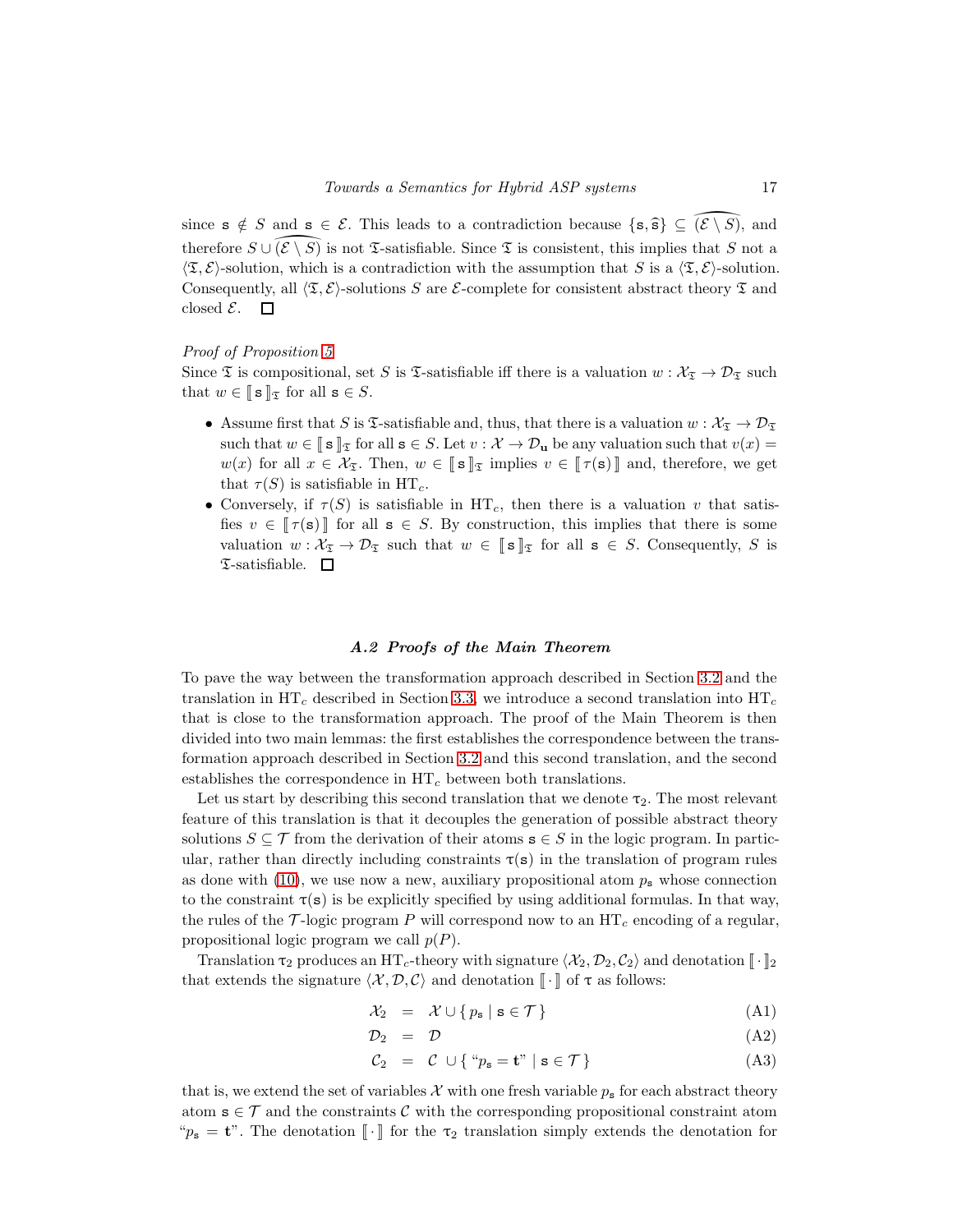τ by including the already seen fixed denotation for propositional atoms applied to the new constraints " $p_{\rm s} = t$ ".

The new HT<sub>c</sub>-encoding  $\tau_2(P, \mathfrak{T}, \mathcal{E})$  is defined for a same T-logic program P over  $\langle A, \mathcal{T}, \mathcal{E} \rangle$  as before, but consists of three sets of formulas:

<span id="page-17-2"></span>
$$
\tau_2(P, \mathfrak{T}, \mathcal{E}) \stackrel{\text{def}}{=} \Phi(\mathfrak{T}, \mathcal{E}) \cup p(P) \cup Bridge(P, \mathfrak{T}, \mathcal{E})
$$
\n(A4)

where, informally speaking:  $\Phi(\mathfrak{T}, \mathcal{E})$  generates arbitrary sets of abstract theory solutions in terms of constraints  $\tau(s)$ ;  $p(P)$  corresponds to an HT<sub>c</sub>-encoding of a propositional program for atoms  $p_s$ ; and  $Bridge(P, \mathcal{F}, \mathcal{E})$  fixes the connection between each atom  $p_s$ and its corresponding constraint  $\tau(s)$ .

We describe now each one of these three sets. Theory  $\Phi(\mathfrak{T}, \mathcal{E})$  consists of formulas

$$
\tau(s) \lor \neg \tau(s) \qquad \text{for every theory atom } s \in \mathcal{T} \qquad (A5)
$$

$$
\neg \tau(s) \to \tau(\hat{s}) \qquad \text{for every theory atom } s \in \mathcal{E} \qquad (A6)
$$

Here, the truth of constraint atom  $\tau(s)$  for  $s \in \mathcal{T}$  describes the inclusion of s in a possible  $\langle \mathfrak{T}, \mathcal{E} \rangle$ -solution S. If  $\tau(\mathbf{s})$  is true or false, it represents that  $\mathbf{s} \in S$  or  $\mathbf{s} \notin S$ , respectively. The choice in  $(A5)$  generates all possible sets S. Implication  $(A6)$  enforces that, whenever an external theory atom is *not* included in the set  $s \notin S$ , its complement must hold  $\hat{\mathbf{s}} \in S$ . Note that no atom of the form  $p_{\mathbf{s}}$  occurs in  $\Phi(\mathfrak{T}, \mathcal{E})$ . Therefore, any equilibrium model  $\langle t, t \rangle$  of  $\Phi(\mathfrak{T}, \mathcal{E})$  satisfies  $t(p_{s}) = u$ .

Back to our example, given the  $\mathfrak{L}$  atoms  $\mathcal{T} = \{\mathbf{s}_1, \mathbf{s}_2, \mathbf{s}_3, \mathbf{s}_4\}$  with  $\mathbf{s}_1 = (\& \text{sum}\{\mathbf{x}; \mathbf{y}\} = 4),$  $s_2 = (\& \text{sum}\{y; z\} = 2), s_3 = (\& \text{sum}\{x; y\} = 4), s_4 = (\& \text{sum}\{y; z\} = 2)$  seen before, where  $s_1$  and  $s_3$  are external, and given the  $\tau(s)$  translation for  $\mathfrak L$  atoms, the theory  $\Phi(\mathfrak{L}, \mathcal{E})$  would amount to:

<span id="page-17-3"></span><span id="page-17-1"></span><span id="page-17-0"></span>
$$
x + y = 4 \lor \neg(x + y = 4) \tag{A7}
$$

$$
y + z = 2 \vee \neg(y + z = 2) \tag{A8}
$$

$$
x + y \neq 4 \lor \neg(x + y \neq 4)
$$
(A9)

$$
y + z \neq 2 \lor \neg(y + z \neq 2) \tag{A10}
$$

$$
\neg(x+y=4) \to (x+y \neq 4) \tag{A11}
$$

<span id="page-17-4"></span>
$$
\neg(x+y\neq 4) \to (x+y=4) \tag{A12}
$$

Notice the difference between the explicit difference in atoms  $F \neq 4$  and the default negation of an equality in literals  $\neg (F = 4)$ . The former hold when all variables in F are defined, but  $F$  is not 4, whereas the latter still hold even when some variable in  $F$  is undefined.

For brevity, we may refer in the following to an equilibrium model  $\langle t, t \rangle$  of a theory Γ instead as a stable model t of theory Γ, and say  $t \models \Gamma$  instead of  $\langle t, t \rangle \models \Gamma$  for total interpretation  $\langle t, t \rangle$ .

The behavior of  $\Phi(\mathfrak{T}, \mathcal{E})$  is formally characterized by the following result:

#### Proposition 8

Given a consistent, compositional abstract theory  $\mathfrak{T} = \langle \mathcal{T}, \mathcal{S}, \hat{\cdot} \rangle$  and a closed set  $\mathcal{E} \subseteq \mathcal{T}$  of external theory atoms, there is a one-to-many correspondence between the set of complete  $\langle \mathfrak{T}, \mathcal{E} \rangle$ -solutions and the stable models of  $\Phi(\mathfrak{T}, \mathcal{E})$  such that

• if t is a stable model of  $\Phi(\mathfrak{T}, \mathcal{E})$ , then  $\{s \in \mathcal{T} \mid t \models \tau(s)\}$  is a complete  $\langle \mathfrak{T}, \mathcal{E} \rangle$ -solution;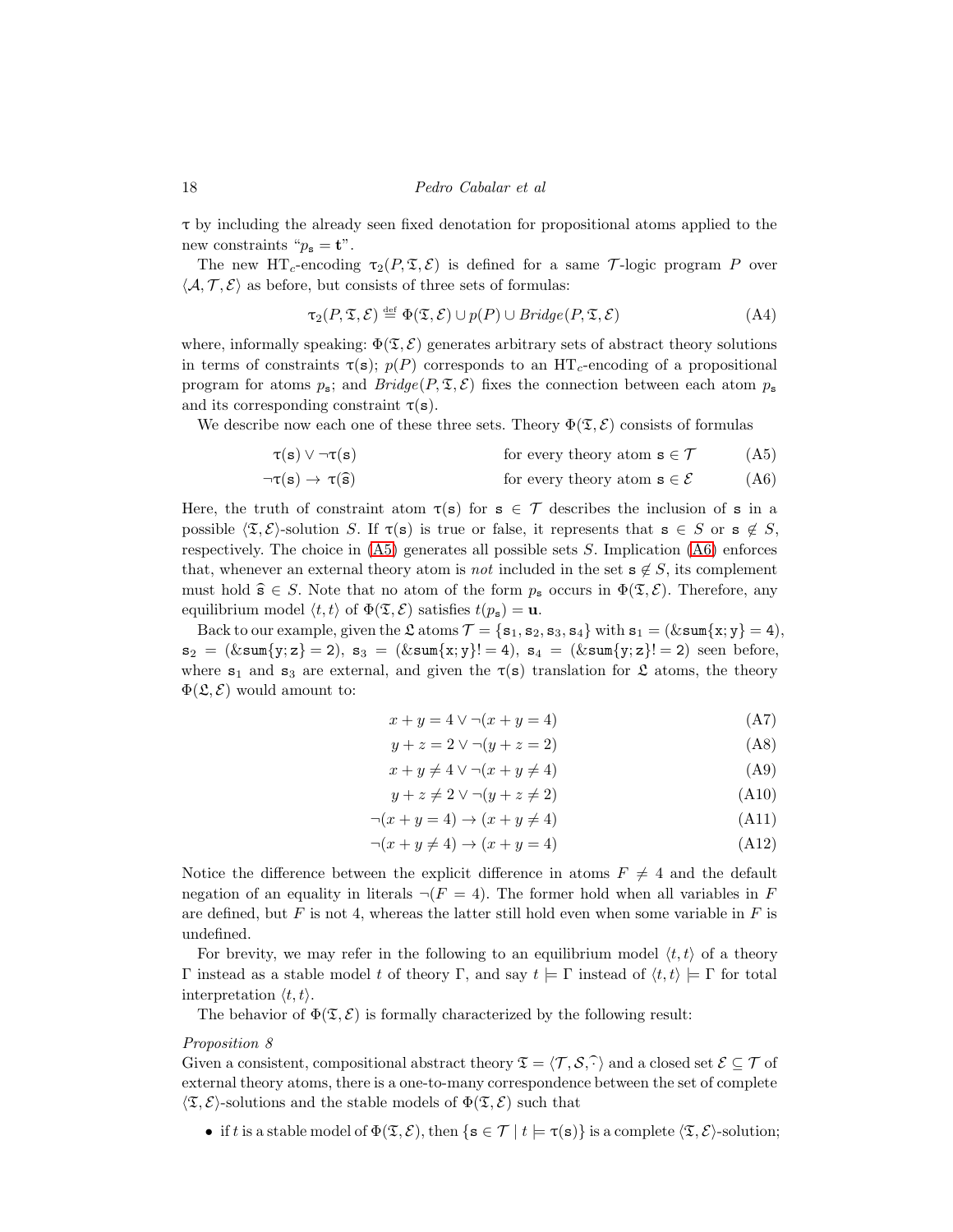• if S is a complete  $\langle \mathfrak{T}, \mathcal{E} \rangle$ -solution, then there exists a stable model t of theory  $\Phi(\mathfrak{T}, \mathcal{E})$ such that  $S = \{ \mathbf{s} \in \mathcal{T} \mid t \models \tau(\mathbf{s}) \}.$ 

Note that the correspondence is not one-to-one because, for a same  $\langle \mathfrak{T}, \mathcal{E} \rangle$ -solution S, we may get several (even infinite) variable assignments that satisfy the same constraint atoms. For instance, for a  $\langle \mathfrak{T}, \mathcal{E} \rangle$ -solution just consisting of linear constraint atom  $\&\text{sum}\{x\} > 3$ , we will get one stable model t with  $t(x) = n$  for each integer  $n \in \mathbb{Z}$ strictly greater than 3.

As we can see [\(A4\)](#page-17-2), the second group of formulas in  $\tau_2(P, \mathfrak{T}, \mathcal{E})$  is  $p(P)$  which, as we did with  $(10)$ , will perform an atom-level translation to all rules in P. In this case, the novelty comes in the translation for theory atoms  $s \in \mathcal{T}$ , defined as  $\tau_2(s) \stackrel{\text{def}}{=} p_s$ , while regular atoms and  $\perp$  are translated as before, namely,  $\tau_2(a) \stackrel{\text{def}}{=} \tau(a) = p_a$  for  $a \in \mathcal{A}$ and  $\tau_2(\perp) \stackrel{\text{def}}{=} \perp$ . Then,  $p(P)$  is the result of replacing the atom translation  $\tau$  by  $\tau_2$  in the formula [\(10\)](#page-9-0) for each rule [\(2\)](#page-1-0) in P. As an illustration, given our  $\mathfrak L$  example with atoms  $\mathcal{T} = \{s_1, s_2, s_3, s_4\}$  suppose, for the sake of readability, we just write  $\tau(s_i) = p_i$ for  $i = 1...4$  $i = 1...4$ . Then  $p(P_{(4/5)})$  $p(P_{(4/5)})$  $p(P_{(4/5)})$  would just consist of the two implications:

<span id="page-18-2"></span>
$$
p_1 \to p_a \tag{A13}
$$

<span id="page-18-3"></span><span id="page-18-1"></span><span id="page-18-0"></span>
$$
p_a \to p_2 \tag{A14}
$$

The third group of formulas in  $\tau_2(P, \mathfrak{T}, \mathcal{E})$  is the theory  $Bridge(P, \mathfrak{T}, \mathcal{E})$  defined as:

$$
\tau(\mathbf{s}) \to p_{\mathbf{s}} \qquad \qquad \text{for each } \mathbf{s} \in \mathcal{E} \tag{A15}
$$

$$
\neg \tau(s) \land p_s \to \bot \qquad \text{for each } s \in \mathcal{T} \setminus \mathcal{E} \tag{A16}
$$

As we can see, the implication for external atoms [\(A15\)](#page-18-0) is quite straightforward: it forces the propositional atom  $p_s$  to be true when the corresponding constraint holds. In the case of founded theory atoms,  $\mathcal{T} \setminus \mathcal{E}$ , our HT<sub>c</sub> theory may not provide justification but their truth has to be aligned with the truth of the constraint in a  $\langle \mathfrak{T}, \mathcal{E} \rangle$ -solution. This is handled via the integrity constraints in [\(A16\)](#page-18-1), forbidding  $p_s$  to hold if  $\tau(s)$  is false. In our  $\mathfrak{L}$ -program example,  $\mathit{Bridge}(P_{(4/5)}, \mathfrak{L}, \mathcal{E})$  $\mathit{Bridge}(P_{(4/5)}, \mathfrak{L}, \mathcal{E})$  $\mathit{Bridge}(P_{(4/5)}, \mathfrak{L}, \mathcal{E})$  $\mathit{Bridge}(P_{(4/5)}, \mathfrak{L}, \mathcal{E})$  $\mathit{Bridge}(P_{(4/5)}, \mathfrak{L}, \mathcal{E})$  would correspond to:

<span id="page-18-5"></span><span id="page-18-4"></span>
$$
x + y = 4 \to p_1 \tag{A17}
$$

$$
x + y \neq 4 \to p_3 \tag{A18}
$$

$$
\neg(y+z=2) \land p_2 \to \bot \tag{A19}
$$

$$
\neg(y+z\neq 2) \land p_4 \to \bot \tag{A20}
$$

so that, our final translation  $\tau_2(P_{(4/5)}, \mathfrak{L}, \mathcal{E})$  $\tau_2(P_{(4/5)}, \mathfrak{L}, \mathcal{E})$  $\tau_2(P_{(4/5)}, \mathfrak{L}, \mathcal{E})$  $\tau_2(P_{(4/5)}, \mathfrak{L}, \mathcal{E})$  $\tau_2(P_{(4/5)}, \mathfrak{L}, \mathcal{E})$  amounts to the set of formulas  $\{(A7)$  $\{(A7)$  –  $(A12)$  ∪ { $(A13)$ ,  $(A14)$ } ∪ { $(A17) - (A20)$  $(A17) - (A20)$  $(A17) - (A20)$ }. As we can see, this is much more verbose than  $\tau(P_{(4/5)}, \mathfrak{L}, \mathcal{E}) = \{(14) - (16)\}\,$  $\tau(P_{(4/5)}, \mathfrak{L}, \mathcal{E}) = \{(14) - (16)\}\,$  $\tau(P_{(4/5)}, \mathfrak{L}, \mathcal{E}) = \{(14) - (16)\}\,$  $\tau(P_{(4/5)}, \mathfrak{L}, \mathcal{E}) = \{(14) - (16)\}\,$  $\tau(P_{(4/5)}, \mathfrak{L}, \mathcal{E}) = \{(14) - (16)\}\,$  $\tau(P_{(4/5)}, \mathfrak{L}, \mathcal{E}) = \{(14) - (16)\}\,$  $\tau(P_{(4/5)}, \mathfrak{L}, \mathcal{E}) = \{(14) - (16)\}\,$  $\tau(P_{(4/5)}, \mathfrak{L}, \mathcal{E}) = \{(14) - (16)\}\,$  $\tau(P_{(4/5)}, \mathfrak{L}, \mathcal{E}) = \{(14) - (16)\}\,$ , but has the advantage of being structurally closer to the program transformation in [\(3\)](#page-2-2), so its correctness has a more direct proof.

As we mentioned above,  $\Phi(\mathfrak{T}, \mathcal{E})$  generates arbitrary sets of abstract theory solutions in terms constraints  $\tau(s)$  that is bridge with  $p(P)$  to produce the stable models. This separation can be made precise using the splitting result by (Cabalar [et al. 2020b,](#page-28-0) Proposition 12). Proposition [9](#page-19-0) below makes this intuition precise. To this end, we need the following notation. We define  $\Gamma(P, \mathfrak{T}, \mathcal{E}) = p(P) \cup Bridge(P, \mathfrak{T}, \mathcal{E})$ , that is, the two sets of formulas in [\(A4\)](#page-17-2) dealing with propositional variables  $p_s$ . Given a fixed valuation t, we further define  $\Gamma(P, \mathfrak{T}, \mathcal{E}, t)$  as the result of replacing in  $\Gamma(P, \mathfrak{T}, \mathcal{E})$  every constraint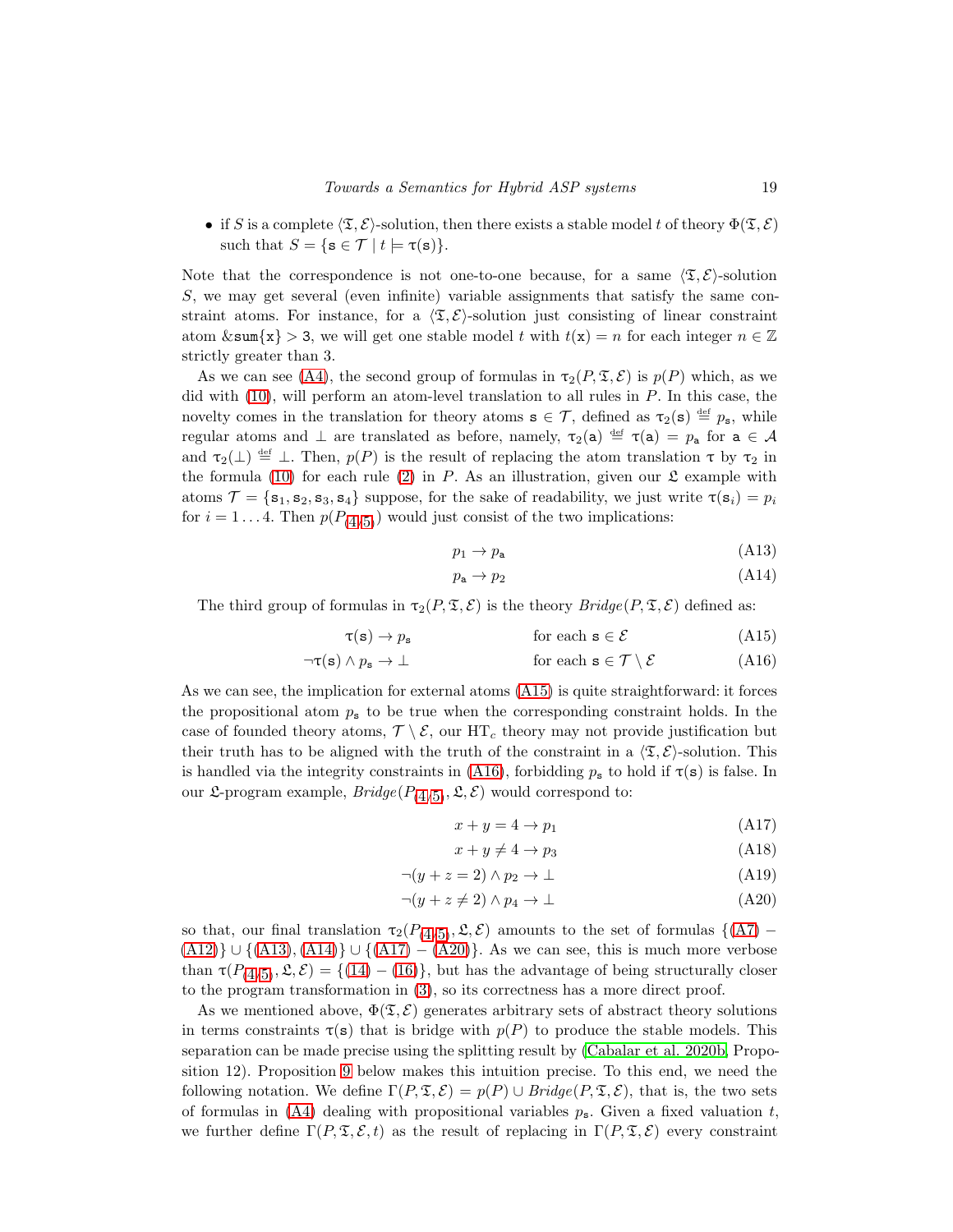atom  $c \in \mathcal{C}$  by  $\top$  if  $t \in \llbracket c \rrbracket$  and  $\bot$  otherwise. Let us further denote  $p(\mathcal{A} \cup \mathcal{T}) \subseteq \mathcal{X}_2$  as the set of all auxiliary propositional variables:  $p(A \cup \mathcal{T}) \stackrel{\text{def}}{=} \{p_a \mid a \in \mathcal{A}\} \cup \{p_s \mid s \in \mathcal{T}\}\.$  Note that  $C \subseteq C_2$  refers to the constraint atoms in  $\tau$ , and so,  $C \cap p(A \cup T) = \emptyset$ .

#### <span id="page-19-0"></span>Proposition 9

Given a T-logic program P over  $\langle A, T, E \rangle$  such that E is a closed; a consistent, compositional abstract theory  $\mathfrak{T} = \langle \mathcal{T}, \mathcal{S}, \widehat{\cdot} \rangle$ ; t is a stable model of  $\tau_2(P, \mathfrak{T}, \mathcal{E})$  iff  $t|_{\mathcal{X}}$  is a stable model of  $\Phi(\mathfrak{T}, \mathcal{E})$  and  $t|_{p(\mathcal{A} \cup \mathcal{T})}$  is a stable model of  $\Gamma(P, \mathfrak{T}, \mathcal{E}, t)$ .

<span id="page-19-2"></span>The following two results make the needed connections between this translation, the program transformation and the other translation.

#### Proposition 10

Given a T-logic program P over  $\langle A, T, E \rangle$  such that E is closed; a consistent, compositional abstract theory  $\mathfrak{T} = \langle \mathcal{T}, \mathcal{S}, \hat{\cdot} \rangle$ , there is a one-to-many correspondence between the  $\langle \mathfrak{T}, \mathcal{E} \rangle$ -stable models of P and the stable models of theory  $\tau_2(P, \mathfrak{T}, \mathcal{E})$  such that

- if v is an stable model of  $\tau_2(P, \mathfrak{T}, \mathcal{E})$ , then  $\{s \in \mathcal{A} \cup \mathcal{T} \mid v \in [\![p_s]\!] \}$  is a  $\langle \mathfrak{T}, \mathcal{E} \rangle$ -stable model of P.
- if X is a  $\langle \mathfrak{T}, \mathcal{E} \rangle$ -stable model of P, then there exists a stable model v of  $\tau_2(P, \mathfrak{T}, \mathcal{E})$ such that  $v|_{p(\mathcal{A}\cup\mathcal{T})} = \{(p_b, \mathbf{t}) \mid b \in X\},\$

#### <span id="page-19-1"></span>Proposition 11

Given a T-logic program P over  $\langle A, T, E \rangle$  such that E is a closed; a consistent, compositional abstract theory  $\mathfrak{T} = \langle \mathcal{T}, \mathcal{S}, \hat{\cdot} \rangle$ ; if t and v are two valuations such that

$$
v = t \cup \{ (p_{\mathbf{s}}, \mathbf{t}) \mid \mathbf{s} \in \mathcal{E} \text{ and } t \in [\![\tau(\mathbf{s})]\!] \}
$$
  

$$
\cup \{ (p_{\mathbf{s}}, \mathbf{t}) \mid \mathbf{s} \in \mathcal{F}, (B \to \mathbf{s}) \in P \text{ and } t \models \tau(B) \}
$$

then t is a stable model of theory  $\tau(P, \mathfrak{T}, \mathcal{E})$  iff v is a stable model of theory  $\tau_2(P, \mathfrak{T}, \mathcal{E})$ .

# Proof of the Main Theorem

Assume that t is a stable model of  $\tau(P, \mathfrak{T}, \mathcal{E})$ . Then, from Proposition [11,](#page-19-1) v is a stable model of  $\tau_2(P, \mathfrak{T}, \mathcal{E})$ . From Proposition [10,](#page-19-2) this implies that  $X = \{b \in \mathcal{A} \cup \mathcal{T} \mid v \in \llbracket p_b \rrbracket \}$ is a  $\langle \mathfrak{T}, \mathcal{E} \rangle$ -stable model of P. Note that, by construction,  $v \in \llbracket p_b \rrbracket$  iff  $t \in \llbracket \tau(b) \rrbracket$  for all  $b \in \mathcal{A} \cup \mathcal{E}$ . Hence, [\(12\)](#page-9-7) holds.

The other way around. Assume that X is a  $\langle \mathfrak{T}, \mathcal{E} \rangle$ -stable model of P. Then, from Proposi-tion [10,](#page-19-2) there exists a stable model v of  $\tau_2(P, \mathfrak{T}, \mathcal{E})$  such that  $v|_{p(\mathcal{A} \cup \mathcal{T})} = \{(p_b, \mathbf{t}) \mid b \in X\}.$ Hence,  $X = \{ b \in \mathcal{A} \cup \mathcal{T} \mid v \in \llbracket p_b \rrbracket \}.$  Furthermore, from Proposition [11,](#page-19-1) this also implies that there there is a stable model t of  $\tau(P, \mathfrak{T}, \mathcal{E})$  such that

$$
v = t \cup \{ (p_s, \mathbf{t}) \mid \mathbf{s} \in \mathcal{E} \text{ and } t \in [\![\tau(\mathbf{s})]\!] \}
$$
  

$$
\cup \{ (p_s, \mathbf{t}) \mid \mathbf{s} \in \mathcal{F}, (B \to \mathbf{s}) \in P \text{ and } t \models \tau(B) \}
$$

Hence, [\(12\)](#page-9-7) holds.  $\Box$ 

The rest of this section is devoted to prove Propositions [8](#page-17-4)[-11.](#page-19-1)

Proof of Propositions [8](#page-17-4)[-9](#page-19-0)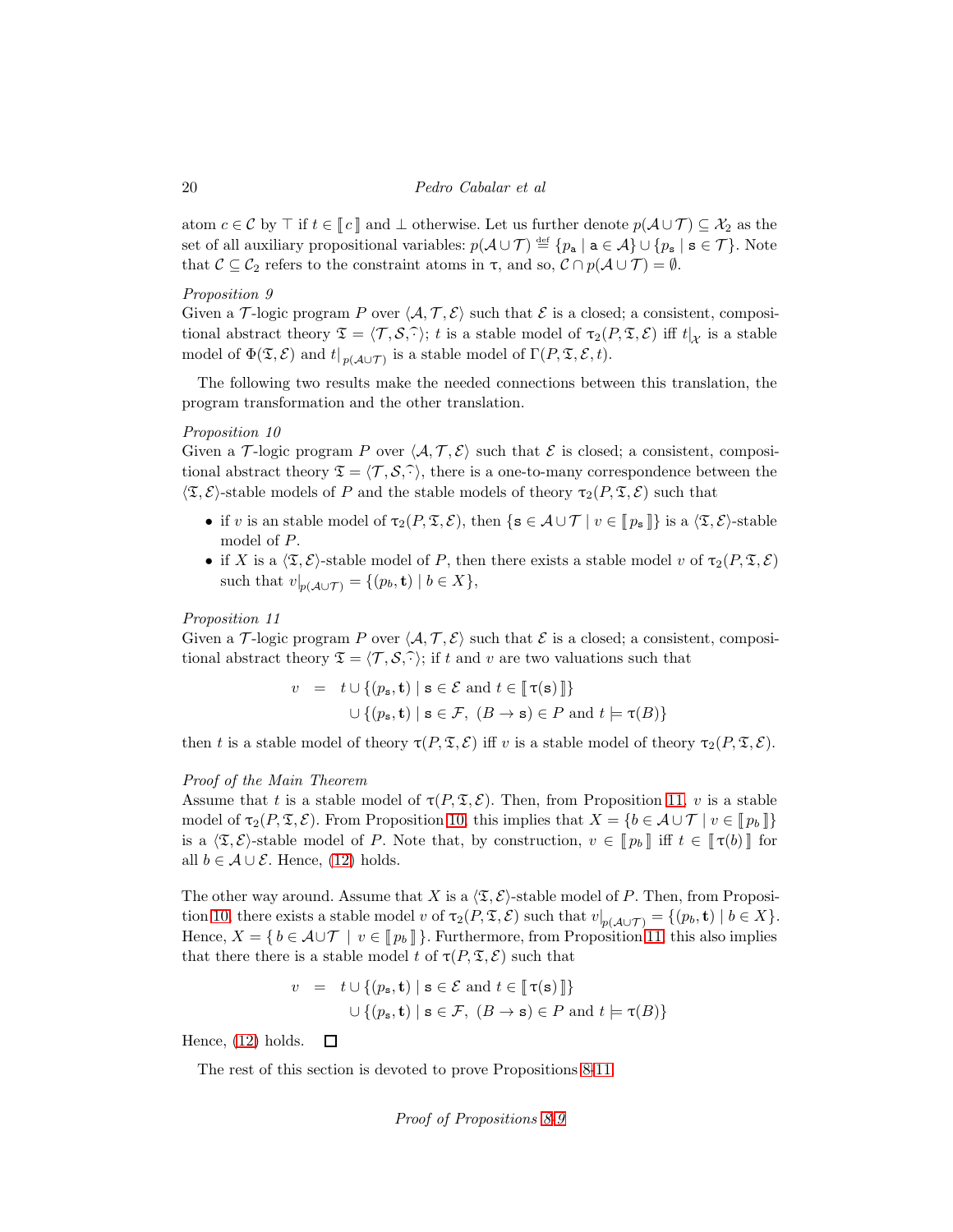Proof of Proposition [8](#page-17-4)

*First statement.* Assume that t be a stable model of  $\Phi(\mathfrak{T}, \mathcal{E})$  and let

 $S = \{ \mathbf{s} \in \mathcal{T} \mid t \in \llbracket \tau(\mathbf{s}) \rrbracket \}$ 

be a set of theory atoms. By construction,  $\tau(S)$  is satisfiable in HT<sub>c</sub> and, from Proposi-tion [5,](#page-8-0) this implies that S is  $\mathfrak T$ -satisfiable. Hence, it only remains to be shown that S is complete. Note that, since t be a stable model of  $\Phi(\mathfrak{T}, \mathcal{E})$ , it follows that v satsifes all im-plications of the form of [\(A6\)](#page-17-1). Therefore, we get that every  $s \in \mathcal{E}$  satisfies that  $v \notin [\![\tau(s)]\!]$ implies  $v \in \llbracket \tau(\widehat{s}) \rrbracket$ . Then, we get

$$
\widehat{\mathcal{E} \setminus S} = \{\widehat{\mathbf{s}} \mid \mathbf{s} \in \mathcal{E} \text{ and } \mathbf{s} \notin S\}
$$

$$
= \{\widehat{\mathbf{s}} \mid \mathbf{s} \in \mathcal{E} \text{ and } t \notin [\![\tau(\mathbf{s})]\!] \}
$$

$$
= \{\widehat{\mathbf{s}} \mid \mathbf{s} \in \mathcal{E} \text{ and } t \in [\![\tau(\widehat{\mathbf{s}})\!] \} \subseteq S
$$

Consequently,  $S = S \cup \widehat{\mathcal{E} \setminus S}$  and, since it is  $\mathfrak{I}$ -satisfiable and complete, it is a complete T-solution.

Second statement. Assume that S is a complete  $\mathfrak T$ -solution. Then, S is  $\mathfrak T$ -satisfiable (Propo-sition [3\)](#page-7-0) and, thus,  $\tau(S)$  is satisfiable in HT<sub>c</sub> (Proposition [5\)](#page-8-0). This implies that there is a valuations  $w : \mathcal{X} \longrightarrow \mathcal{D}_{\mathbf{u}}$  such that  $w \in \llbracket \tau(\mathbf{s}) \rrbracket$  for all  $\mathbf{s} \in S$ . Let t be a valuation such that

- $t(x) = w(x)$  if  $x \in vars_{\tau}(s)$  for some  $s \in S$ ,
- $t(x) = u$  otherwise.

Then,  $v \in [\![\tau(\mathbf{s})]\!]$  holds for every  $\mathbf{s} \in S$ . Note that  $w \in [\![\mathbf{s}]\!]_{\mathfrak{T}}$  and  $t|_{vars_{\mathfrak{T}}(\mathbf{s})} = w|_{vars_{\mathfrak{T}}(\mathbf{s})}$ for all  $s \in S$ . Therefore, t satisfies all formulas of the form of [\(A5\)](#page-17-0) and it remains to be shown that  $t$  also satisfies all formulas of the form of  $(A6)$ . For that pick any theory atom  $\mathbf{s} \in \mathcal{E} \setminus S$ .

- Since S is complete, we get that  $\widehat{\mathbf{s}} \in S$ .
- This implies that,  $t \in \llbracket \tau(\widehat{s}) \rrbracket$ .

Therefore, v satisfies  $\Phi(\mathfrak{T}, \mathcal{E})$ .

Furthermore, for any valuation  $h \subset t$ , there is some theory atom  $s \in S$  and variable  $x \in vars_{\mathfrak{T}}(\mathbf{s})$  such that  $h(x) = \mathbf{u}$  and, thus,  $h \notin [\![\tau(\mathbf{s})]\!]$ . This implies  $\langle h, t \rangle \not\models$  $\tau(s)$   $\vee$   $\neg$  $\tau(s)$  (Proposition 3 by [Cabalar et al. 2016\)](#page-13-4) and, thus, that  $\langle t, t \rangle$  is an equilibrium model of  $\Phi(\mathfrak{T}, \mathcal{E})$ .  $\Box$ 

#### Proof of Proposition [9](#page-19-0)

Set X is a splitting set of  $\tau_2(P, \mathfrak{T}, \mathcal{E})$  in the sense of Definition 10 by [Cabalar et al. \(2020b\)](#page-28-0). Note that every rule  $r \in \Gamma(P, \mathfrak{T}, \mathcal{E})$  satisfies  $vars(h(r)) \subseteq p(\mathcal{A} \cup \mathcal{T})$  and, thus, we get

$$
vars(h(r)) \cap \mathcal{X} = \emptyset
$$
 for every  $r \in \Gamma(P, \mathfrak{T}, \mathcal{E})$ 

Then, from Proposition 12 by [Cabalar et al. \(2020b\)](#page-28-0), we get that  $v$  is a stable model of  $\tau_2(P, \mathfrak{T}, \mathcal{E})$  iff  $v|_{\mathcal{X}}$  is a stable model of  $\Phi(\mathfrak{T}, \mathcal{E})$  and  $v|_{p(\mathcal{A} \cup \mathcal{T})}$  is a stable model of the theory obtained from  $\Gamma(P, \mathfrak{T}, \mathcal{E})$  by replacing all variables in X by its value in v. After trivial simplifications this amounts to  $\Gamma(P, \mathfrak{T}, \mathcal{E}, v)$ .  $\Box$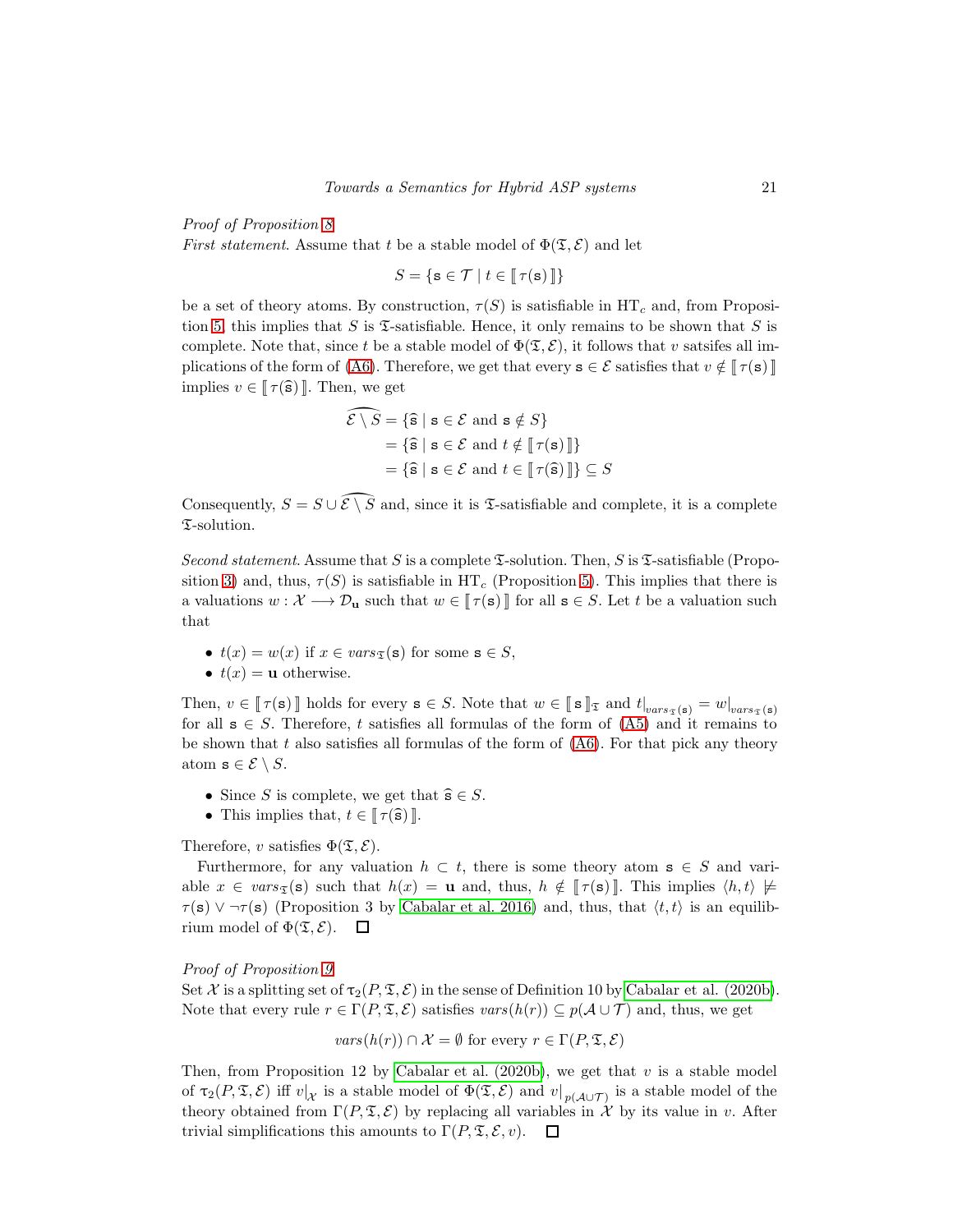#### <span id="page-21-0"></span>Proof of Proposition [10](#page-19-2)

# <span id="page-21-1"></span>Lemma 1

Let  $\mathfrak{T} = \langle \mathcal{T}, \mathcal{S}, \hat{\cdot} \rangle$  be a complement-consistent, compositional abstract theory, let P be a T-logic program over  $\langle A, \mathcal{T}, \mathcal{E} \rangle$  such that E is closed. Let  $t : \mathcal{X}_2 \longrightarrow \mathcal{D}_{\mathbf{u}}$  be a valuation such that  $S = \{s \in \mathcal{T} \mid v \in [\![\tau(s)]\!] \}$  is a complete  $\langle \mathfrak{T}, \mathcal{E} \rangle$ -solution. Then,  $X = \{b \in \mathcal{A} \cup \mathcal{T} \mid t \in [\![p(b)]\!] \}$  is a  $\langle \mathfrak{T}, \mathcal{E} \rangle$ -stable model of P iff  $t|_{p(\mathcal{A} \cup \mathcal{T})}$  is a stable model of  $\Gamma(P, \mathfrak{T}, \mathcal{E}, t)$ .

# Proof

From Proposition 2 by [Cabalar et al. \(2016\)](#page-13-4) and Proposition 2 by [Pearce \(1997\)](#page-14-4), set X is a stable model of program [\(3\)](#page-2-2) iff  $t|_{p(\mathcal{A} \cup \mathcal{T})}$  is stable model of theory

$$
p(P) \cup \{p(\mathbf{s}) \mid \mathbf{s} \in (\mathcal{E} \cap S)\} \cup \{p(\mathbf{s}) \to \bot \mid \mathbf{s} \in (\mathcal{F} \setminus S)\}\
$$
(A21)

Furthermore, it is easy to see that

$$
X = \{ b \in \mathcal{A} \cup \mathcal{T} \mid v \in [\![p(b)]\!] \} = \{ b \in \mathcal{A} \cup \mathcal{T} \mid t \mid_{p(\mathcal{A} \cup \mathcal{T})} \in [\![p(b)]\!] \}
$$

Hence, it is enough to show that  $\Gamma(P, \mathfrak{T}, \mathcal{E}, t)$  and [\(A21\)](#page-21-0) have the same stable models. For this, note that rules in  $\Gamma(P, \mathfrak{T}, \mathcal{E}, t)$  can be separated in the following groups:

> $p(P)$ ∪  $\{\top \to p(\mathbf{s}) \mid \mathbf{s} \in \mathcal{E} \text{ and } t \in \llbracket \tau(\mathbf{s}) \rrbracket \} \cup$  $\{ \perp \rightarrow p(\mathbf{s}) \mid \mathbf{s} \in \mathcal{E} \text{ and } t \notin \llbracket \tau(\mathbf{s}) \rrbracket \} \} \cup$  $\{\neg \top \wedge p(\mathbf{s}) \rightarrow \bot \mid \mathbf{s} \in \mathcal{F} \text{ and } t \in \llbracket \tau(\mathbf{s}) \rrbracket \} \}$  $\{\neg \bot \land p(\mathbf{s}) \to \bot \mid \mathbf{s} \in \mathcal{F} \text{ and } t \notin \llbracket \tau(\mathbf{s}) \rrbracket\}$

which after some trivial simplifications amounts to the the strongly equivalent theory

 $p(P) \cup \{p(\mathbf{s}) \mid \mathbf{s} \in \mathcal{E} \text{ and } t \in \llbracket \tau(\mathbf{s}) \rrbracket\} \cup \{p(\mathbf{s}) \to \llbracket \mathbf{s} \in \mathcal{F} \text{ and } t \notin \llbracket \tau(\mathbf{s}) \rrbracket\}$ 

Since  $S = \{ \mathbf{s} \in \mathcal{T} \mid t \in \llbracket \tau(\mathbf{s}) \rrbracket \},\$ it is easy to see that this is the same as [\(A21\)](#page-21-0).  $\Box$ 

Proof of Proposition [10.](#page-19-2)

*First statement.* Assume that t is an stable model of  $\tau_2(P, \mathfrak{T}, \mathcal{E})$  and let

$$
X = \{ \mathbf{s} \in \mathcal{A} \cup \mathcal{T} \mid t \in [\![p(\mathbf{s})]\!] \}
$$

From Proposition [9,](#page-19-0) this implies that  $t|_{\mathcal{X}}$  is a stable model of  $\Phi(\mathfrak{T},\mathcal{E})$  and that  $t|_{p(\mathcal{A}\cup\mathcal{T})}$ is a stable model of  $\Gamma(P, \mathfrak{T}, \mathcal{E}, t)$ . From Proposition [8,](#page-17-4) the former implies that set  $S =$  $\{s \in \mathcal{T} \mid t \in \llbracket \tau(s) \rrbracket \}$  is a complete  $\langle \mathfrak{T}, \mathcal{E} \rangle$ -solution. From Lemma [1,](#page-21-1) this plus the the fact that  $t|_{p(\mathcal{A}\cup\mathcal{T})}$  is a stable model of  $\Gamma(P,\mathfrak{T},\mathcal{E},t)$  implies that X is a  $\langle \mathfrak{T},\mathcal{E} \rangle$ -stable model of P.

Second statement. Assume that X is a  $\langle \mathfrak{T}, \mathcal{E} \rangle$ -stable model of P. Then, there exists a complete  $\langle \mathfrak{T}, \mathcal{E} \rangle$ -solution S, such that X is a stable model of program transformation [\(3\)](#page-2-2) of P wrt S. From Proposition [8,](#page-17-4) this implies that there exists a stable model w of  $\Phi(\mathfrak{T}, \mathcal{E})$ such that  $S = \{ \mathbf{s} \in \mathcal{T} \mid w \in \mathcal{T}(\mathbf{s}) \}.$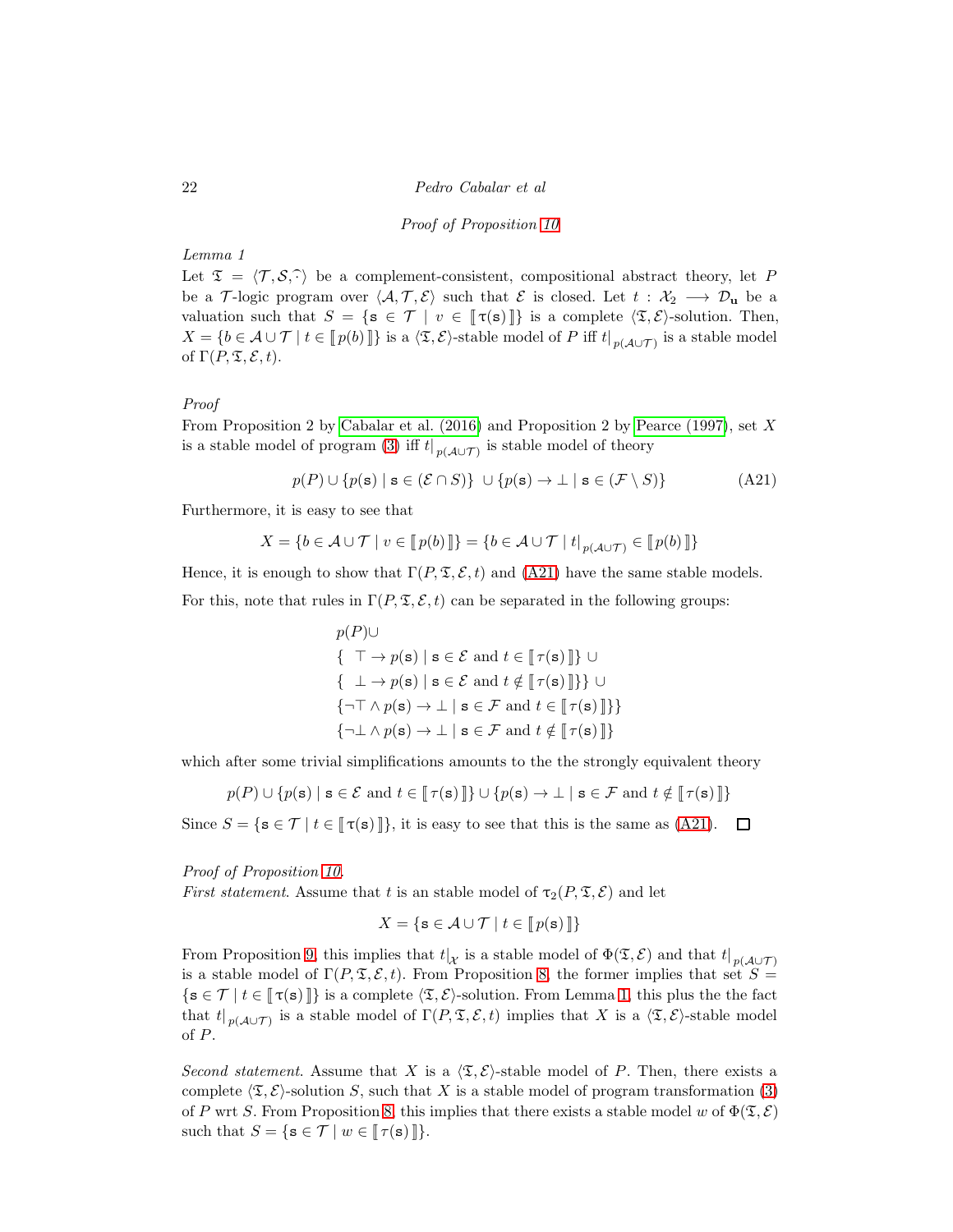Let  $t : \mathcal{X}_2 \longrightarrow \mathcal{D}_{\mathbf{u}}$  be a valuation such that

$$
t(x) = \begin{cases} w(x) & \text{if } x \in \mathcal{X} \\ \mathbf{t} & \text{if } x = p_{\mathbf{s}} \text{ for some } \mathbf{s} \in \mathcal{A} \cup \mathcal{T} \text{ and } \mathbf{s} \in X \\ \mathbf{u} & \text{if } x = p_{\mathbf{s}} \text{ for some } \mathbf{s} \in \mathcal{A} \cup \mathcal{T} \text{ and } \mathbf{s} \notin X \end{cases}
$$

Then,  $X = \{ \mathbf{s} \in \mathcal{A} \cup \mathcal{T} \mid t \in \llbracket p(\mathbf{s}) \rrbracket \}$  and, from Lemma [1,](#page-21-1) we get that  $t|_{p(\mathcal{A} \cup \mathcal{T})}$  is a stable model of  $\Gamma(P, \mathfrak{T}, \mathcal{E}, t)$ . Note that, by construction,  $t|_{\mathcal{X}} = w|_{\mathcal{X}}$ . From Proposition [9,](#page-19-0) these facts imply that t is a stable model of  $\tau_2(P, \mathfrak{T}, \mathcal{E})$ .  $\Box$ 

#### Proof of Proposition [11](#page-19-1)

#### <span id="page-22-0"></span>Lemma 2 (Completion of definitions)

Let  $\Gamma$  be a set of HT<sub>c</sub>-rules and let C be a set of constraint atom such that, for every  $c \in C$ , there is some variable  $x_c \in vars(c)$  that does not occur in a head of  $\Gamma$  nor in any other atom in C. For each  $c \in C$ , let  $F_c$  be a a conjunction of literals that does not contain any variables occurring in atoms from C. Then, theories  $\Gamma \cup \{F_c \to c \mid c \in C\}$ and  $\Gamma \cup \{F_c \leftrightarrow c \mid c \in C\}$  have the same stable models.

# Proof

Let  $\Gamma_I = \Gamma \cup \{F_c \to c \mid c \in C\}$  and  $\Gamma_D = \Gamma \cup \{F_c \leftrightarrow c \mid c \in C\}$ . Then,  $\langle h, t \rangle \models \Gamma_D$ implies  $\langle h, t \rangle \models \Gamma_I$  for every interpretation  $\langle h, t \rangle$ .

Assume first that t is a stable model of  $\Gamma_I$ . From the above observation, to show that t is a stable model of  $\Gamma_D$ , it is enough to prove that t is a model of  $\Gamma_D$ . Then, we need to show that  $t \models c \rightarrow F_c$  for an arbitrary  $c \in C$ . Assume that  $t \models c$ . Then,  $v(x_c) \neq \mathbf{u}$ . From Proposition 11 by [Cabalar et al. \(2020b\)](#page-28-0) and the fact that  $F_c \rightarrow c$  is the only rule in  $\Gamma_I$  where  $x_c$  occurs in the head, this implies that  $t \models F_c$  and, therefore, we get that  $t \models c \rightarrow F_c$ . Consequently, t is a stable model of  $\Gamma_D$ .

Assume now that t is a stable model of  $\Gamma_D$ . Then, t is a model of  $\Gamma_I$  and to show that it is also an stable model we need to show that  $\langle h, t \rangle \not\models \Gamma_I$  for any  $h \subset t$ . Suppose, for the sake of contradiction, that  $\langle h, t \rangle \models \Gamma_I$  holds for some  $h \subset t$ . Let  $h'$  be a valuation such that

$$
h'(x) = \begin{cases} \n\mathbf{u} & \text{if } x = x_c \text{ with } c \in C \text{ and } \langle h, t \rangle \not\models F_c \\ \nt(x) & \text{if } x = x_c \text{ with } c \in C \text{ and } \langle h, t \rangle \models F_c \\ \nh(x) & \text{otherwise} \n\end{cases}
$$

<span id="page-22-1"></span>By construction,  $\langle h', t \rangle \models F_c \leftrightarrow c$  for all  $c \in C$  because  $t \models F_c \leftrightarrow c$ . Furthermore,  $\langle h, t \rangle \models \Gamma_I$  implies  $\langle h, t \rangle \models \Gamma$  and this implies  $\langle h', t \rangle \models \Gamma$ . Note that h' only undefines variables that cannot occur in head of Γ. Hence,  $\langle h', t \rangle \models \Gamma_D$  and, since t is a stable model of  $\Gamma_D$  this implies that  $h' = t$ . However,  $\langle h, t \rangle \models \Gamma_I$  hand  $h \subset t$  also imply that  $\langle h, t \rangle \not\models \Gamma_D$  and, thus, that  $\langle h, t \rangle \not\models c \rightarrow F_c$  for some  $c \in C$ . This implies  $\langle h, t \rangle \models c$ and  $\langle h, t \rangle \not\models F_c$ . Therefore,  $h'(x_c) = \mathbf{u}$  and  $t(x_c) \neq \mathbf{u}$ , which is a contradiction with the fact that  $h = t$ .  $\Box$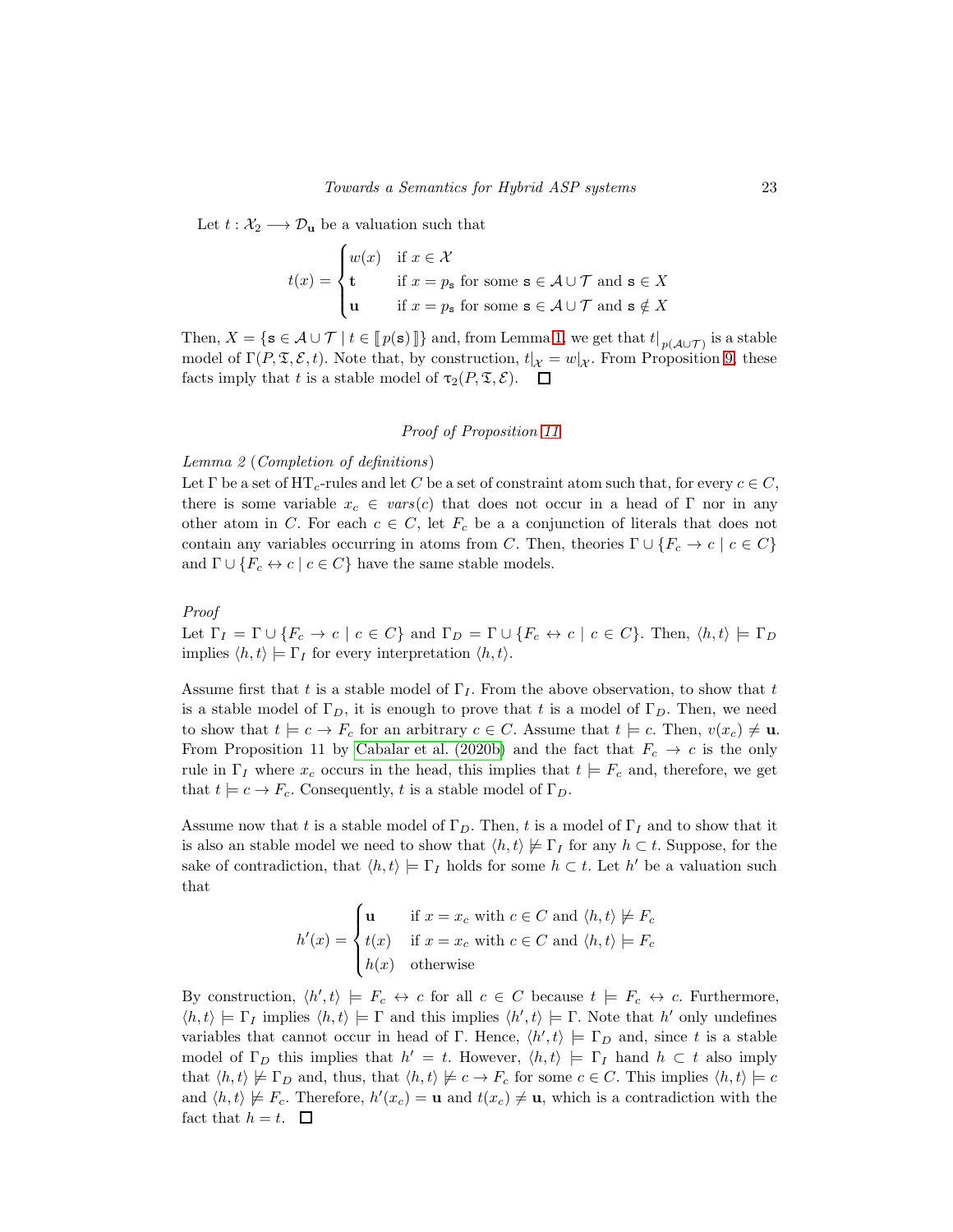Lemma 3

Let P be a T-program over  $\langle A, \mathcal{T}, \mathcal{E} \rangle$  such that no atom in E occur in a head of P. Let  $\tau_3(P, \mathfrak{T}, \mathcal{E})$  be the theory

$$
\Phi(\mathfrak{T}, \mathcal{E}) \cup p'(P)
$$
  

$$
\cup \{\tau(\mathbf{s}) \leftrightarrow p(\mathbf{s}) \mid \mathbf{s} \in \mathcal{E}\}
$$
  

$$
\cup \{p(\mathbf{s}) \rightarrow \tau(\mathbf{s}) \mid \mathbf{s} \in \mathcal{F}\} \quad \text{for } \mathcal{F} = \mathcal{T} \setminus \mathcal{E}.
$$

where  $p'(P)$  is obtained from  $p(P)$  by replacing each occurrence of  $p(\mathbf{s})$  with  $\mathbf{s} \in \mathcal{E}$ by  $\tau(s)$ . Then, theories  $\tau_2(P, \mathfrak{T}, \mathcal{E})$  and  $\tau_3(P, \mathfrak{T}, \mathcal{E})$  have the same stable models.

# Proof

Note that by assumption no atom in  $\mathcal E$  occur in a head in P. By construction, this implies that no atom in  $p(\mathcal{E})$  occurs in a head of  $p(P)$  and, thus, no variable of the form  $p(s)$  with  $s \in \mathcal{E}$  occurs in a head  $p(P)$  nor  $\Phi(\mathfrak{T}, \mathcal{E})$ . Hence, from Lemma [2,](#page-22-0) we get that  $\tau_2(P, \mathfrak{T}, \mathcal{E})$  and

$$
\Phi(\mathfrak{T}, \mathcal{E}) \cup p(P)
$$
  

$$
\cup \{ \tau(\mathbf{s}) \leftrightarrow p(\mathbf{s}) \mid \mathbf{s} \in \mathcal{E} \}
$$
  

$$
\cup \{ \neg \tau(\mathbf{s}) \land p(\mathbf{s}) \rightarrow \bot \mid \mathbf{s} \in \mathcal{F} \} \text{ for } \mathcal{F} = \mathcal{T} \setminus \mathcal{E}.
$$

have the same stable models. Second, since  $\Phi(\mathfrak{T},\mathcal{E})$  contains formula  $\tau(\mathbf{s}) \vee \neg \tau(\mathbf{s})$  for all  $s \in \mathcal{T}$ , we can replace  $\neg \tau(s) \wedge p(s) \rightarrow \bot$  by  $p(s) \rightarrow \tau(s)$  without changing the stable models. Finally, the statement of the lemma follows by application of the rule of substitution of equivalents.  $\Box$ 

# <span id="page-23-0"></span>Lemma 4

Let  $\mathfrak T$  be a compositional and consistent theory and  $\langle h, t \rangle$  be an interpretation. Then,  $\langle h, t \rangle \models \tau(\hat{\mathbf{s}})$  implies  $\langle h, t \rangle \models \neg \tau(\mathbf{s})$  for any theory atom s.

#### Proof

Assume that  $\langle h, t \rangle \models \tau(\hat{\mathbf{s}})$  and suppose, for the sake of contradiction, that  $\langle h, t \rangle \not\models \neg \tau(\mathbf{s})$ . From Proposition 1 by [Cabalar et al. \(2020a\)](#page-13-6), the latter implies  $t \models \tau(s)$ . That is,  $t \in$  $\lceil \tau(s) \rceil$ . Similarly,  $\langle h, t \rangle \models \tau(\widehat{s})$  implies  $t \in \lceil \tau(\widehat{s}) \rceil$ . Since  $\mathfrak T$  is compositional, this implies that  $\{s, \hat{s}\}\$ is T-satisfiable, which is a contradiction with the fact that T is compositional. Consequently,  $\langle h, t \rangle \models \neg \tau(s)$ .  $\Box$ 

# <span id="page-23-1"></span>Lemma 5

Let P be a T-program over  $\langle A, \mathcal{T}, \mathcal{E} \rangle$  such that no atom in E occurs in a head of P. Let  $\mathfrak{T}$ be a compositional and consistent theory. Let  $\tau_4(P, \mathfrak{T}, \mathcal{E})$  be the theory

 $\mathbf{v}$ 

$$
p'(P) \cup \tau(P)
$$
  
\n
$$
\cup \{\tau(\mathbf{s}) \vee \neg \tau(\mathbf{s}) \mid \mathbf{s} \in \mathcal{F}\}
$$
  
\n
$$
\cup \{\tau(\mathbf{s}) \vee \tau(\widehat{\mathbf{s}}) \mid \mathbf{s} \in \mathcal{E}\}
$$
  
\n
$$
\cup \{\tau(\mathbf{s}) \leftrightarrow p(\mathbf{s}) \mid \mathbf{s} \in \mathcal{E}\}
$$
  
\n
$$
\cup \{p(\mathbf{s}) \rightarrow \tau(\mathbf{s}) \mid \mathbf{s} \in \mathcal{F}\} \quad \text{for } \mathcal{F} = \mathcal{T} \setminus \mathcal{E}.
$$

where  $p'(P)$  is obtained from  $p(P)$  by replacing each occurrence of  $p(\mathbf{s})$  with  $\mathbf{s} \in \mathcal{E}$ by  $\tau(s)$ . Then, theories  $\tau_2(P, \mathfrak{T}, \mathcal{E})$  and  $\tau_4(P, \mathfrak{T}, \mathcal{E})$  have the same stable models.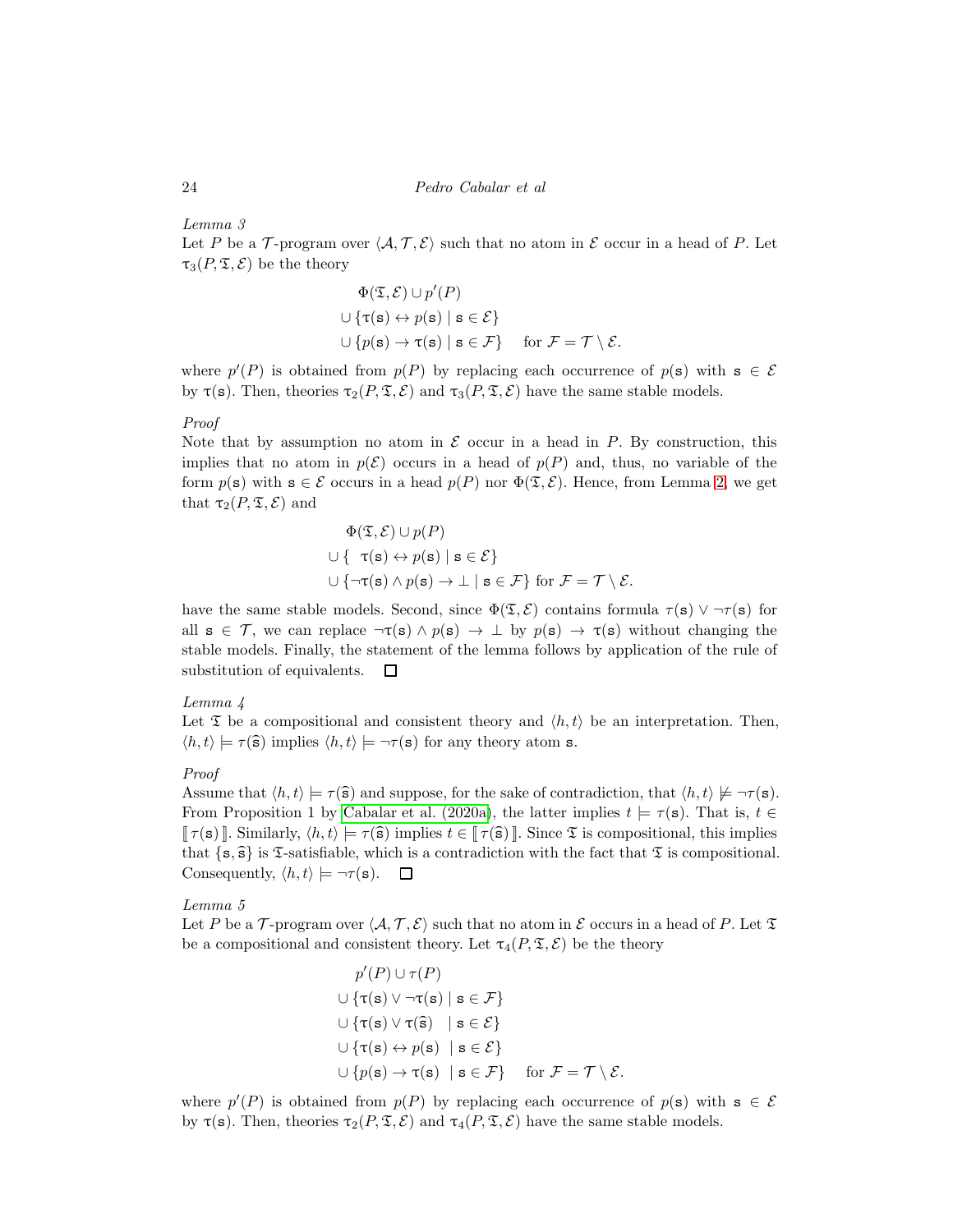Proof

From Lemma [3,](#page-22-1) theories  $\tau_2(P, \mathfrak{T}, \mathcal{E})$  and  $\tau_3(P, \mathfrak{T}, \mathcal{E})$  have the same stable models. Let  $\tau_4'(P, \mathfrak{T}, \mathcal{E})$  be the theory

$$
p'(P) \cup \tau(P)
$$
  

$$
\cup \{\tau(\mathbf{s}) \lor \tau(\widehat{\mathbf{s}}) \mid \mathbf{s} \in \mathcal{E}\}
$$
  

$$
\cup \{\tau(\mathbf{s}) \leftrightarrow p(\mathbf{s}) \mid \mathbf{s} \in \mathcal{E}\}
$$
  

$$
\cup \{p(\mathbf{s}) \rightarrow \tau(\mathbf{s}) \mid \mathbf{s} \in \mathcal{F}\} \quad \text{for } \mathcal{F} = \mathcal{T} \setminus \mathcal{E}.
$$

Then,  $\tau_3(P, \mathfrak{T}, \mathcal{E}) \subseteq \tau'_4(P, \mathfrak{T}, \mathcal{E})$  and, thus, every here-and-there model of  $\tau'_4(P, \mathfrak{T}, \mathcal{E})$  is also a model of  $\tau_3(P, \mathfrak{T}, \mathcal{E})$ . Note also that every formula in  $\tau_4'(P, \mathfrak{T}, \mathcal{E}) \setminus \tau_3(P, \mathfrak{T}, \mathcal{E})$  is either of the form of  $B \to \tau(s)$  or  $\tau(s) \vee \tau(\hat{s})$ . For each formula  $B \to \tau(s)$ , there are formulas  $B \to p(s)$  and  $p(s) \to \tau(s)$  in  $\tau_3(P, \mathfrak{T}, \mathcal{E})$ , which intuitionistically entail it. Similarly, for each formula  $\tau(s) \vee \tau(\hat{s})$ , there are formulas [\(A5\)](#page-17-0) and [\(A6\)](#page-17-1), which intuitionistically entail it. Hence,  $\tau_3(P, \mathfrak{T}, \mathcal{E})$  and  $\tau_4'(P, \mathfrak{T}, \mathcal{E})$  have the same here-andthere models. Let  $\tau''_4(P, \mathfrak{T}, \mathcal{E})$  be the theory

$$
p'(P) \cup \tau(P)
$$
  
\n
$$
\cup \{\tau(\mathbf{s}) \vee \neg \tau(\mathbf{s}) \mid \mathbf{s} \in \mathcal{T}\}
$$
  
\n
$$
\cup \{\tau(\mathbf{s}) \vee \tau(\widehat{\mathbf{s}}) \mid \mathbf{s} \in \mathcal{E}\}
$$
  
\n
$$
\cup \{\tau(\mathbf{s}) \leftrightarrow p(\mathbf{s}) \mid \mathbf{s} \in \mathcal{E}\}
$$
  
\n
$$
\cup \{p(\mathbf{s}) \rightarrow \tau(\mathbf{s}) \mid \mathbf{s} \in \mathcal{F}\} \quad \text{for } \mathcal{F} = \mathcal{T} \setminus \mathcal{E}.
$$

Then,  $\tau_4'(P, \mathfrak{T}, \mathcal{E})$  is the result of adding

$$
\neg \tau(s) \to \tau(\hat{s}) \qquad \text{for every theory atom } s \in \mathcal{E} \tag{A22}
$$

to  $\tau''_4(P, \mathfrak{T}, \mathcal{E})$  and that  $\neg \tau(\mathbf{s}) \rightarrow \tau(\mathbf{\hat{s}})$  is entailed by  $\tau(\mathbf{s}) \vee \tau(\mathbf{\hat{s}})$ . Hence, theories  $\tau'_4(P, \mathfrak{T}, \mathcal{E})$ and  $\tau''_4(P, \mathfrak{T}, \mathcal{E})$  have the same here-and-there models. Finally, note that  $\tau''_4(P, \mathfrak{T}, \mathcal{E})$  is the result of adding

$$
\tau(s) \lor \neg \tau(s) \qquad \text{for every theory atom } s \in \mathcal{E} \tag{A23}
$$

to  $\tau_4(P, \mathfrak{T}, \mathcal{E})$  and that, from Lemma [4,](#page-23-0) we get that  $\tau(s) \vee \tau(\hat{s})$  entails  $\tau(s) \vee \neg \tau(s)$ . Hence,  $\tau''_4(P, \mathfrak{T}, \mathcal{E})$  and  $\tau_4(P, \mathfrak{T}, \mathcal{E})$  have the same here-and-there models and the lemma statement follows.  $\quad \Box$ 

<span id="page-24-0"></span>Lemma 6

Let P be a T-program over  $\langle A, \mathcal{T}, \mathcal{E} \rangle$ . Let  $\tau_4(P, \mathcal{T}, \mathcal{E})$  a theory as defined in Lemma [5.](#page-23-1) Let  $v$  and  $w$  be valuations such that

$$
w = \{ (\tau(\mathbf{a}), \mathbf{t}) \mid \mathbf{a} \in \mathcal{A} \text{ and } v(\tau(\mathbf{a})) = \mathbf{t} \}
$$
  

$$
\cup \{ (x, v(x)) \mid x \in vars_{\mathfrak{T}}(\mathbf{s}), \mathbf{s} \in \mathcal{E} \text{ and } v(x) \neq \mathbf{u} \}
$$
  

$$
\cup \{ (x, v(x)) \mid x \in vars_{\mathfrak{T}}(\mathbf{s}), \mathbf{s} \in \mathcal{F}, v \in [\![p(\mathbf{s})]\!] \text{ and } v(x) \neq \mathbf{u} \}
$$

If  $v \models \tau_4(P, \mathfrak{T}, \mathcal{E})$ , then  $w \models \tau(P, \mathfrak{T}, \mathcal{E})$ .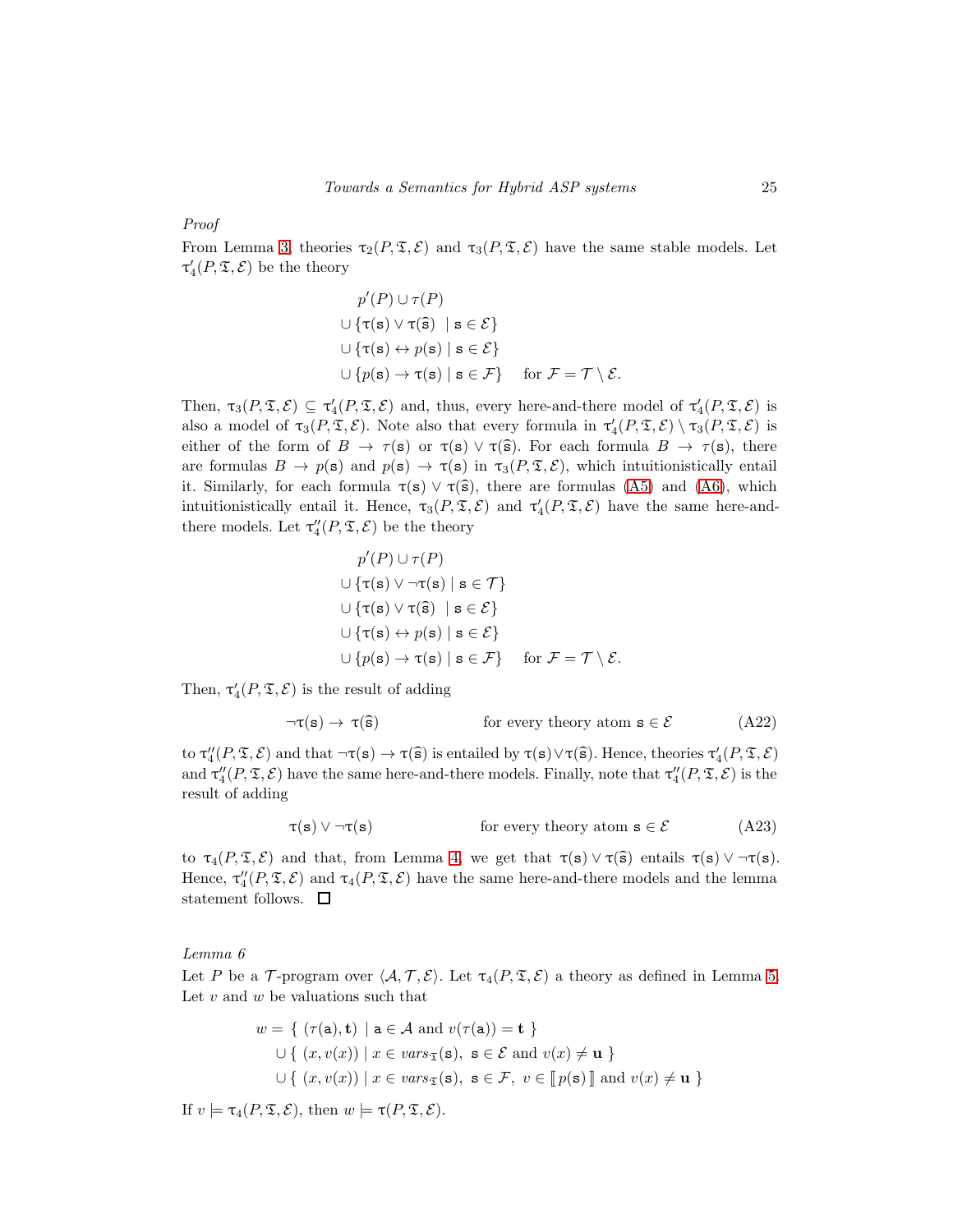# Proof

Note that  $\tau_4(P, \mathfrak{T}, \mathcal{E})$  can be rewritten as

$$
\tau(P, \mathfrak{T}, \mathcal{E}) \cup p'(P)
$$
  
 
$$
\cup \{\tau(\mathbf{s}) \lor \neg \tau(\mathbf{s}) \mid \mathbf{s} \in \mathcal{F}\}
$$
  
 
$$
\cup \{\tau(\mathbf{s}) \leftrightarrow p(\mathbf{s}) \mid \mathbf{s} \in \mathcal{E}\}
$$
  
 
$$
\cup \{p(\mathbf{s}) \rightarrow \tau(\mathbf{s}) \mid \mathbf{s} \in \mathcal{F}\} \quad \text{for } \mathcal{F} = \mathcal{T} \setminus \mathcal{E}.
$$

and recall that  $\tau(P, \mathfrak{T}, \mathcal{E})$  is

$$
\tau(P) \cup \{\tau(\mathbf{s}) \vee \tau(\widehat{\mathbf{s}}) \mid \mathbf{s} \in \mathcal{E}\}
$$

Assume that  $v \models \tau_4(P, \mathfrak{T}, \mathcal{E})$ . Clearly  $w \models \tau(s) \vee \tau(\widehat{s})$  for all  $s \in \mathcal{E}$  because v and w agree on all variables occurring in atoms from  $\mathcal E$  and this formula belong to  $\tau(P, \mathfrak T, \mathcal E)$ . Hence, it remains to be shown that  $w \models \tau(P)$ . Since P is regular, all formulas in  $\tau(P)$  are of the form  $B \to \tau(s)$  with  $s \in A \cup F$ . Pick any such a formula. If  $w \models B$ , then  $v \models B$  because all atoms in B belong to  $A \cup \mathcal{E}$  and v and w agree on all variables occurring in these atoms. We distinguish two cases:

- If  $s \in A$ , then  $B \to \tau(s)$  in  $\tau(P)$  implies that  $B \to \tau(s)$  belongs to  $p'(P)$  and, since  $v \models \tau_4(P, \mathfrak{T}, \mathcal{E})$ , this implies  $w(\tau(\mathbf{s})) = v(\tau(\mathbf{s})) = \mathbf{t}$ .
- If  $s \in \mathcal{F}$ , then  $B \to \tau(s)$  in  $\tau(P)$  implies that  $B \to p(s)$  belongs to  $p'(P)$ . This implies that  $v \in [p(\mathbf{s})]$  and, thus, v and w agree on all variables occurring in s. Hence,  $w \in [p(\mathbf{s})]$ .

<span id="page-25-0"></span>Therefore, we get that  $w \models \tau(P, \mathfrak{T}, \mathcal{E})$ .  $\Box$ 

#### Lemma 7

Let P be a T-program over  $\langle A, T, \mathcal{E} \rangle$ . Let v and w be valuations such that

$$
v = w \cup \{ (p(\mathbf{s}), \mathbf{t}) \mid \mathbf{s} \in \mathcal{E} \text{ and } w \in [\![\tau(\mathbf{s})]\!] \}
$$
  

$$
\cup \{ (p(\mathbf{s}), \mathbf{t}) \mid \mathbf{s} \in \mathcal{F}, (B \to p(\mathbf{s}))) \in \tau(P) \text{ and } w \models B \}
$$

If v is a stable model of theory  $\tau_2(P, \mathfrak{T}, \mathcal{E})$ , then w is a stable model of  $\tau(P, \mathfrak{T}, \mathcal{E})$ .

#### Proof

Assume that v is a stable model of theory  $\tau_2(P, \mathfrak{T}, \mathcal{E})$ . From Lemma [5,](#page-23-1) this implies that v is a stable model of theory  $\tau_4(P, \mathfrak{T}, \mathcal{E})$  and, thus, that  $v \models \tau_4(P, \mathfrak{T}, \mathcal{E})$ . From Lemma [6,](#page-24-0) this implies that  $w \models \tau(P, \mathfrak{T}, \mathcal{E})$ . Let as show that w is a stable model of this theory. Pick any valuation  $h \subset w$  and let

$$
h' = h \cup \{ (p(\mathbf{s}), \mathbf{t}) \mid \mathbf{s} \in \mathcal{E}, h \in [\![\tau(\mathbf{s})]\!] \text{ and } v(p(\mathbf{s})) = \mathbf{t} \}
$$
  

$$
\cup \{ (p(\mathbf{s}), \mathbf{t}) \mid \mathbf{s} \in \mathcal{F}, (B \to \tau(\mathbf{s})) \in \tau(P) \text{ and } \langle h, w \rangle \models B \}
$$
  

$$
\cup \{ (x, v(x)) \mid \mathbf{s} \in \mathcal{F}, x \in vars_{\mathfrak{T}}(\mathbf{s}) \text{ and } v \in [\![\tau(\mathbf{s})]\!] \}
$$

Let us show first that  $h' \subseteq v$ . The only non-trivial case is when  $h'(p(\mathbf{s})) = \mathbf{t}$  and  $\mathbf{s} \in \mathcal{F}$ . This implies there is  $B \to \tau(s)$  in  $\tau(P)$  such that  $\langle h, w \rangle \models B$  and, thus, that  $w \models B$ . Since w agrees with v on all variables occurring in B, it follows that  $v \models B$ . In addition, since  $v \models \tau_4(P, \mathfrak{T}, \mathcal{E})$ , we get that  $v \models B \rightarrow p(\mathbf{s})$  and, thus,  $v(p(\mathbf{s})) = \mathbf{t}$ . Note that  $B \rightarrow$  $\tau(\mathbf{s})$  in  $\tau(P)$  implies that  $B \to p(\mathbf{s})$  belongs to  $p'(P)$ . Hence,  $h' \subseteq v$ .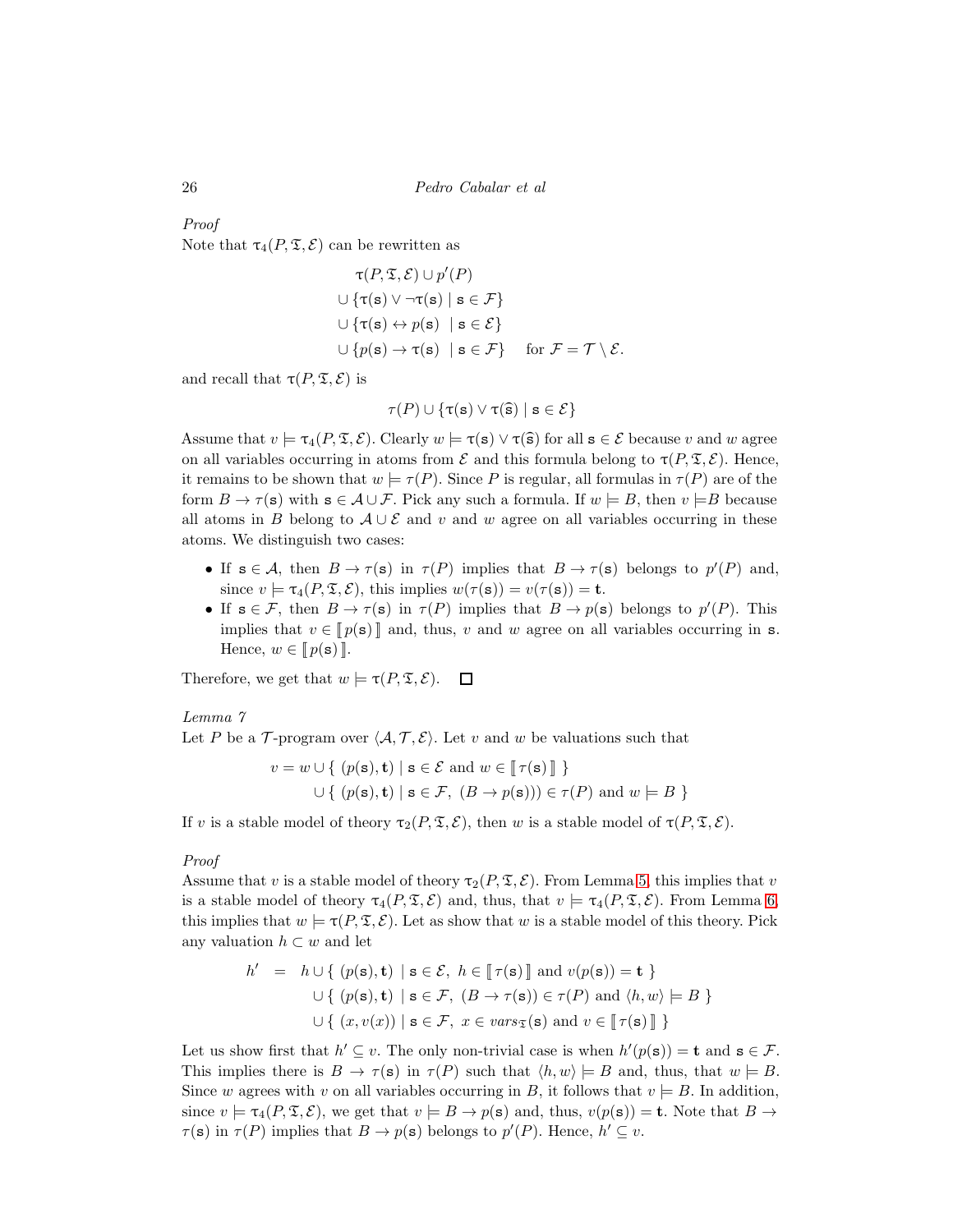Then, either  $h' = v$  or  $h' \subset v$ . We proceed by cases and we will prove  $\langle h, w \rangle \not\models \tau(P, \mathfrak{T}, \mathcal{E})$ .

- Assume that  $h' = v$ . Since  $h \subset w$ , there is  $\mathbf{s} \in \mathcal{F}$  and  $x \in vars_{\mathfrak{T}}(\mathbf{s})$  such that  $h(x) = \mathbf{u}$ ,  $w(x) = v(x) \neq \mathbf{u}, v \in \llbracket \tau(\mathbf{s}) \rrbracket$  and  $v \in \llbracket p(\mathbf{s}) \rrbracket$ . Furthermore, since v is a stable model of  $\tau_4(P, \mathfrak{T}, \mathcal{E})$ , we get that  $v \in \llbracket p(\mathbf{s}) \rrbracket$  implies that there is a formula of the form  $B \to p(\mathbf{s})$ in  $p'(P)$  such that  $v \models B$  (Proposition 11 by [Cabalar et al. 2020b\)](#page-28-0). Since v and w agree on all variable occurring in atoms from  $\mathcal{A} \cup \mathcal{E}$ , this implies that  $w \models B$ . In addition,  $\tau(P)$  contains formula  $B \to \tau(s)$  and  $\langle h, w \rangle \not\models \tau(s)$  because  $x \in vars_{\mathfrak{T}}(s)$ and  $h(x) = \mathbf{u}$ . Suppose, for the sake of contradiction, that  $\langle h, w \rangle \models \tau(P, \mathfrak{T}, \mathcal{E})$ . Then,  $\langle h, w \rangle \not\models B$  and, since  $w \models B$ , there is an atom  $b \in \mathcal{A} \cup \mathcal{E}$  that occurs in B such that  $\langle h, w \rangle \not\models \tau(b)$ . This implies that there is variable  $y \in vars(b)_{\mathfrak{T}}$  such that  $h(y) = u$ and  $w(y) = v(y) \neq \mathbf{u}$ . Note that, if  $b \in \mathcal{A}$ , then  $y = p_b$  and, thus,  $h(p_b) = h'(p_b) =$  $w(p_b)$ , which is a contradiction. Hence, we get that  $b \in \mathcal{E}$  and, since  $vars(b)_{\mathcal{F}} = vars(b)_{\mathcal{F}},$ this implies that  $\langle h, w \rangle \not\models \tau(b)$ . This is a contradiction with the assumption, because  $\tau(P, \mathfrak{T}, \mathcal{E})$  contains a formula of the form  $\tau(b) \vee \tau(b)$  for every  $b \in \mathcal{E}$ . Consequently,  $\langle h, w \rangle \not\models \tau(P, \mathfrak{T}, \mathcal{E}).$
- Assume now that  $h' \subset v$ . Since  $v \models \tau_4(P, \mathfrak{T}, \mathcal{E})$ , it follows that

$$
v \models \tau(\mathbf{s}) \leftrightarrow p(\mathbf{s}) \qquad \text{for all } \mathbf{s} \in \mathcal{E}
$$

Then, it is easy to see that the following holds by construction:

$$
\langle h', v \rangle \models \tau(s) \lor \neg \tau(s) \qquad \text{for all } s \in \mathcal{F} \qquad (A24)
$$

$$
\langle h', v \rangle \models \tau(\mathbf{s}) \leftrightarrow p(\mathbf{s}) \qquad \text{for all } \mathbf{s} \in \mathcal{E} \tag{A25}
$$

Suppose, for the sake of contradiction, that

<span id="page-26-0"></span>
$$
\langle h, w \rangle \models \tau(P, \mathfrak{T}, \mathcal{E}) \tag{A26}
$$

We will show that this implies  $\langle h', v \rangle \models \tau_4(P, \mathfrak{T}, \mathcal{E})$ , which is a contradiction with the fact that v is a stable model of this theory. Pick a formula of the form  $p(\mathbf{s}) \rightarrow$  $\tau(s)$  with  $s \in \mathcal{F}$ . If  $\langle h', v \rangle \models p(s)$ , by construction there is a formula of the form of  $B \to \tau(s)$  in  $\tau(P)$  such that  $\langle h, w \rangle \models B$ . This implies  $\langle h', v \rangle \models B$ . Recall that w and v agree on all variables occurring in atoms from  $A \cup \mathcal{E}$  and  $h \subseteq h'$ . Since we supposed that  $\langle h', v \rangle \models \tau(P, \mathfrak{T}, \mathcal{E})$  and this theory contains  $B \to \tau(\mathbf{s})$ , this implies that  $\langle h', v \rangle \models \tau(\mathbf{s})$ . Since  $\langle h', v \rangle \models p(\mathbf{s})$ , we get that  $v \in [p(\mathbf{s})]$  and, by construction, these two facts imply that  $\langle h, w \rangle \models \tau(\mathbf{s})$ . Hence,

<span id="page-26-1"></span>
$$
\langle h', v \rangle \models p(\mathbf{s}) \rightarrow \tau(\mathbf{s}) \qquad \text{for all } \mathbf{s} \in \mathcal{F} \qquad (A27)
$$

Pick now a formulas of the form  $B \to p(s)$  and assume that  $\langle h', v \rangle \models B$ . Then, there is  $B \to \tau(\mathbf{s})$  in  $\tau(P)$  and  $\langle h, w \rangle \models B$ . By construction, this implies that  $h'(p(\mathbf{s})) = \mathbf{t}$ . Hence,

$$
\langle h', v \rangle \models B \to p(\mathbf{s}) \qquad \text{for all } B \to p(\mathbf{s}) \text{ in } p'(P) \qquad (A28)
$$

Taking together facts [\(A24-](#page-26-0)[A28\)](#page-26-1), we get that  $\langle h', v \rangle \models \tau_4(P, \mathfrak{T}, \mathcal{E})$ , which is a contradiction with the fact that v is a stable model of  $\tau_4(P, \mathfrak{T}, \mathcal{E})$ . Hence,  $\langle h, w \rangle \not\models \tau(P, \mathfrak{T}, \mathcal{E})$ .

<span id="page-26-2"></span>In both cases, we get that  $\langle h, w \rangle \not\models \tau(P, \mathfrak{T}, \mathcal{E})$  and, thus, w is a stable model of  $\tau(P, \mathfrak{T}, \mathcal{E})$ .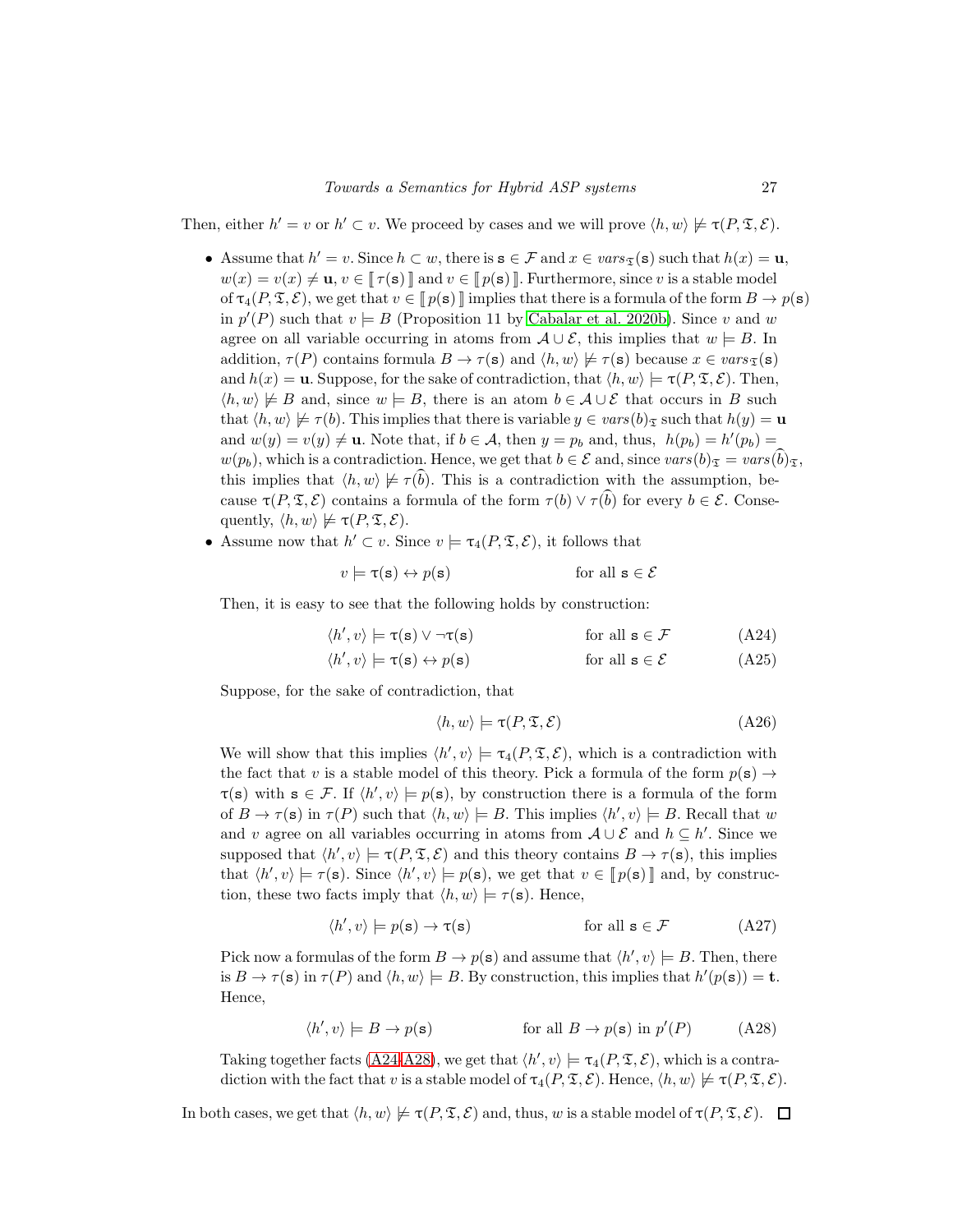# Lemma 8

Let P be a T-program over  $\langle A, T, \mathcal{E} \rangle$  such that all atoms occurring in a body of P belong to  $\mathcal E$  and no atom in  $\mathcal E$  occur in a head of P. Let v and w be valuations such that

$$
v = w \cup \{ (p(\mathbf{s}), \mathbf{t}) \mid \mathbf{s} \in \mathcal{E} \text{ and } w \in [\![\tau(\mathbf{s})]\!] \}
$$
  

$$
\cup \{ (p(\mathbf{s}), \mathbf{t}) \mid \mathbf{s} \in \mathcal{F}, (B \to p(\mathbf{s}))) \in \tau(P) \text{ and } w \models B \}
$$

If w is a stable model of theory  $\tau(P, \mathfrak{T}, \mathcal{E})$ , then v is a stable model of  $\tau_2(P, \mathfrak{T}, \mathcal{E})$ .

#### Proof

Assume that w is a stable model of theory  $\tau(P, \mathfrak{T}, \mathcal{E})$ . We will show that v is a stable model of  $\tau_4(P, \mathfrak{T}, \mathcal{E})$ , which from Lemma [5,](#page-23-1) implies that v is a stable model of  $\tau_4(P, \mathfrak{T}, \mathcal{E})$ . Let us start by showing that  $v \models \tau_4(P, \mathfrak{T}, \mathcal{E})$ . Recall that  $\tau_4(P, \mathfrak{T}, \mathcal{E})$  can be rewritten as

<span id="page-27-3"></span><span id="page-27-2"></span><span id="page-27-1"></span><span id="page-27-0"></span>
$$
\tau(P, \mathfrak{T}, \mathcal{E}) \tag{A29}
$$

$$
\cup p'(P) \tag{A30}
$$

$$
\cup \{\tau(s) \lor \neg \tau(s) \mid s \in \mathcal{F}\}\tag{A31}
$$

$$
\cup \{\tau(\mathbf{s}) \leftrightarrow p(\mathbf{s}) \mid \mathbf{s} \in \mathcal{E}\}\tag{A32}
$$

$$
\cup \{p(\mathbf{s}) \to \tau(\mathbf{s}) \mid \mathbf{s} \in \mathcal{F}\} \quad \text{for } \mathcal{F} = \mathcal{T} \setminus \mathcal{E}.\tag{A33}
$$

Note that, since v and w agree on all variable occurring in  $\tau(P, \mathfrak{T}, \mathcal{E})$ , we immediately get that v satisfies all formulas in it. Furthermore, it is clear v satisfies all formulas in  $(A31)$ and, by construction, all formulas in [\(A32\)](#page-27-1). Pick a formula of the form of  $p(s) \rightarrow \tau(s)$ and assume that  $v \models p(\mathbf{s})$ . By construction, this means that there is a formula of the form  $B \to \tau(s)$  in  $\tau(P) \subseteq \tau(P, \mathfrak{T}, \mathcal{E})$  such that  $w \models B$  and, thus,  $w \in [\tau(s)]$ . Since v and w agree on all variable occurring in theory atoms, we immediately get that  $v \models \tau(s)$ and, thus, all formulas in [\(A33\)](#page-27-2). Finally, pick any formula in  $p'(P) \setminus \tau(P, \mathfrak{T}, \mathcal{E})$ . This formula is of the form  $B \to p(s)$  with  $s \in \mathcal{F}$ . Furthermore, if  $v \models B$ , we get that  $w \models B$ and, by construction, this implies that  $w = p(s)$ . Consequently, v satisfies all formulas in [\(A30\)](#page-27-3) and, thus, we get that  $v \models \tau_4(P, \mathfrak{T}, \mathcal{E}).$ 

Let us show now that, in fact, v is a stable model of  $\tau_4(P, \mathfrak{T}, \mathcal{E})$ . Pick any valuation  $h \subset v$ and suppose, for the sake of contradiction, that  $\langle h, v \rangle \models \tau_4(P, \mathfrak{T}, \mathcal{E})$ . Then,  $h|_{\mathcal{X}} \subseteq w$ and, since w is a stable model of theory  $\tau(P, \mathfrak{T}, \mathcal{E})$ , we get that either  $h|_{\mathcal{X}} = w$  or  $\langle h|_{\mathcal{X}}, w \rangle \not\models \tau(P, \mathfrak{T}, \mathcal{E}).$ 

- Assume  $h|_X = w$ . Since  $h \subset v$ , this implies that  $h(p(s)) = u$  and  $v(p(s)) = t$  for some  $s \in \mathcal{T}$ .
	- Assume first that  $\mathbf{s} \in \mathcal{E}$ . Then, by construction,  $v(p(\mathbf{s})) = \mathbf{t}$  implies  $w \in [\![\tau(\mathbf{s})]\!]$ and, since  $vars(\tau(\mathbf{s})) \subseteq \mathcal{X}$ , this plus  $h|_{\mathcal{X}} = w$  imply  $h \in [\tau(\mathbf{s})]$ . Furthermore, since we supposed that  $\langle h, v \rangle \models \tau_4(P, \mathfrak{T}, \mathcal{E})$ , it follows that  $\langle h, v \rangle \models \tau(\mathbf{s}) \leftrightarrow p(\mathbf{s})$ for all  $\mathbf{s} \in \mathcal{E}$ , which is a contradiction with facts  $h(p(\mathbf{s})) = \mathbf{u}$  and  $h \in [\![\tau(\mathbf{s})\!]$ .
	- Assume now that  $\mathbf{s} \in \mathcal{F}$ . By construction,  $v(p(\mathbf{s})) = \mathbf{t}$  implies that there is a formula of the form of  $B \to \tau(s)$  in  $\tau(P)$  such that  $w \models B$ . Since we assumed  $h|_X = w$ , this implies that  $\langle h, v \rangle \models B$ . Recall that v and w agree on all variables occurring in theory atoms. Furthermore, since  $s \in \mathcal{F}$ , we also get that  $B \to p(\mathbf{s})$  belongs to  $p'(P) \subseteq \tau_4(P, \mathfrak{T}, \mathcal{E})$ . Then, since  $\langle h, v \rangle$  satisfies  $\tau_4(P, \mathfrak{T}, \mathcal{E})$ , these two facts imply that  $\langle h, v \rangle \models p(\mathbf{s})$ , which is a contradiction with  $h(p(\mathbf{s})) = \mathbf{u}$ .